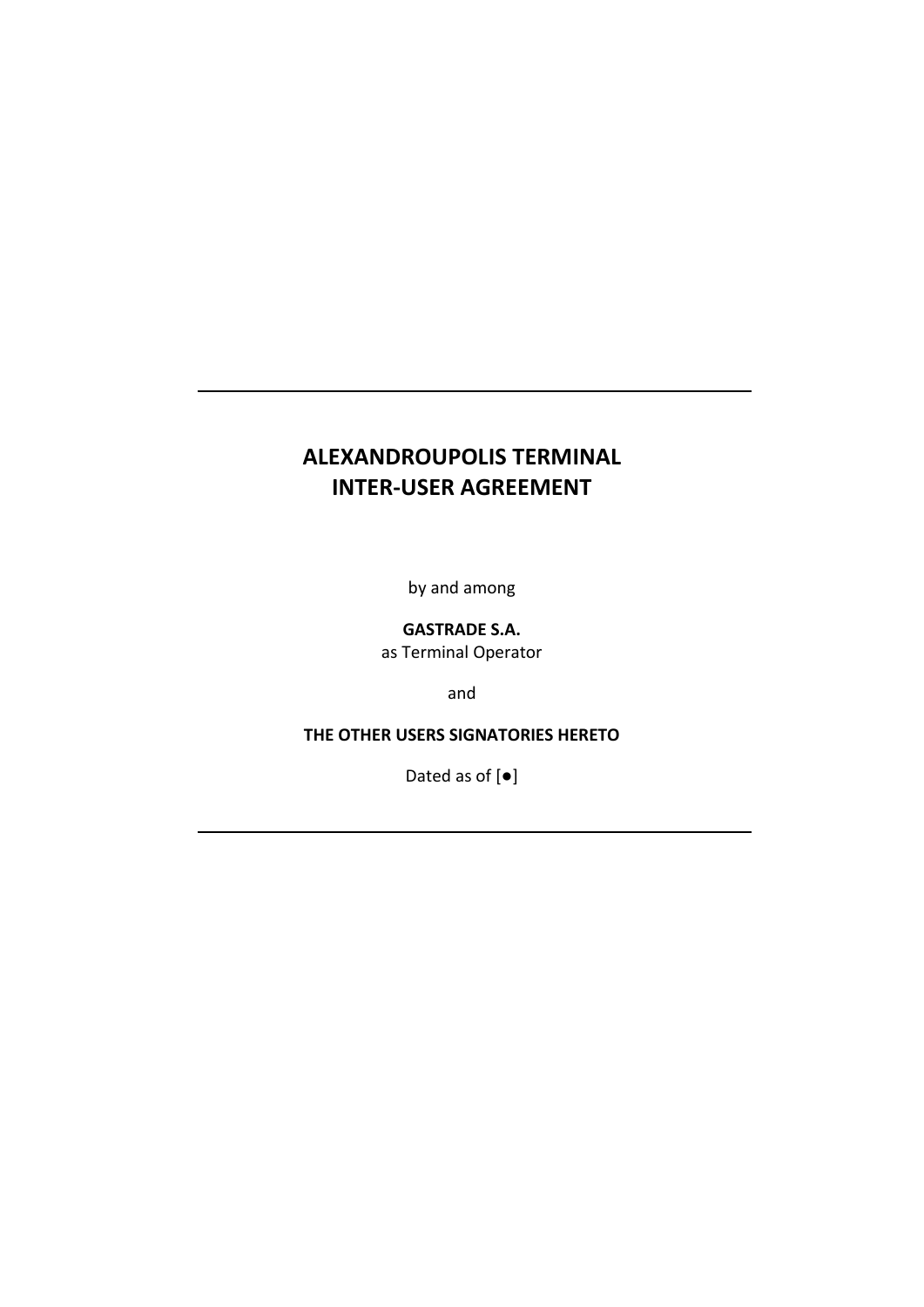#### **TABLE OF CONTENTS**

# **CLAUSE**

| 1.  |                                                                              |
|-----|------------------------------------------------------------------------------|
| 1.1 |                                                                              |
| 1.2 |                                                                              |
| 1.3 |                                                                              |
| 2.  | MANDATORY PARTICIPATION; ACCESSION; POWER OF ATTORNEY  8                     |
| 2.1 |                                                                              |
| 2.2 |                                                                              |
| 2.3 | Appointment of Terminal Operator as Agent; Rights under Power of Attorney  9 |
| 2.4 |                                                                              |
| 3.  |                                                                              |
| 3.1 |                                                                              |
| 3.2 |                                                                              |
| 4.  |                                                                              |
| 4.1 |                                                                              |
| 4.2 |                                                                              |
| 4.3 |                                                                              |
| 4.4 |                                                                              |
| 4.5 |                                                                              |
| 4.6 |                                                                              |
| 4.7 |                                                                              |
| 4.8 |                                                                              |
| 4.9 |                                                                              |
| 5.  |                                                                              |
| 5.1 |                                                                              |
| 6.  |                                                                              |
| 6.1 |                                                                              |
| 6.2 |                                                                              |
| 6.3 |                                                                              |
| 6.4 |                                                                              |
| 6.5 | Distribution of Inter-User Guarantee Amounts from the Trust Account 20       |
| 7.  |                                                                              |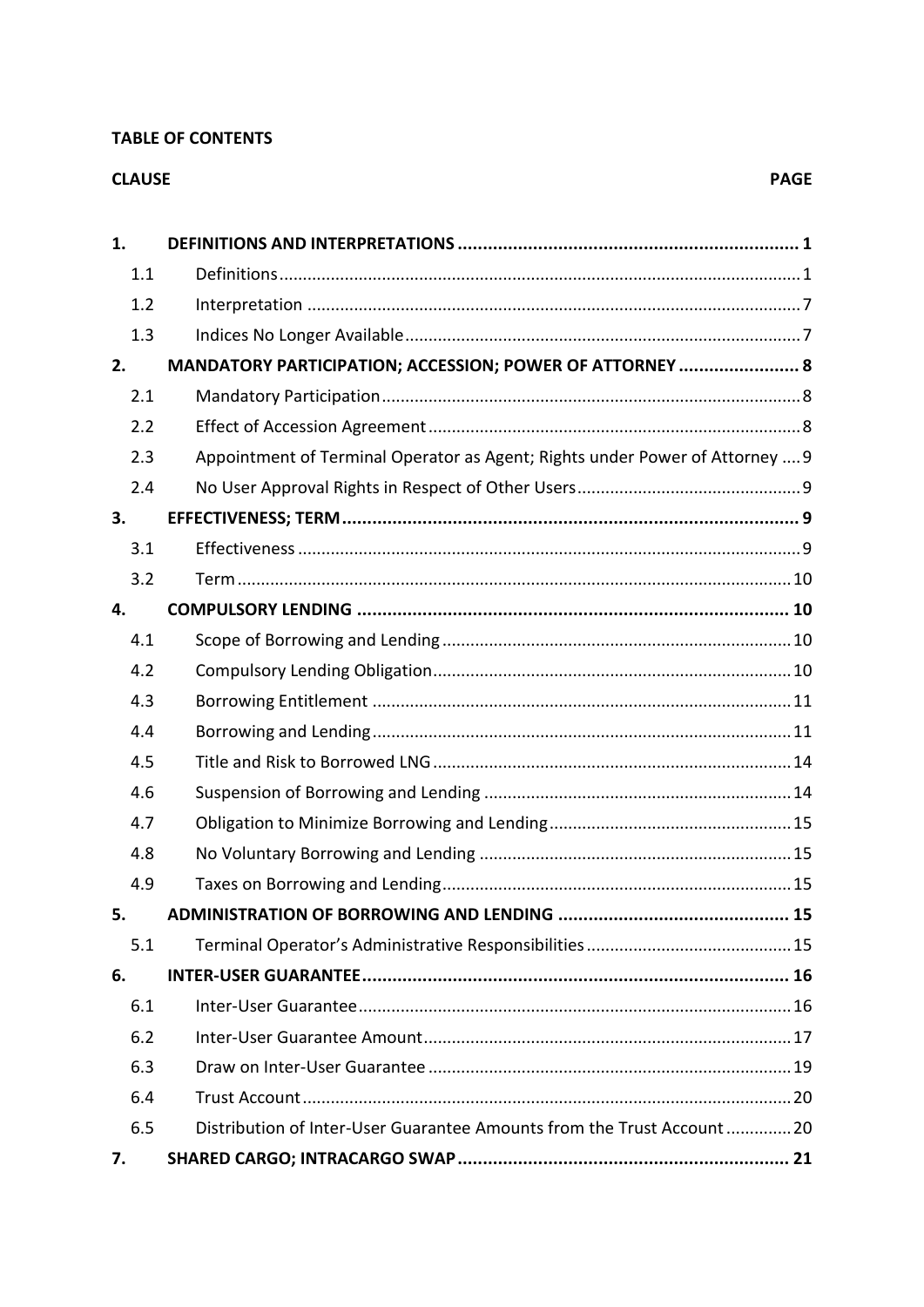|     | 7.1  |                                                                     |  |
|-----|------|---------------------------------------------------------------------|--|
|     | 7.2  |                                                                     |  |
| 8.  |      |                                                                     |  |
|     | 8.1  |                                                                     |  |
|     | 8.2  |                                                                     |  |
|     | 8.3  |                                                                     |  |
|     | 8.4  |                                                                     |  |
|     | 8.5  |                                                                     |  |
| 9.  |      |                                                                     |  |
|     | 9.1  |                                                                     |  |
|     | 9.2  |                                                                     |  |
|     | 9.3  |                                                                     |  |
| 10. |      | INTER-USER CONFIDENTIALITY OF SCHEDULING AND BALANCE INFORMATION 27 |  |
|     | 10.1 |                                                                     |  |
|     | 10.2 |                                                                     |  |
|     | 10.3 |                                                                     |  |
|     | 10.4 |                                                                     |  |
| 11. |      |                                                                     |  |
|     | 11.1 | Restriction on Assignment or Transfer of Rights and Obligations 29  |  |
|     | 11.2 |                                                                     |  |
| 12. |      |                                                                     |  |
| 13. |      |                                                                     |  |
|     | 13.1 |                                                                     |  |
|     | 13.2 |                                                                     |  |
| 14. |      |                                                                     |  |
| 15. |      |                                                                     |  |
| 16. |      |                                                                     |  |
|     | 16.1 |                                                                     |  |
|     | 16.2 |                                                                     |  |
| 17. |      |                                                                     |  |
|     | 17.1 |                                                                     |  |
| 18. |      |                                                                     |  |
|     | 18.1 |                                                                     |  |
|     | 18.2 |                                                                     |  |
|     | 18.3 |                                                                     |  |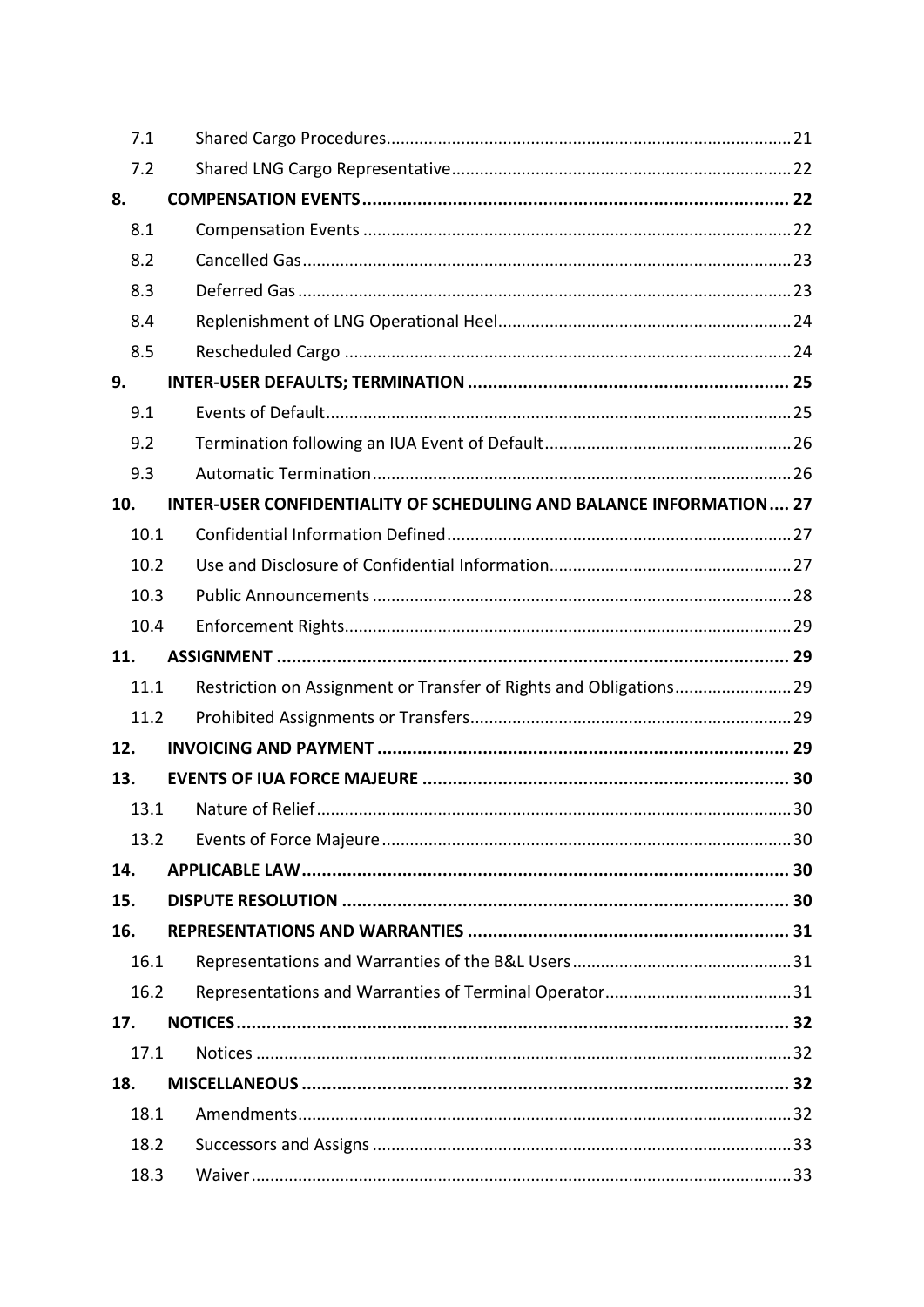| 18.4  |  |
|-------|--|
| 18.5  |  |
| 18.6  |  |
| 18.7  |  |
| 18.8  |  |
| 18.9  |  |
| 18.10 |  |
| 18.11 |  |
| 18.12 |  |
| 18.13 |  |
| 18.14 |  |
| 18.15 |  |

# **ANNEXES:**

| Annex 1 | Form of Accession Agreement  |
|---------|------------------------------|
| Annex 2 | Form of Power of Attorney    |
| Annex 3 | Form of Inter-User Guarantee |

Annex 4 Reference Table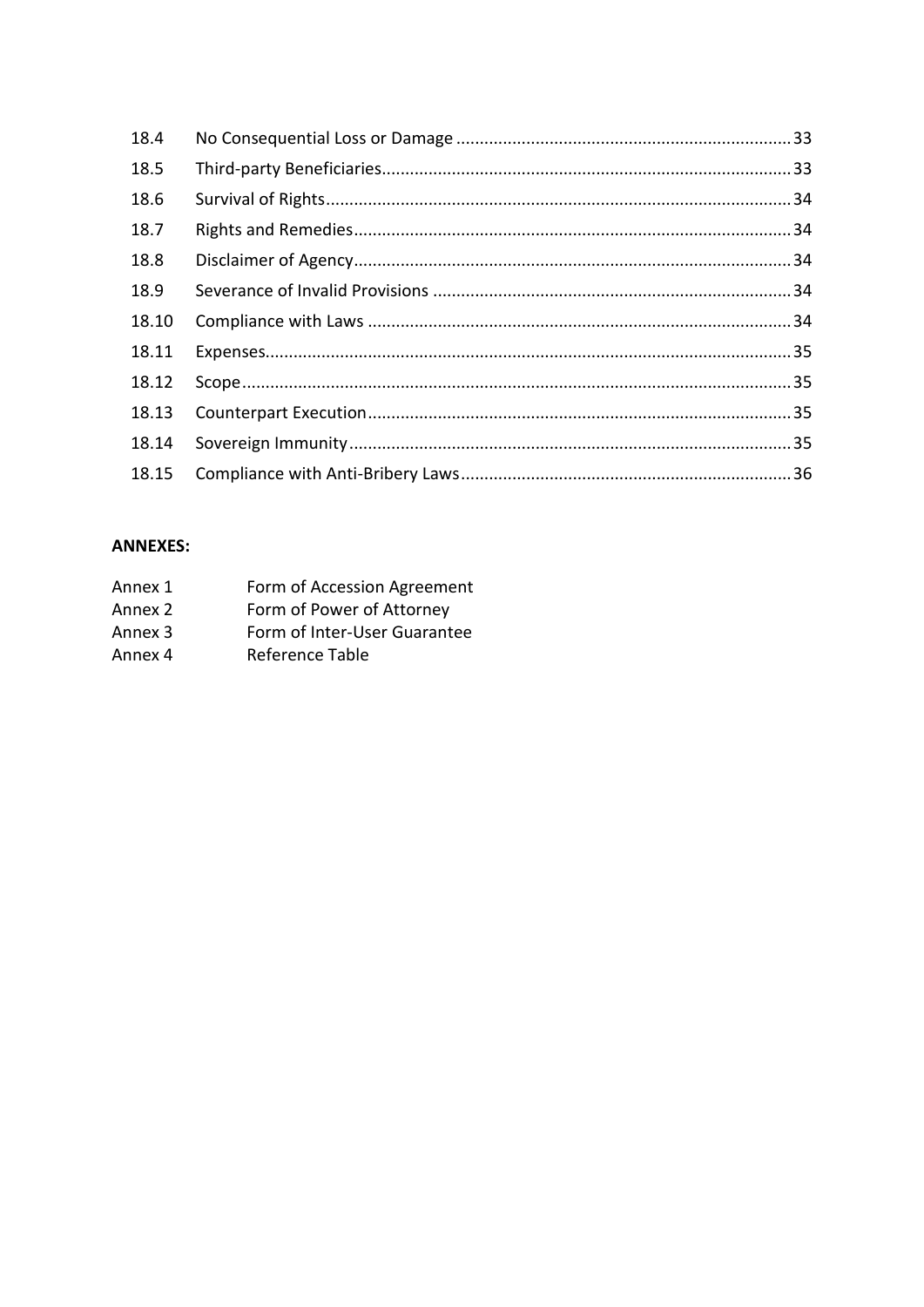## **THIS INTER-USER AGREEMENT** is made on [●]

#### **BY AND AMONG:**

- (1) **GASTRADE S.A.**, a company incorporated under the laws of Greece with its principal office at 197, Kifissias Ave. & 40-42 Anavryton Str., Maroussi, PC 151 24, Athens, Greece (**"Terminal Operator"**); and
- (2) [*Founding B&L Users*] 1 ; and
- (3) Each of the B&L Users (as defined below) that may become signatories hereto from time-to-time by way of accession as provided herein.

## **RECITALS**

- (A) Terminal Operator owns and administrates the Terminal capable of performing the Service;
- (B) Terminal Operator and each Long-Term User have entered into a Terminal Use Agreement, which agreement requires Terminal Operator and such Long-Term User to execute and deliver this Agreement contemporaneously therewith;
- (C) Spot Cargo Users may, from time-to-time, desire to purchase the Service from Terminal Operator under a Spot Cargo Agreement, which agreement also requires Terminal Operator and such Spot Cargo Users to execute and deliver this Agreement contemporaneously therewith; and
- (D) As an essential inducement for the Parties (as defined below) entering into this Agreement, each B&L User will provide the Inter-User Guarantee in favour of each other B&L User (as defined below).

In furtherance of the foregoing, the Parties agree as follows:

# <span id="page-4-0"></span>**1. DEFINITIONS AND INTERPRETATIONS**

## <span id="page-4-1"></span>**1.1 Definitions**

Unless the context requires otherwise, this Agreement incorporates terms defined in the Terminal Access Code, Terminal Use Agreement and Spot Cargo Agreement (as may be applicable). In addition, the terms and expressions set forth below shall have these meanings:

 $<sup>1</sup>$  It is intended that each of the founding users (i.e. B&L Users subscribing to capacity from the Commercial</sup> Operation Date) will execute this Agreement at the time of signing the TUA but in any case prior to COD. Any B&L Users subscribing to capacity after the Commercial Operation Date will accede to this Agreement prior to first delivery under that User's TUA or SCA.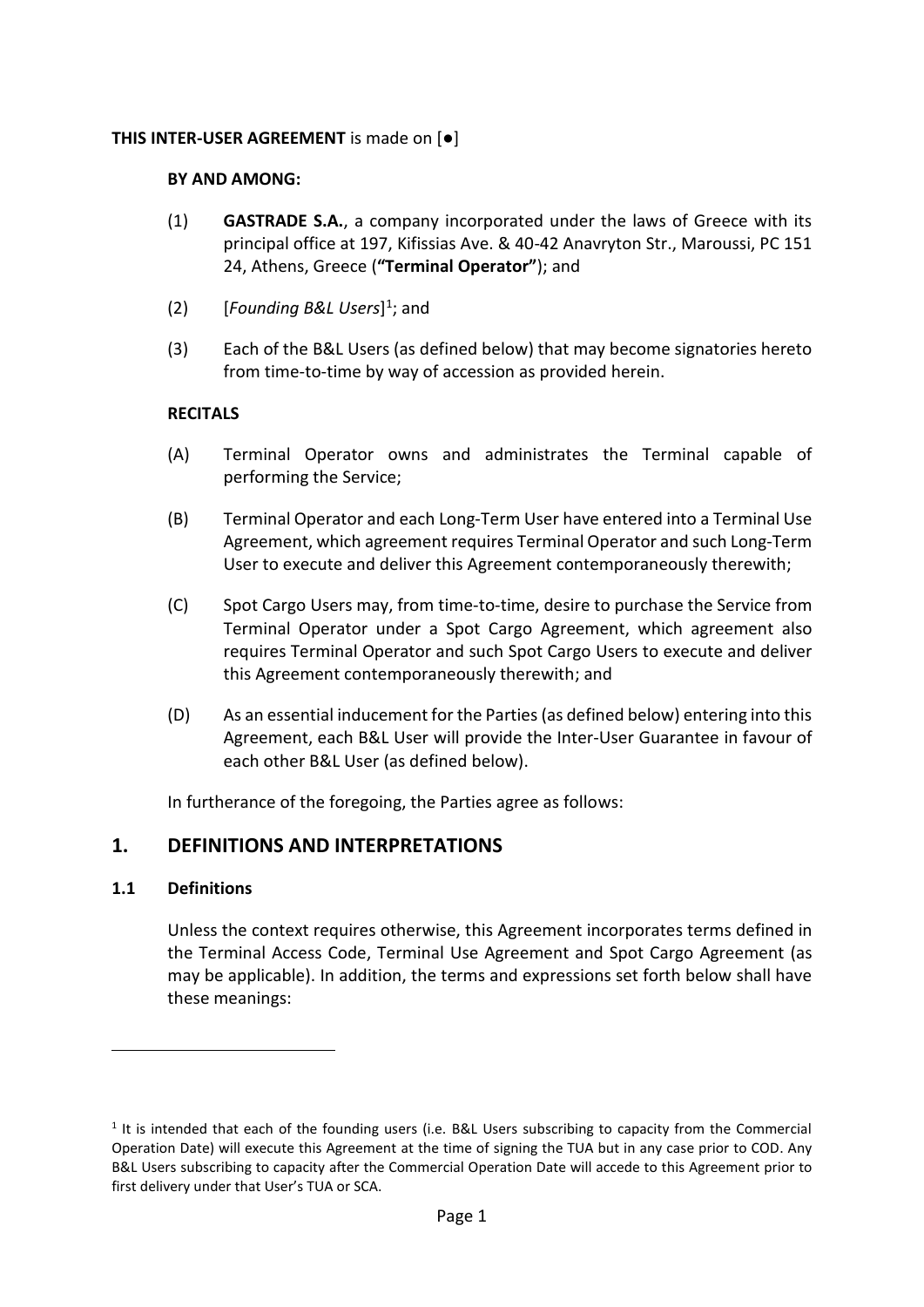"**Accession Agreement**" means an accession agreement made and delivered by a new B&L User in favour of all other Parties in the form of Annex 1;

"**Accession Date**" has the meaning given in clause [3.1;](#page-12-3)

"**Agreement**" means this agreement, together with the Annexes attached hereto, which are hereby incorporated into and made a part hereof;

"**Available Inventory**" means, for an individual B&L User, the quantity (in kWh) at the end of each Day, being available for lending by a potential Lender, which is calculated as the remaining quantity of LNG (in kWh) already unloaded within the Contract Year by a B&L User at the LNG Receipt Point (after taking into account vapour returned to LNG Carriers during the unloading of such LNG), minus any replenishment of the LNG Operational Heel, minus the quantity that is lent as per claus[e 4.2\(b\),](#page-13-4) minus Retainage minus Daily Actual Sendout taken by that B&L User within the Contract Year; if the above calculation is negative then the Available Inventory shall be zero.

"**Average TTF Pricing**" is the arithmetic mean (denominated in €/MWh) of all available daily quotations of TTF Day Ahead published during the twelve (12) months of the elapsed Contract Year (or if a B&L User has been a Borrower for less than a full Contract Year, the elapsed months within the current Contract Year), up to the last date when the Service was provided to a Borrower during that Contract Year.

"**B&L User**" means either a Long Term-User or a Spot Cargo User who has acceded to this Agreement and "**B&L Users**" means all of the Long-Term Users or Spot Cargo Users who have acceded to this Agreement;

"**Borrowed Inventory**" means, on any given Day, the total quantity that has been borrowed at that time and has not been repaid and is equal for each Day to the Regasified LNG for the account of the Borrower at the Regasified LNG Delivery Point plus the Forecast Retainage of each B&L User at that Day;

"**Cancelled Gas Compensation**" has the meaning given in clause [8.2;](#page-26-0)

**"Cancelled Gas Compensation Notification"** means a notification issued by Terminal Operator to each B&L User (in its capacity as a Defaulting User or an Impacted User) detailing the Cancelled Gas Compensation to be paid from a Defaulting User to one or more Impacted Users, calculated in accordance with clause [8.2,](#page-26-0) and including details of:

- (a) the identity of the Defaulting User and each Impacted User;
- (b) the Cancelled Gas Volume applicable to each Impacted User; and
- (c) the Cancelled Gas Compensation payable by Terminal Operator, on behalf of a Defaulting User, to each Impacted User;

**"Cancelled Gas Compensation Price"** or **"CGCP"** means (in €/MWh) the product of 0.2 multiplied by (PSV Day Ahead at closing on day D-1 – Entry Snam Italy – Exit TAP Italy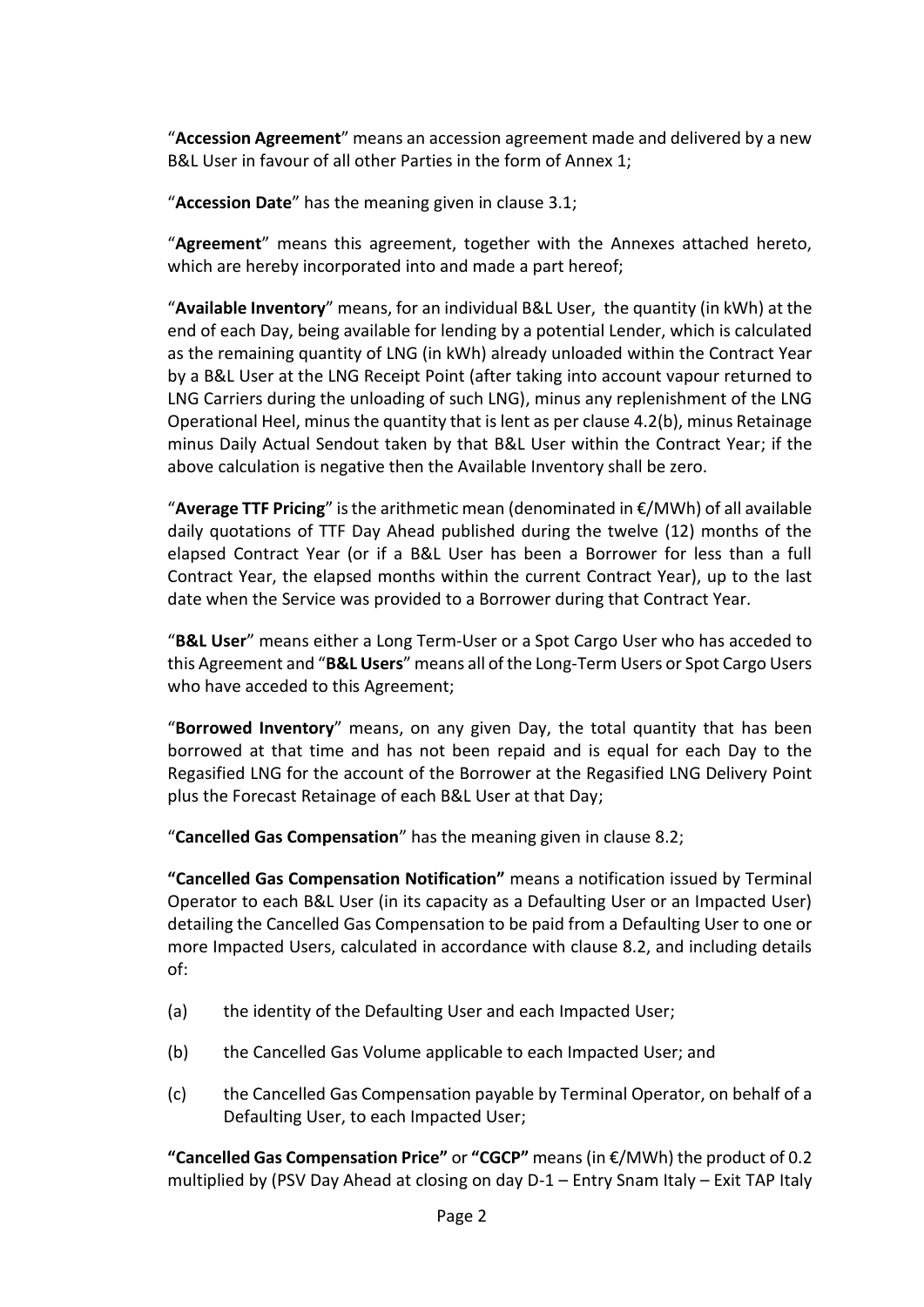– Entry TAP Greece (Nea Mesimvria) – Exit DESFA Nea Mesimvria), such prices to be indicatively determined in accordance with the reference table in Annex 4 and revised by the relevant operators from time to time;

**"Cancelled Gas Volume"** or **"CGV"** means (denominated in MWh) the shortfall (in kWh), created by a Revised Sendout Notification that has been notified by Terminal Operator to an Impacted User as being Cancelled Gas, divided by 1,000;

**"Compensation Event"** has the meaning given in clause [8.1\(a\);](#page-25-3)

**"Confidential IUA Information"** has the meaning given in clause [10.1;](#page-30-1)

**"Deferred Gas Compensation Notification"** means a notification issued by Terminal Operator to each B&L User (in its capacity as a Defaulting User or an Impacted User) detailing the Deferred Gas Compensation to be paid from a Defaulting User to one or more Impacted Users, calculated in accordance with clause [8.3,](#page-26-1) and including details of:

- (a) the identity of the Defaulting User and each Impacted User;
- (b) the Deferred Gas Volume applicable to each Impacted User; and
- (c) the Deferred Gas Compensation payable by Terminal Operator, on behalf of a Defaulting User, to each Impacted User;

"**Deferred Gas Compensation**" has the meaning given in clause [8.3;](#page-26-1)

**"Deferred Gas Compensation Rate"** or **"DGCR"** means (in €/MWh/day) 0.3 of the (PSV Day Ahead at closing on day D-1 – Entry Snam Italy – Exit TAP Italy – Entry TAP Greece (Nea Messimvria) – Exit DESFA Nea Messimvria), such prices to be indicatively determined in accordance with the reference table in Annex 4 and revised by the relevant operators from time to time;

**"Deferred Gas Volume"** or **"DGV"** means (denominated in MWh) for each Day, the shortfall or surplus (in kWh), created by a Revised Sendout Notification that has been notified by Terminal Operator to an Impacted User as Deferred Gas, divided by 1,000;

"**Entry Cost**" means (denominated in €/MWh) the computation of:

- i. the total price of annual firm entry into the Gasunie Transport Service (GTS) network in the Netherlands, in €/kWh/h/year, published by GTS for the latest calendar year included in the elapsed Contract Year, as part of "Appendix 1 TO TSC" or the relevant replacement publication by GTS;
- ii. multiplied by the factor of conversion from  $E/KWh$  to  $E/MWh$  set at one thousand (1,000); and
- iii. divided by the number of hours in one year, set at eight thousand seven hundred and sixty hours per year (8,760 h/year).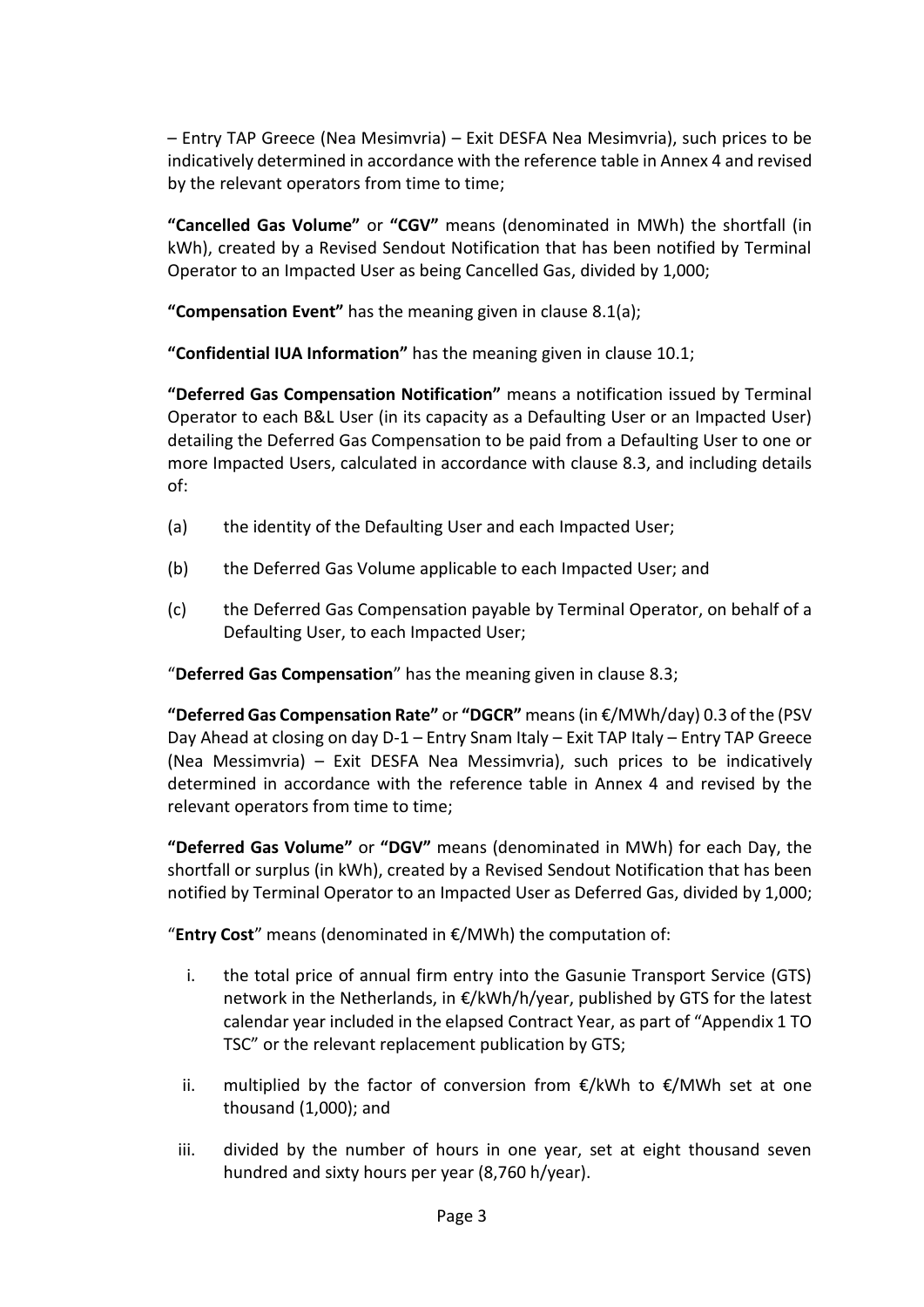**"Guarantee LNG Price"** means (in €/MWh) the average of TTF Quarterly Forwards plus [(the average of the daily difference of (a) JKM M+1) minus (b) TTF Day Ahead for the twelve (12) months immediately preceding the day set one month before the date of the annual or quarterly review ] plus the Premium for short Term delivery (2- week notice), plus the Premium for cargos with an energy content below zero point eightyfive TeraWatt Hours (0.85 TWh ).

Where:

"TTF Quarterly Forwards" mean the arithmetic mean, in €/MWh, of:

- "TTF Price Assessment Quarter +1 Bid/Offer Range Daily (Mid) : €/MWh";
- "TTF Price Assessment Quarter +2 Bid/Offer Range Daily (Mid) : €/MWh";
- "TTF Price Assessment Quarter +3 Bid/Offer Range Daily (Mid) : €/MWh"; and
- "TTF Price Assessment Quarter +4 Bid/Offer Range Daily (Mid) : €/MWh",

corresponding to the quarterly products which are closest to the annual or quarterly review date, as published by ICIS on its Gas & LNG Dashboard for the day set one month before the annual or quarterly review date (or, if publication is not available on that day, at the closest day preceding that day), or the relevant replacement price assessment or publication as indicated by ICIS upon discontinuation of "TTF Price Assessment Quarter +1 Bid/Offer Range Daily (Mid) : €/MWh", "TTF Price Assessment Quarter +2 Bid/Offer Range Daily (Mid) : €/MWh", "TTF Price Assessment Quarter +3 Bid/Offer Range Daily (Mid) : €/MWh" or "TTF Price Assessment Quarter +4 Bid/Offer Range Daily (Mid) : €/MWh".

"Premium for short Term delivery (2-week notice)" means one point forty Euros per MegaWattHour (1.40 €/MWh).

"Premium for spot cargos with an energy content below 0.85 TWh" means four point twenty seven Euros per MegaWattHour (4.27 €/MWh);

**"Guarantee LNG Quantity"** has the meaning given in clause [6.2\(c\);](#page-21-0)

"**Inter-User Guarantee Amount**" means the amount calculated pursuant to clause [6.2;](#page-20-0)

"**Inter-User Guarantee Notification**" means a notice issued by Terminal Operator to a B&L User confirming the Inter-User Guarantee Amount for such B&L User and requiring:

- (a) replacement of all or part of an Inter-User Guarantee following a draw; or
- (b) an increase or decrease in the Inter-User Guarantee Amount,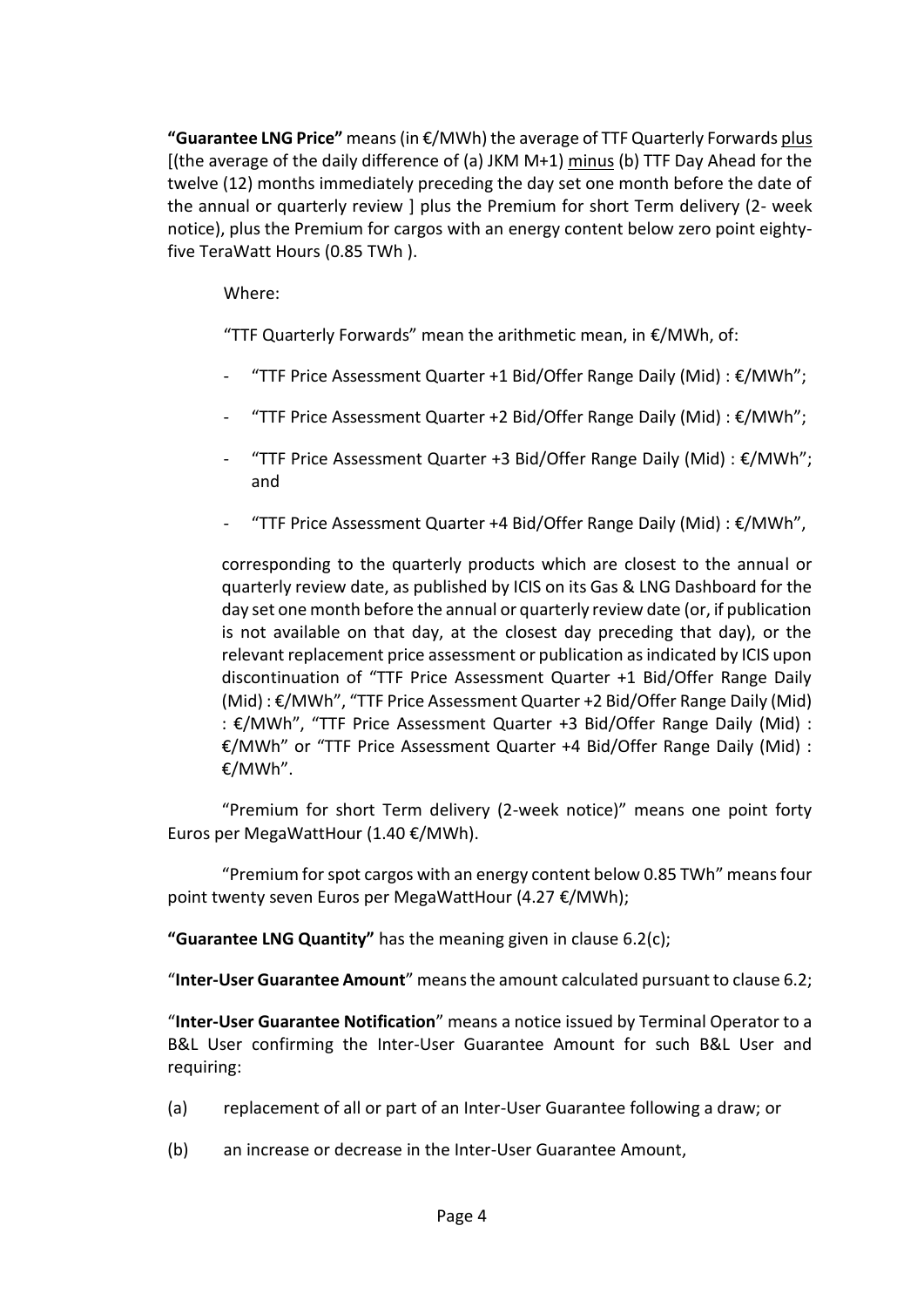including details of the calculation that prompted such notice and the date by which the B&L User is to comply with the notice;

"**IUA Event of Default**" has the meaning given in clause [9.1;](#page-28-1)

"JKM M+1" means, for any day, (denominated in  $\epsilon$ /MWh) the product of:

- (a) the end-of-day quotation, in US dollars per MMBtu, published by S&P Global Platts in the Platts LNG Daily for "LNG Japan/Korea DES 1 Half-Month" (Symbol AAPSU00) price assessment, or the relevant replacement price assessment as indicated by S&P Global Platts upon discontinuation of the "LNG Japan/Korea DES 1 Half-Month" (Symbol AAPSU00) price assessment; and
- (b) the factor of conversion from MMBtu (million Btus) to MWh, set at 3.4122 (three point four one two two); and
- (c) the exchange rate from euros (EUR) to US dollars (USD) as referenced in the "Euro Foreign Exchange Reference Rates" published by the European Central Bank for the relevant day, or if unavailable for the relevant day, the exchange rate published for the closest previous day.

"**Notice of Default**" has the meaning given in clause [9.2\(a\)\(i\);](#page-29-2)

"**Party**" means, individually any of Terminal Operator, or another B&L User that has acceded to this Agreement, and **"Parties"** means, collectively, Terminal Operator, and each other B&L User that has acceded to this Agreement;

"**Power of Attorney**" means a power of attorney in the form of Annex 2 to this Agreement;

"**Reconciliation Price"** or "**RP**" has the meaning given in clause 4.4(l);

"**Regasification Costs**" means, (denominated in €/MWh) the sum of:

- i. The basic cost of regasification at the Fluxys Zeebrugge LNG terminal, computed as the division of:
	- a. the tariff for a slot (including berthing right, basic storage and firm basic send out capacity), in € per slot, published by the Fluxys Zeebrugge LNG terminal in the document entitled "TARIFFS FOR THE USAGE OF THE LNG TERMINAL OF ZEEBRUGGE AND FOR SERVICES OF FLUXYS LNG" and indexed to the latest calendar year included in the elapsed Contract Year, or the relevant replacement tariff as indicated by Fluxys LNG, by
	- b. a standard unloaded energy set at one million MegaWattHour (1,000,000 MWh);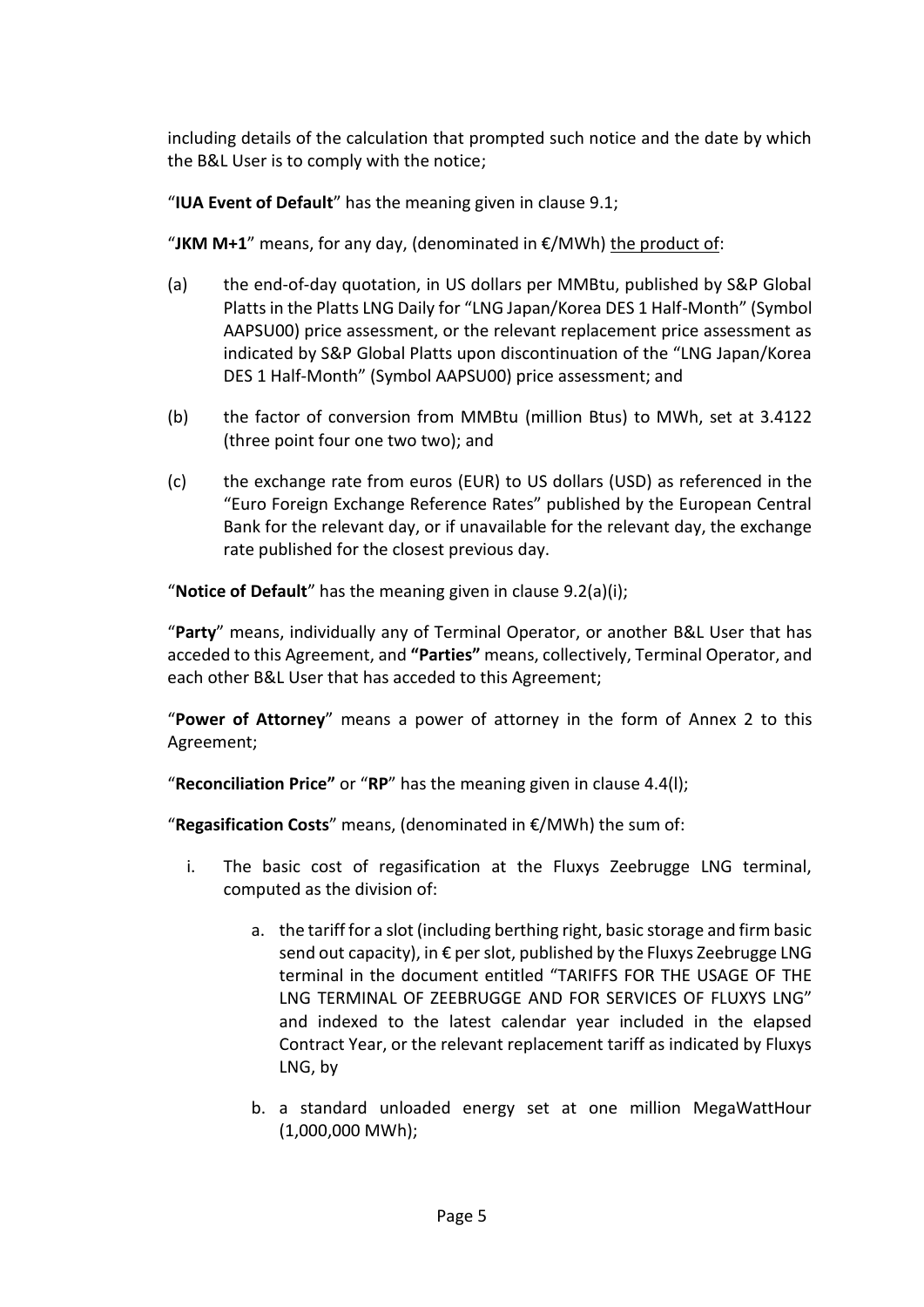- ii. The cost of gas in kind at the Fluxys Zeebrugge LNG terminal computed as the product of:
	- a. the tariff, in percentage (%), for "Gas in Kind (Fuel Gas Compensation Rate)" published by the Fluxys Zeebrugge LNG terminal in the document entitled "TARIFFS FOR THE USAGE OF THE LNG TERMINAL OF ZEEBRUGGE AND FOR SERVICES OF FLUXYS LNG" and applicable to the latest calendar year included in the elapsed Contract Year, or the relevant replacement tariff as indicated by Fluxys LNG; multiplied by
	- b. the average of TTF Day Ahead over the elapsed Contract Year minus cost of entry into the downstream network.

"**Replenishment of LNG Operational Heel Notification**" means a notification issued by Terminal Operator to each B&L User (in its capacity as a Defaulting User or an Impacted User) detailing the Replenishment of LNG Operational Heel to be paid from a Defaulting User to the Impacted User, calculated in accordance with clause [8.4,](#page-27-0) and including details of:

- (a) the identity of the Defaulting User and the Impacted User;
- (b) the Replenishment of LNG Operational Heel Volume applicable to the Impacted User; and
- (c) the Replenishment of LNG Operational Heel Compensation payable to the Impacted User by the Defaulting User;

"**Replenishment of LNG Operational Heel Compensation Price**" means (in €/MWh) the documented price that the Impacted User had purchased the LNG Cargo used to provide the Replenishment of LNG Operational Heel Volume;

"**Replenishment of LNG Operational Heel Volume**" means (in MWh):

- (a) the shortfall (in kWh), created in the tank until the level of LNG Operational Heel that has been notified by Terminal Operator to the Impacted User as being the amount of LNG required for Replenishment of LNG Operational Heel has been reached,
- (b) divided by 1,000;

"**Rescheduling User**" has the meaning given in clause [8.5\(a\)\(ii\);](#page-27-2)

"**Rescheduled Cargo Compensation Notification**" means a notification issued by Terminal Operator to a Defaulting User pursuant to clause [8.4](#page-27-0) detailing the compensation to be paid to one or more Rescheduling Users, and including details of:

- (a) the identity of the Defaulting User and each Rescheduling User; and
- (b) the costs payable to each Rescheduling User by the Defaulting User;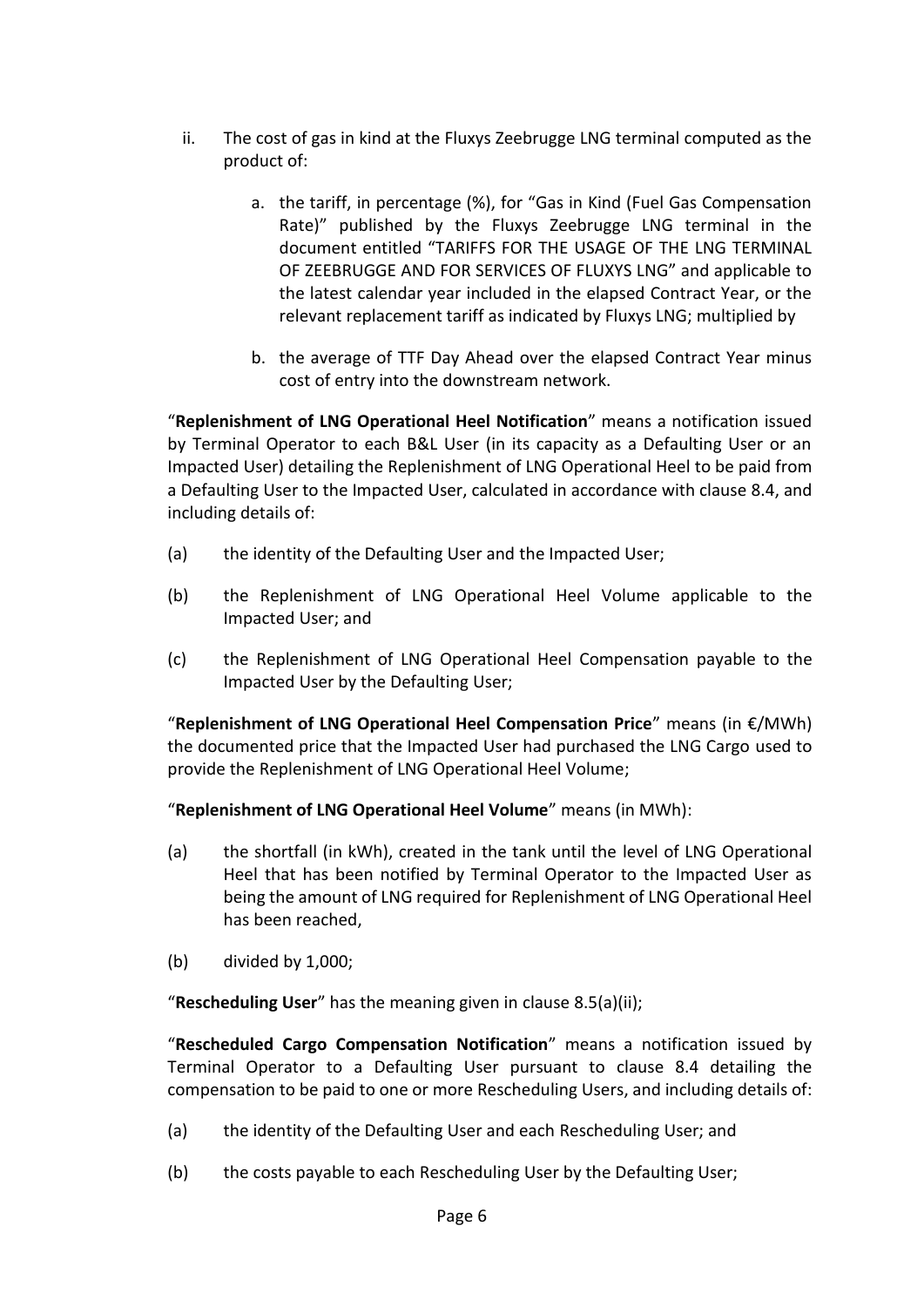"**Review Date**" has the meaning given in clause [4.4\(m\).](#page-16-0)

"**Shared LNG Cargo**" has the meaning given in clause [7.1;](#page-24-1)

"**Shared LNG Cargo Representative**" has the meaning given in clause [7.2;](#page-25-0)

"**Trust Account**" has the meaning given in clause [6.4\(a\);](#page-23-2) and

"**TTF Day Ahead**" means, for any day, the end-of-day quotation, in Euros per MWh, published by ICIS on its Gas & LNG Dashboard for "TTF Price Assessment Day-Ahead Bid/Offer Range Daily (Mid): €/MWh" price assessment, or the relevant replacement price assessment as indicated by ICIS upon discontinuation of the "TTF Price Assessment Day-Ahead Bid/Offer Range Daily (Mid): €/MWh.

"**User's Final Position**" has the meaning given in clause 4.4(l);

# <span id="page-10-0"></span>**1.2 Interpretation**

Clause [1.2](#page-10-0) (Interpretation) of the Terminal Access Code shall apply to this Agreement *mutatis mutandis*, and except to the extent the context requires otherwise:

- (a) references in this Agreement to any clause or Annex is to the relevant clause or annex of this Agreement, unless otherwise stated; and
- (b) the recitals and the headings of the clauses of this Agreement are for convenience only and shall not be used in the construction or interpretation of this Agreement.

# <span id="page-10-1"></span>**1.3 Indices No Longer Available**

- (a) If:
	- $(i)$ a publication which contains a rate or index used in this Agreement ceases to be published for any reason; or
	- $(ii)$ such a rate or index ceases to exist for any reason,

the Terminal Operator shall propose a comparable rate or index, with adjustments as necessary or appropriate, to be used in place of such rate or index that maintains the intent and economic effect of the original rate or index. If a Party disagrees on the proposed by the Terminal Operator rate or index to be used in place of such rate or index no longer available, such Party must propose an alternative rate or index to be used in place of such rate or index no longer available within two (2) Business Days from the day on which the Terminal Operator submitted its relevant proposal. If, following such Party's (ies') proposal (s) of alternative rate (s) or index (ices), the Parties fail to agree on any such a rate or index within five (5) Business Days from the day on which the Terminal Operator submitted its relevant proposal, then Terminal Operator shall select the published rate or index, or a combination of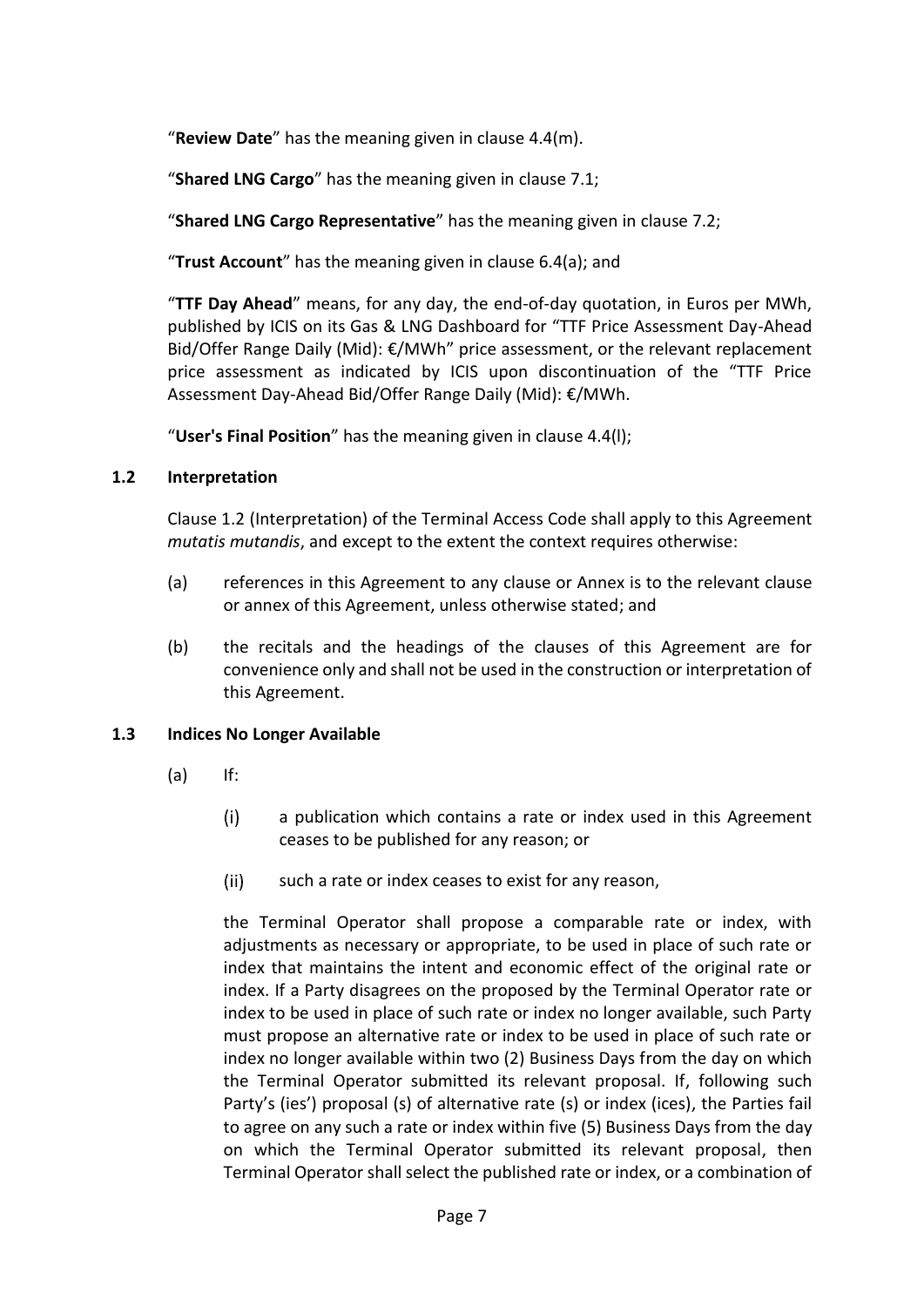rates or indices, with adjustments as necessary or appropriate, that most nearly preserves the original economic balance established by the Parties.

(b) If any rate or index used in this Agreement is not published for a particular date, but the publication containing such rate or index continues to be published and the rate or index itself continues to exist, then the Parties shall use the published rate or index in effect for the date such rate or index was most recently published as the rate or index prior to such date unless otherwise provided in this Agreement.

# <span id="page-11-0"></span>**2. MANDATORY PARTICIPATION; ACCESSION; POWER OF ATTORNEY**

## <span id="page-11-1"></span>**2.1 Mandatory Participation**

- (a) Terminal Operator shall not provide the Service to any B&L User, and no B&L User shall be entitled to receive the Service from Terminal Operator, unless and until such B&L User shall have:
	- $(i)$ executed this Agreement or entered into a valid Accession Agreement and the related Power of Attorney, under which it agrees to be bound by the provisions of this Agreement and has delivered an executed copy of such executed Accession Agreement and Power of Attorney to Terminal Operator for the benefit of each existing Party to this Agreement; and
	- $(ii)$ procured, delivered and agreed to maintain in favour of each other B&L User, an Inter-User Guarantee in the form of Annex 3.
- (b) Subject to clause [11,](#page-32-1) this Agreement shall benefit and bind the Parties, their permitted assignees and their respective successors, and the Agreement shall be valid and binding on all Parties notwithstanding the addition or substitution of any new Party.

## <span id="page-11-2"></span>**2.2 Effect of Accession Agreement**

- (a) A User who executes an Accession Agreement agrees to benefit from and be bound by the terms of this Agreement, and such User shall thereby become a Party to this Agreement, as a B&L User, on and from the date of execution of the Accession Agreement.
- (b) Each Party agrees without reservation to be bound by this Agreement with respect to all other Parties, including any new Parties substituted or added to this Agreement after the date on which a B&L User executed the Accession Agreement.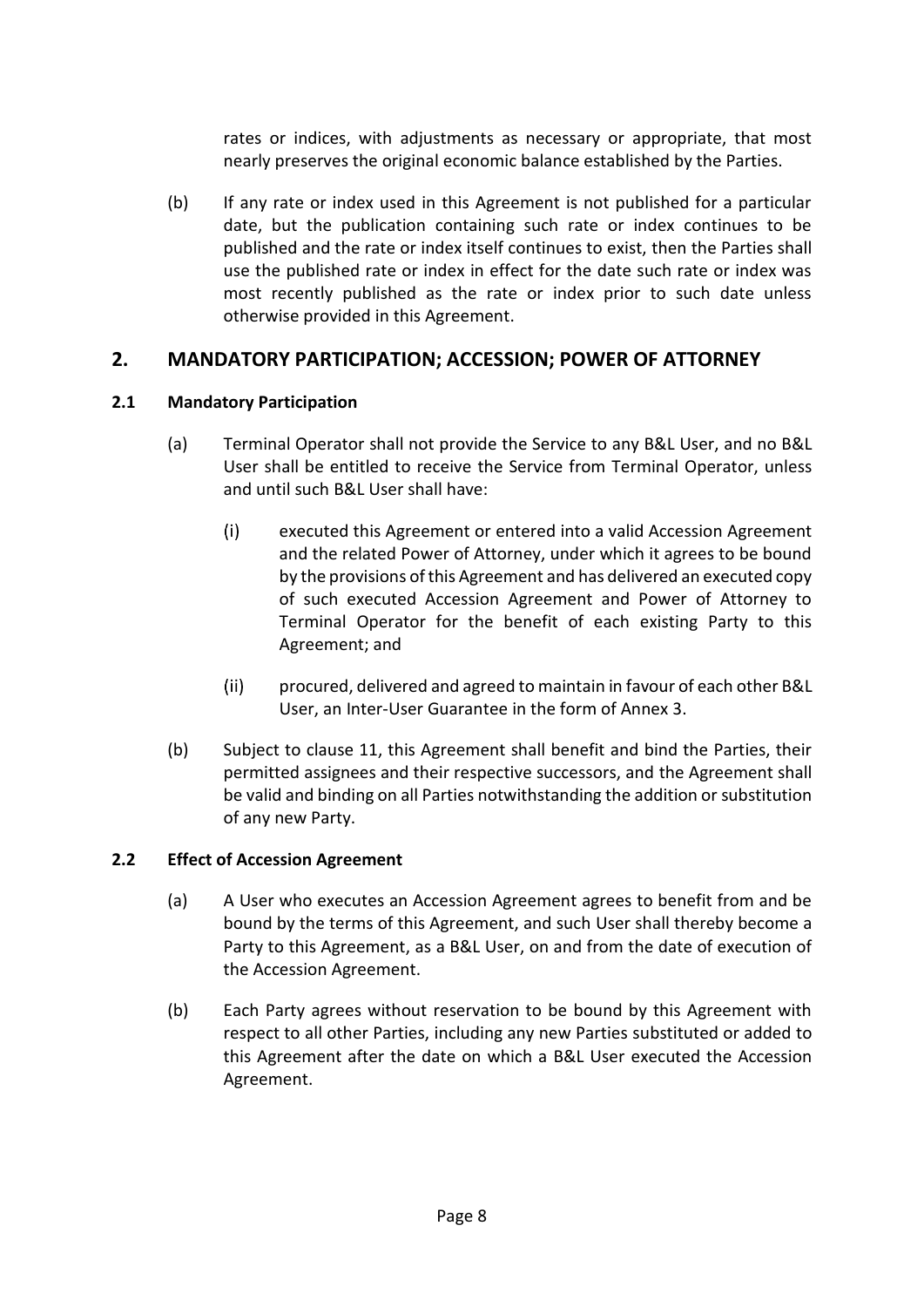# <span id="page-12-4"></span><span id="page-12-0"></span>**2.3 Appointment of Terminal Operator as Agent; Rights under Power of Attorney**

- (a) Each B&L User shall appoint the Terminal Operator as its agent, to act under power of attorney, for the purpose of:
	- $(i)$ recording all borrowing and lending for each B&L User;
	- $(ii)$ determining the Inter-User Guarantee Amount pursuant to clause [6.2;](#page-20-0)
	- $(iii)$ calculating amounts payable to one or more B&L Users in response to the Reconciliation Value at the end of the Contract Year detailed in clause [4.4\(l\);](#page-16-1)
	- $(iv)$ calculating amounts payable to one or more B&L Users in response to a Compensation Event detailed in clause [8;](#page-25-1) and
	- $(v)$ drawing on an Inter-User Guarantee in the situations detailed in clause [6.3](#page-22-0) and distributing such amounts in accordance with the terms of this Agreement.
- (b) Terminal Operator shall be authorised to do and take any action permitted under each applicable Power of Attorney in accordance with the terms thereof.
- (c) The appointment of Terminal Operator as agent under this clause [2.3](#page-12-0) and under each applicable Power of Attorney is a common interest mandate and cannot be revoked by a B&L User without the Terminal Operator's consent.
- (d) Under no circumstances shall Terminal Operator be required to personally pay any sums to the B&L Users in connection with a Compensation Event or an IUA Event of Default and Terminal Operator's liability shall in any case be limited to the amounts stated in the TAC and the relevant Contracts.

## <span id="page-12-1"></span>**2.4 No User Approval Rights in Respect of Other Users**

No B&L User shall, by virtue of any right under this Agreement, have any right to approve, deny or otherwise consent to, or interfere with, Terminal Operator's entry into a Contract and its provision of the Service thereunder to any other User (and any related accession by such other User to this Agreement), as long as all of the requirements of such new User to accede to this Agreement and provide the required Inter-User Guarantee, as such requirements are set out in this Agreement, are satisfied.

# <span id="page-12-2"></span>**3. EFFECTIVENESS; TERM**

## <span id="page-12-3"></span>**3.1 Effectiveness**

As to each individual B&L User, this Agreement shall become effective on the date on which all the following conditions are met (for such B&L User, the "**Accession Date**"):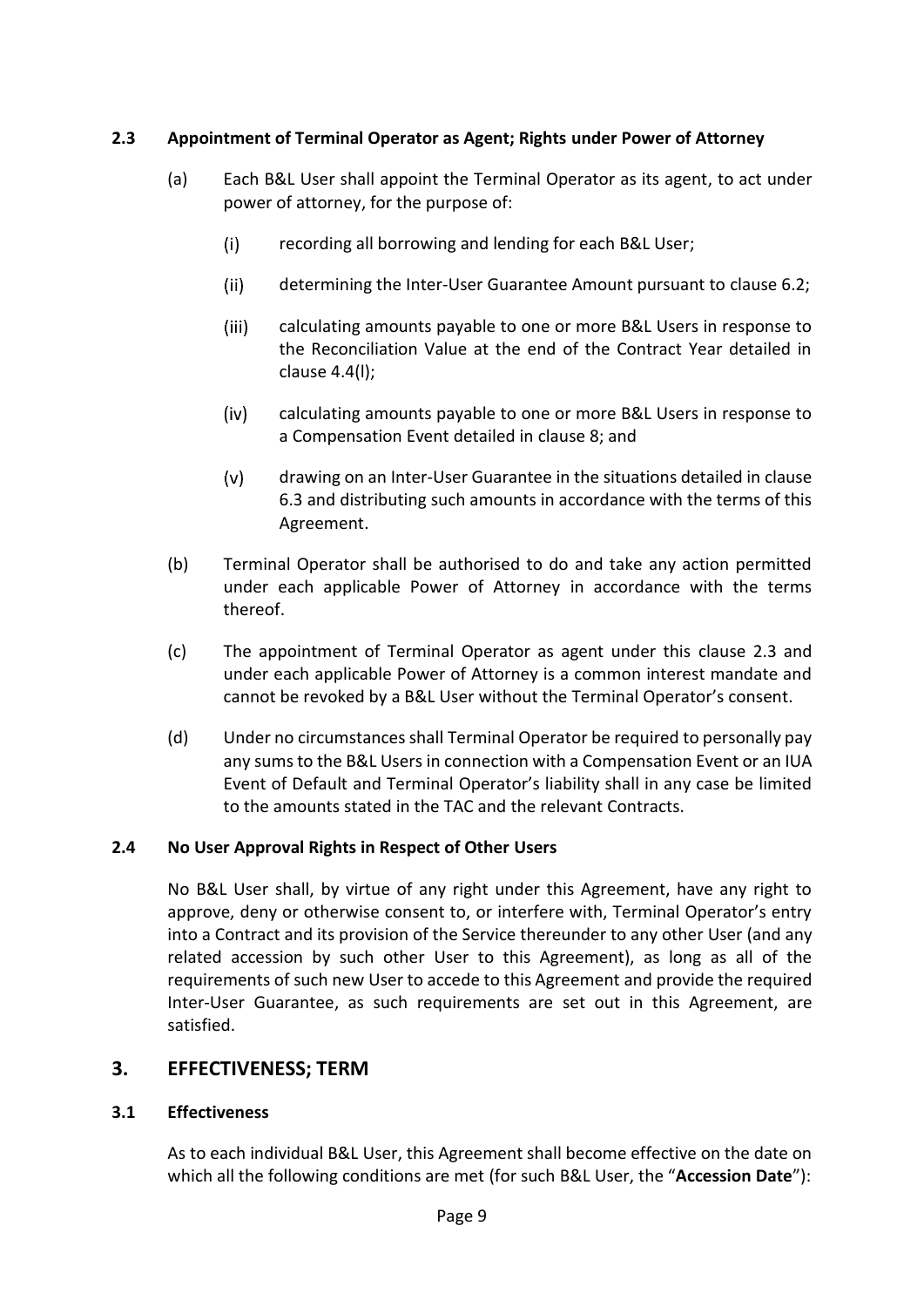- (a) such B&L User has signed or acceded to this Agreement and delivered the related Power of Attorney to Terminal Operator; and
- (b) such B&L User has provided the required Inter-User Guarantee to Terminal Operator in accordance with the terms of this Agreement, and
- (c) such B&L User's TUA or SCA (as the case may be) becomes effective.

## <span id="page-13-0"></span>**3.2 Term**

- (a) The effectiveness of rights and obligations under this Agreement shall continue in full force and effect as to each individual B&L User until the date upon which the:
	- $(i)$ TUA between Terminal Operator and such individual B&L User; or
	- $(ii)$ SCA between Terminal Operator and such individual B&L User,

(as the case may be) shall have been terminated or shall have expired by its terms.

(b) Obligations born and accrued prior to the termination of this Agreement shall remain outstanding until fulfilled in their entirety by the relevant B&L User.

## <span id="page-13-1"></span>**4. COMPULSORY LENDING**

#### <span id="page-13-2"></span>**4.1 Scope of Borrowing and Lending**

- (a) All B&L Users shall be subject to compulsory lending of the total quantity from their Available Inventory to other B&L Users, and all B&L Users shall be entitled to borrow (by requiring other B&L Users to so lend on a compulsory basis) quantities from another B&L Users' Available Inventory, subject to the conditions set forth in this clause [4.](#page-13-1)
- (b) For the sake of clarity, Capacity Exchange Users shall only exchange the CEA Sendout and shall therefore not participate in borrowing and lending under this Agreement.

#### <span id="page-13-3"></span>**4.2 Compulsory Lending Obligation**

- (a) Each B&L User that possesses Available Inventory may be required by the Terminal Operator, in its sole discretion, according to the terms of the present Agreement, to lend any quantity from the Lender's Available Inventory.
- <span id="page-13-4"></span>(b) Any quantity that is lent within a Day, is equal to the delivery of Regasified LNG for the account of the Borrower at the Regasified LNG Delivery Point plus the Forecast Retainage of each B&L User at that Day.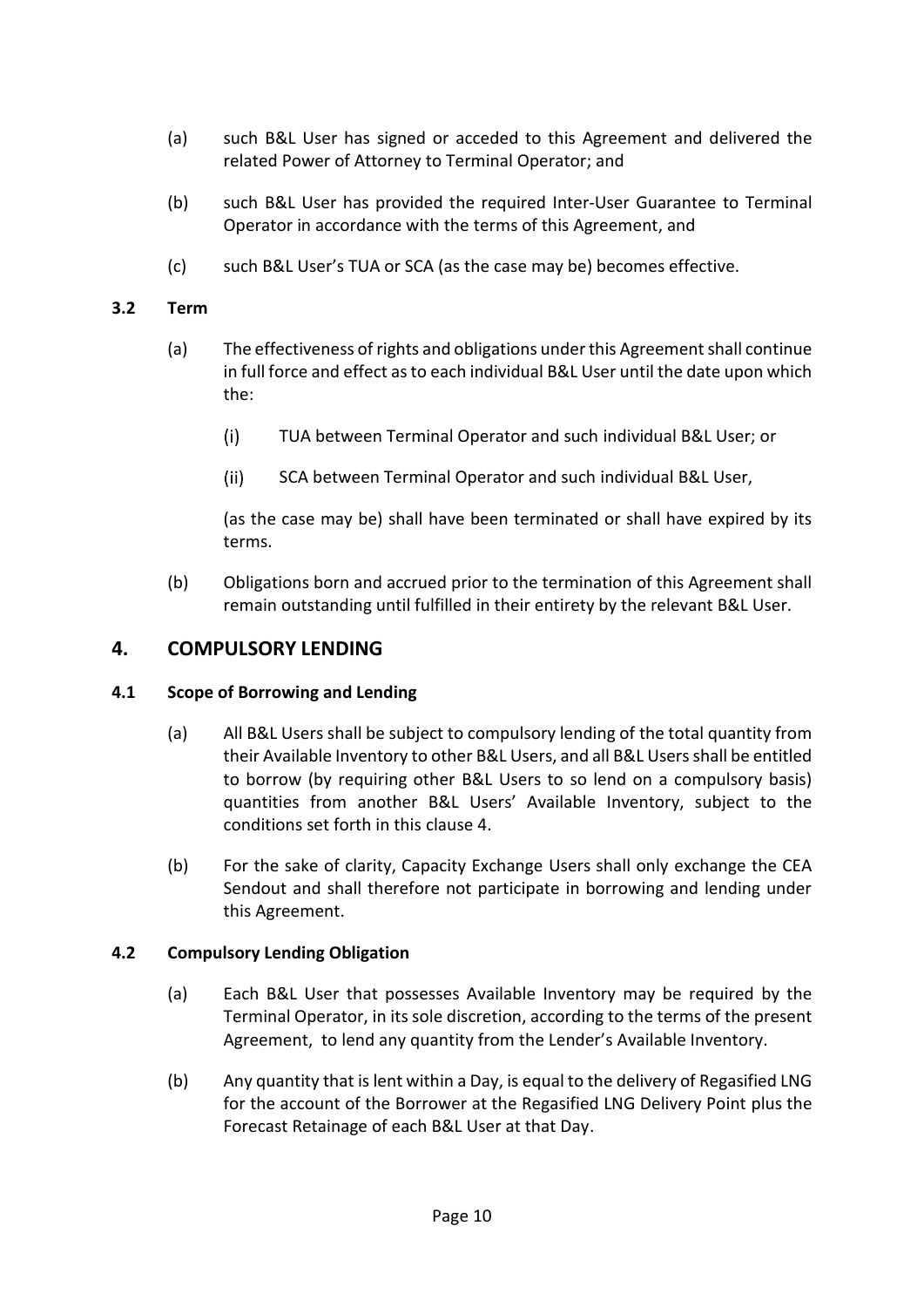#### <span id="page-14-0"></span>**4.3 Borrowing Entitlement**

- (a) Any B&L User shall be entitled to borrow from the Available Inventory of a Lender, a quantity (in kWh) up to (but not exceeding) such B&L User's Prevailing Nomination plus the Forecast Retainage at any given time.
- (b) Borrowed Inventory shall be made physically available to the Borrower in tank and recorded for the account of the Borrower.

#### <span id="page-14-1"></span>**4.4 Borrowing and Lending**

- (a) Lending will take place in accordance with a first in first out principle, as per clause [4.4\(d\)\(iii\).](#page-14-2)
- (b) Any return of Borrowed Inventory in-kind shall be made by way of delivery of a corresponding energy (kWh), and such return need not be of the same molecules or the same composition of the LNG so lent, provided that it is of the same amount of energy.
- (c) When an LNG Cargo is unloaded at the Terminal for the account of a B&L User, the B&L User shall, as a primary obligation, provide Terminal Operator with the proportion of the Forecast Retainage of such B&L User for that Day. This quantity of Forecast Retainage (in kWh) shall be recorded in B&L Users' Terminal User's Account as per clause [8.2] of TAC and clause [11.2] of the TUA.
- (d) Borrowing and lending shall occur in the following manner:
	- $(i)$ a Lender shall Lend, on a daily basis, any quantity up to the maximum amount of each Borrower's Prevailing Nomination and Forecast Retainage by deducting such quantities from the Lender's own Available Inventory;
	- a Borrower shall, on a daily basis, borrow a quantity equal to  $(ii)$ Borrower's Prevailing Nomination and Forecast Retainage and such quantity shall be reflected as a debit in Borrower's Terminal User's Account; and
	- $(iii)$ If, on any Day, a Lender's Available Inventory is lower than the aggregate amount of all B&L Users' Prevailing Nominations and Forecast Retainage for that Day, then that Lender's Available Inventory shall be reduced to zero (0), by lending a pro rata quantity to each Borrower according to each Borrower's Prevailing Nominations, before another B&L User becomes a Lender;
- <span id="page-14-2"></span>(e) In case an AP LNG Cargo arrival causes the Terminal Operator to make an unilateral revision of all B&L Users' Daily Planned Sendout, except for case of a Failed LNG Cargo Event, Terminal Operator may give a right to the B&L User which causes the Terminal Operator unilateral revision, to revise its Prevailing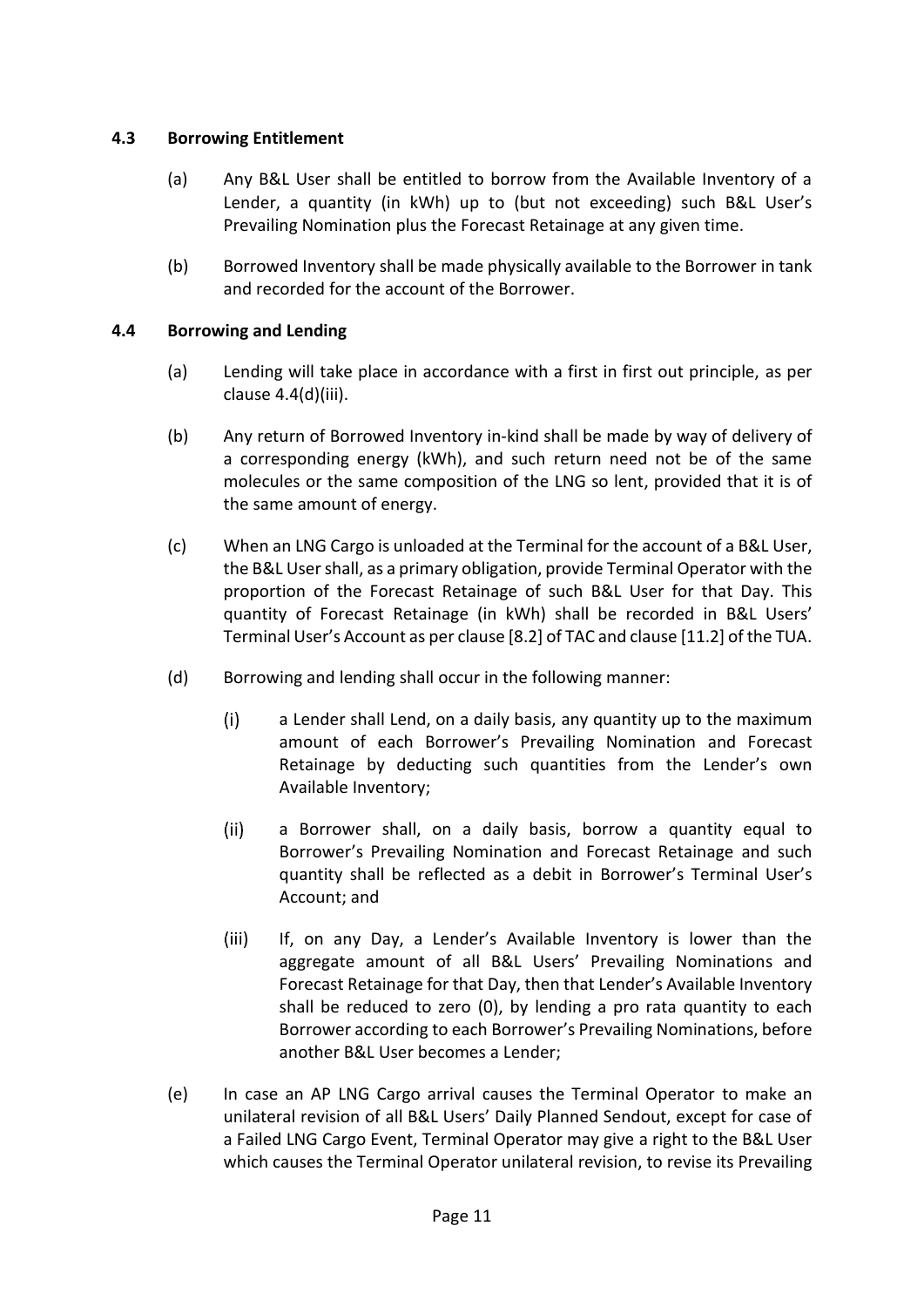Nomination by address the Revised Sendout Notification , as per clause [7.5.3] of TAC. In case of B&L User refusal any deviations shall be made pro rata to all B&L Users according to B&L User's Daily Planned Sendout, as per clause [7.5] of TAC.

- (f) In the case a Spot Cargo arrival causes the Terminal Operator to make a unilateral revision of the B&L User's Daily Planned Sendout then, except for case of a Failed LNG Cargo Event, any changes shall be made only to the Spot User's Daily Planned Sendout, as per clause [6.3.4] of TAC;
- (g) In case of a Failed LNG Cargo Event the Terminal Operator shall be entitled, in its sole discretion, to:
	- $(i)$ issue to the relevant User a Failed LNG Cargo Event Notice in respect of such LNG Cargo and deem such User to be a Defaulting User, as per clause [9.2.3] of TAC;
	- $(ii)$ draw the Inter-User Guarantee, pursuant to clause [6.3;](#page-22-0) and
	- $(iii)$ source, and purchase on behalf of the Defaulting User, either:
		- (A) Replacement LNG; and/or
		- (B) Replacement Gas,

for delivery or send out all or a portion of the required Daily Planned Sendout and Forecast Retainage for other B&L Users.

- (h) If Terminal Operator successfully sources Replacement LNG and/or Replacement Gas, then any Replacement LNG delivered to the Terminal for the account of the Defaulting User and/or any Replacement Gas, purchased for the account of Defaulting User shall first be used to replenish the LNG Operational Heel and the remaining quantity shall be credited to the Defaulting User's Terminal User's Account; and:
	- $(i)$ if the Replacement LNG or the Replacement Gas is lower than the aggregate quantity of all the Prevailing Nominations and the Forecast Retainage for all B&L User's, except for the Defaulting User's, during the relevant Intra Reserved Cargo Period, the Defaulting User shall lend, pro rata, with respect to such Prevailing Nominations and Forecast Retainage, until the quantity of the Replacement LNG or the Replacement Gas is reduced to zero (0);
	- $(ii)$ if the Replacement LNG or the Replacement Gas is greater than the aggregate quantity of all the Prevailing Nominations and the Forecast Retainage for all B&L User's, except for the Defaulting User's, during the relevant Intra Reserved Cargo Period, the Defaulting User shall lend the total quantity required to fulfil such Prevailing Nominations and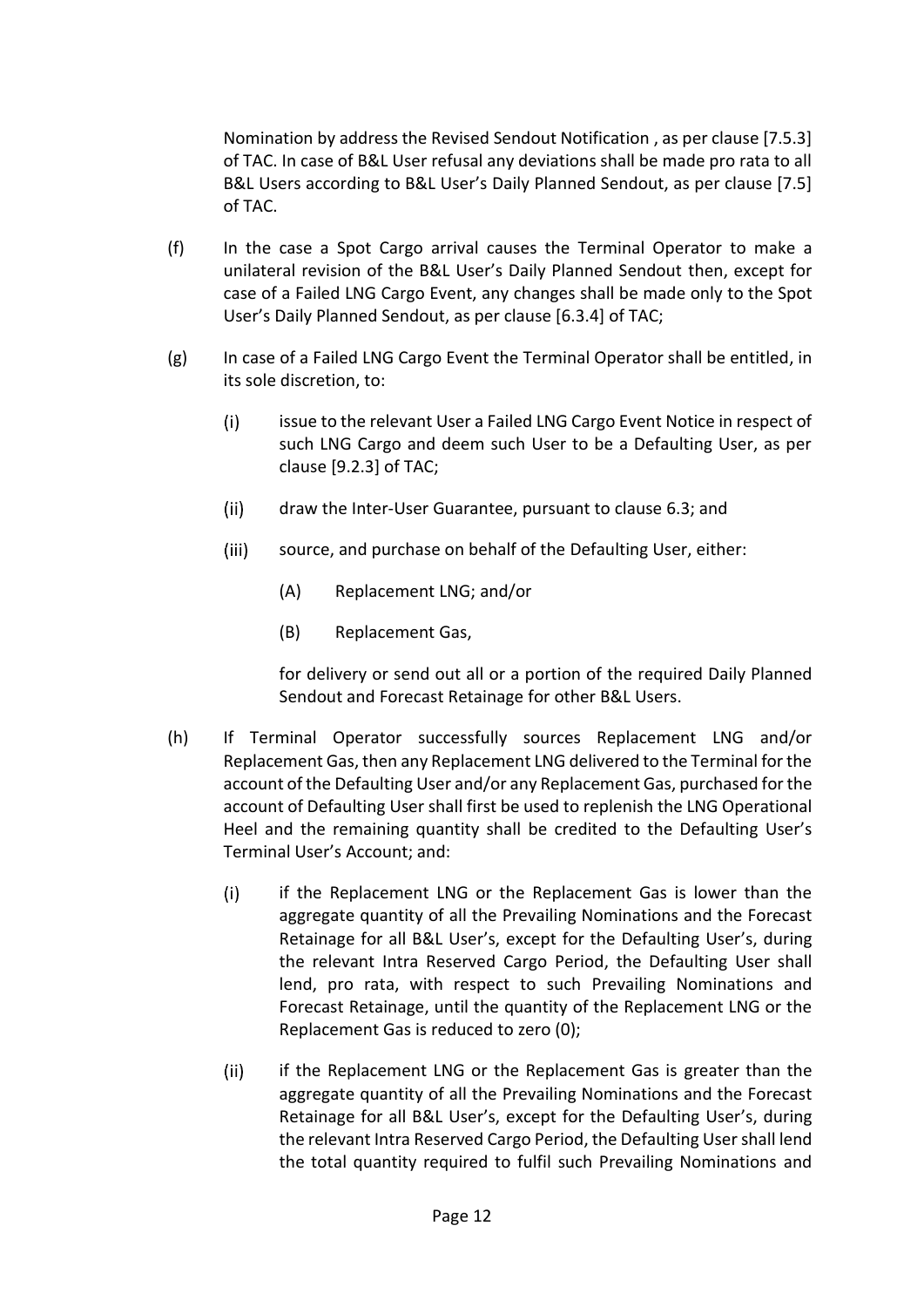Forecast Retainage, and any remaining quantity of Replacement LNG or Replacement Gas shall be used to fulfil the Defaulting User's Prevailing Nomination and Forecast Retainage;

- (i) If Terminal Operator does not successfully source Replacement LNG and/or Replacement Gas and the LNG storage level fall below or be expected to fall below the LNG Operational Heel, then Terminal Operator shall be entitled, in its sole discretion, to replenish the LNG Operational Heel from the next LNG Cargo unloaded at the Terminal, by any B&L User. This B&L User will be compensated from the Defaulting User's Inter-User Guarantee, in accordance with the provisions of this clause 8.4.
- (j) If, by the last Day of each Contract Year, a Borrower has not returned its entire borrowed quantity in-kind, such Borrower shall settle its LNG Position in cash, by way of a pro rata payment to one or more Lenders, in an amount equal to the LNG Reconciliation Value. Upon confirmed receipt of the LNG Reconciliation Value by each Lender, Terminal Operator shall adjust Borrower's Terminal User's Account to reflect return of the borrowed quantity.
- (k) if at the last day of the Term a Long-Term User has still title in LNG in-tank then this Long-Term User is obliged to sign a SCA and to offtake any remaining quantity within a seven (7) Days period without participating in the borrowing and lending concept.
- <span id="page-16-1"></span>(l) The LNG Reconciliation Value (in Euros) shall be calculated by Terminal Operator using the following formula:

 $LNG$  Reconciliation Value =  $RP * User's Final Position$ 

Where:

**RP (in €/MWh)** is the reconciliation price, calculated as the Average TTF Pricing, minus Regasification Costs minus Entry Cost.

**User's Final Position (in MWh)** is, in case of a Borrower, the total remaining quantity of Regasified LNG (in kWh) borrowed from one or more Lenders that has not been returned in-kind or in case of a Lender the total remaining quantity of Regasified LNG (in kWh) lent that has not been returned in-kind, divided by one thousand (1,000), as the case may be.

- <span id="page-16-0"></span>(m) From COD onwards and thereafter every two years in [July] (each a "**Review Date**") the Parties shall meet to discuss and, in good faith and in accordance with the principles set out in this clause  $4.4(m)$ , to agree whether the Reconciliation Price is the appropriate index for determining compensation for borrowed LNG not returned in kind. The Parties agree that:
	- $(i)$ they shall consider and discuss a revision to the Reconciliation Price during a thirty (30) day period, such period beginning with a notice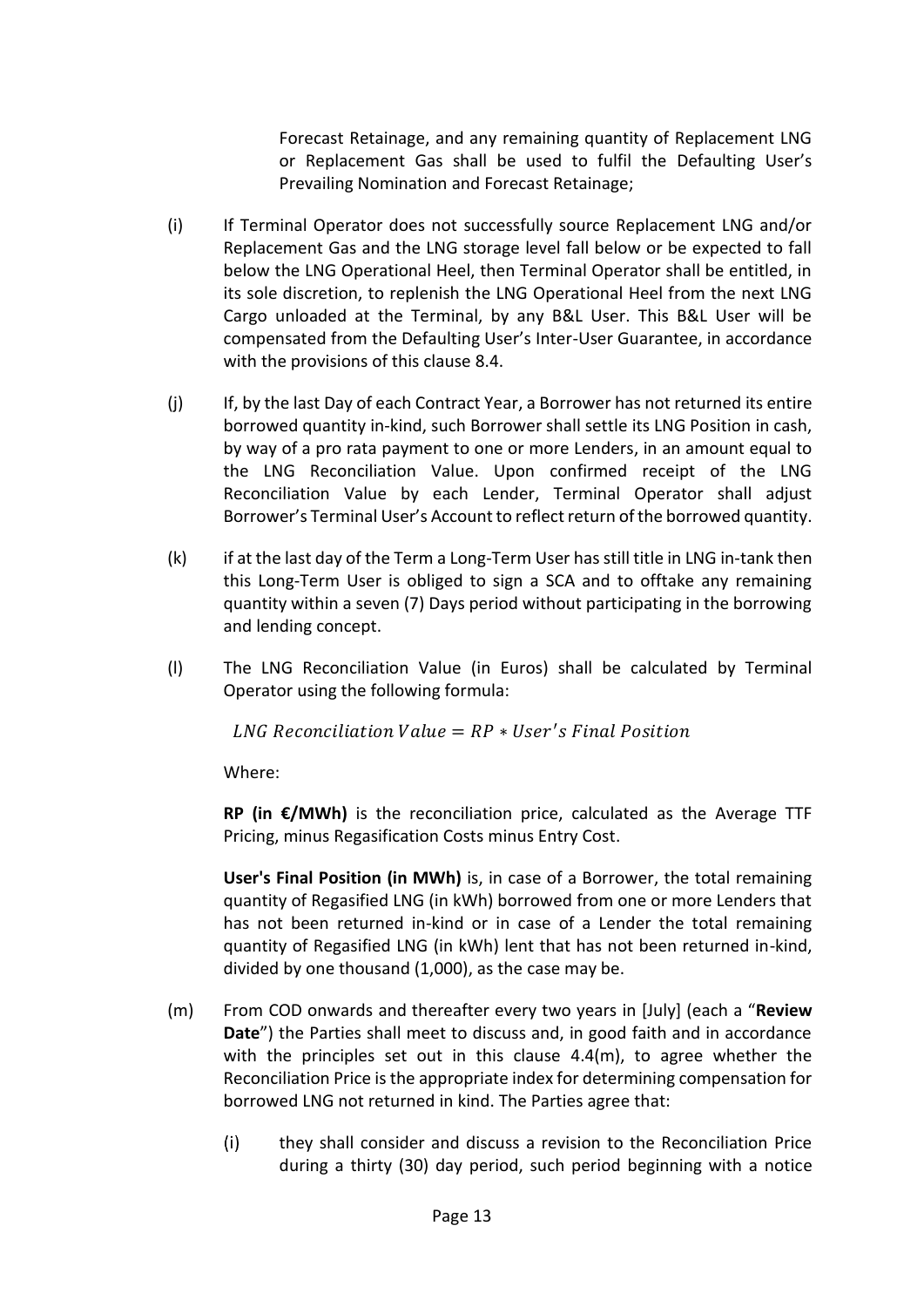from Terminal Operator to commence the review process and culminating in a vote by all Parties at the end of such period;

- $(ii)$ the Reconciliation Price prevailing immediately prior to the relevant Review Date shall continue to apply unless all Long-Term Users reach unanimous agreement on a new Reconciliation Price in accordance with this clause [4.4\(m\);](#page-16-0)
- $(iii)$ the amended Reconciliation Price (if applicable) agreed in accordance with this clause [4.4\(m\)](#page-16-0) shall be effective on and from the start of the Contract Year immediately following the Review Date, until such time as a new Reconciliation Price is unanimously agreed at a subsequent Review Date; and
- $(iv)$ the provisions of clause 13.5 (Disputes) of the TAC do not apply to this clause [4.4\(m\),](#page-16-0) except to the extent that any Party fails to adhere to the processes and procedures in this clause [4.4\(m\).](#page-16-0) To avoid doubt, the arbitral tribunal appointed under clause 13.5.3 of the TAC shall have no authority to determine any revision to the Reconciliation Price or resolve, amend, revise, alter or add to any other provision or term of this Agreement insofar as they relate to the review of the Reconciliation Price.

#### <span id="page-17-0"></span>**4.5 Title and Risk to Borrowed LNG**

- (a) Title and risk to LNG shall be transferred from the Lender to the Borrower at the time and on the day, on which LNG is allocated to a Borrower, pursuant to the Interconnection Agreement, and the associated Forecast Retainage.
- (b) The Parties agree that, absent manifest error:
	- $(i)$ the identity of the Lender and Borrower for the purposes of title to LNG and any transfer of title associated with borrowing and lending; and
	- $(ii)$ the portion of any Borrowed Inventory assigned to any Lender or Borrower,

shall be as set out in the electronic inventory maintained by Terminal Operator.

## <span id="page-17-1"></span>**4.6 Suspension of Borrowing and Lending**

A B&L User's rights under this Agreement (but not its obligations) shall be suspended during any period while such B&L User is in default of its obligations under this Agreement.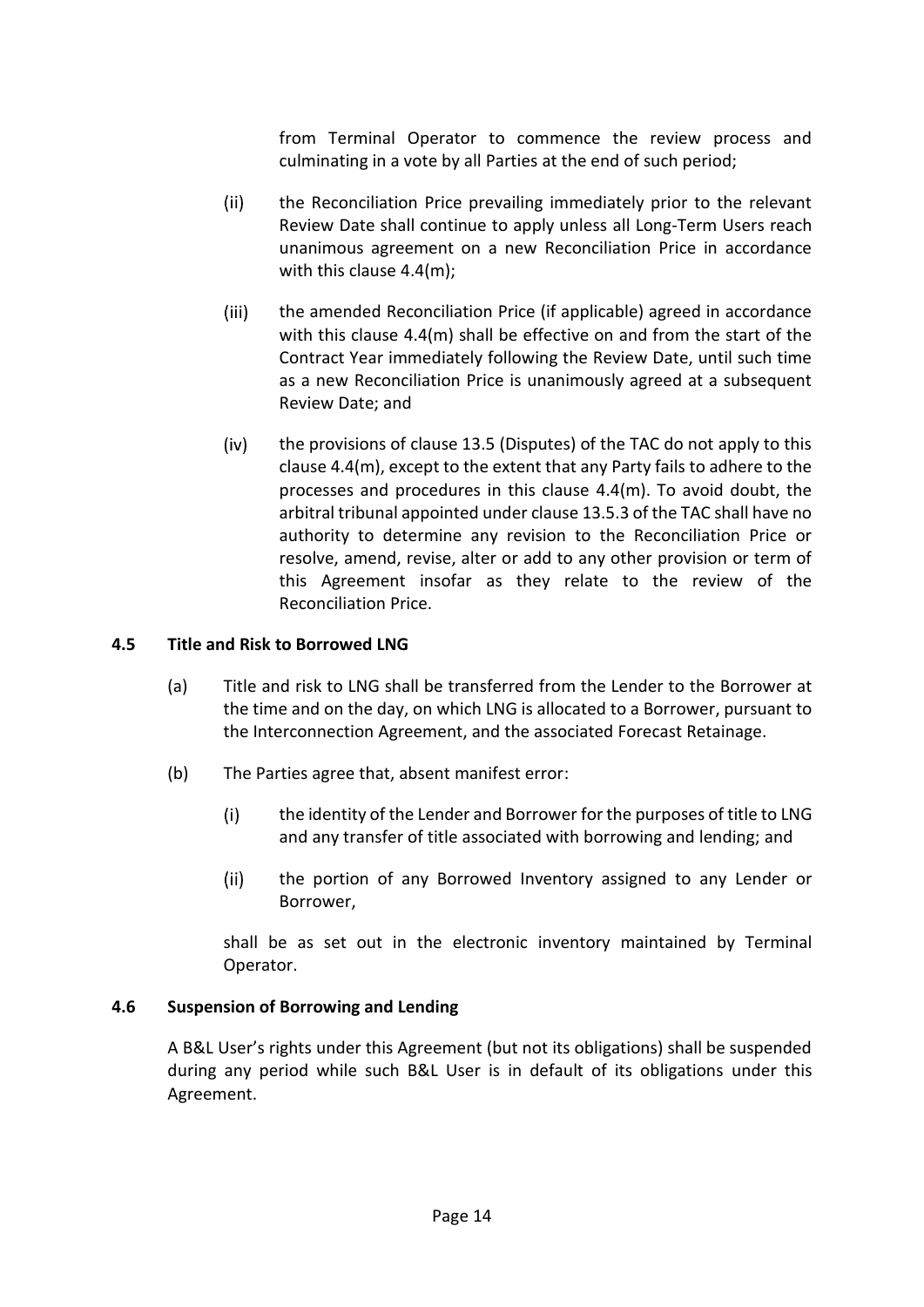## <span id="page-18-0"></span>**4.7 Obligation to Minimize Borrowing and Lending**

All B&L Users shall, when submitting their ReqACDS as part of the AP Process, shall comply with the requirements of the TAC, the Annual Plan Criteria and any Terminal Operator issued AP instructions in relation to the timing of AP LNG Cargos.

## <span id="page-18-5"></span><span id="page-18-1"></span>**4.8 No Voluntary Borrowing and Lending**

- (a) Voluntary borrowing and lending of LNG or Regasified LNG (that is, borrowing and lending between individual B&L Users rather than a process initiated and tracked by Terminal Operator), is not permitted.
- (b) For the avoidance of doubt, this clause [4.8\(a\)](#page-18-5) is not intended to limit:
	- $(i)$ the rights of a Long-Term User to trade its Daily Planned Sendout in accordance with the terms of a Capacity Exchange Agreement; or
	- $(ii)$ a B&L User's right to participate in an Intracargo Swap pursuant to clause [7.4.2] of the TAC.

# <span id="page-18-2"></span>**4.9 Taxes on Borrowing and Lending**

It is agreed that any taxes, duties, levies, or other similar obligations associated with the borrowing and lending of LNG shall remain the full responsibility of the individual B&L Users engaged in any borrowing and lending transaction.

# <span id="page-18-3"></span>**5. ADMINISTRATION OF BORROWING AND LENDING**

## <span id="page-18-4"></span>**5.1 Terminal Operator's Administrative Responsibilities**

- (a) Terminal Operator shall maintain a record of all borrowing and lending and reflect such borrowing and lending in each B&L User's LNG Position.
- (b) Terminal Operator shall prepare and issue the following written statements and confirmations to B&L Users:
	- $(i)$ an annual borrowing and lending statement to be issued to each B&L User within [thirty (30) days] of the end of the Contract Year reflecting such B&L User's LNG Position with respect to each other B&L User at the end of the Contract Year.
	- $(ii)$ ad hoc borrowing and lending statements to be issued to a B&L User, containing information:
		- (A) upon suspension of such B&L User's TUA or SCA (as the case may be); and
		- (B) upon termination or at the end of the term of such B&L User's TUA or SCA (as the case may be).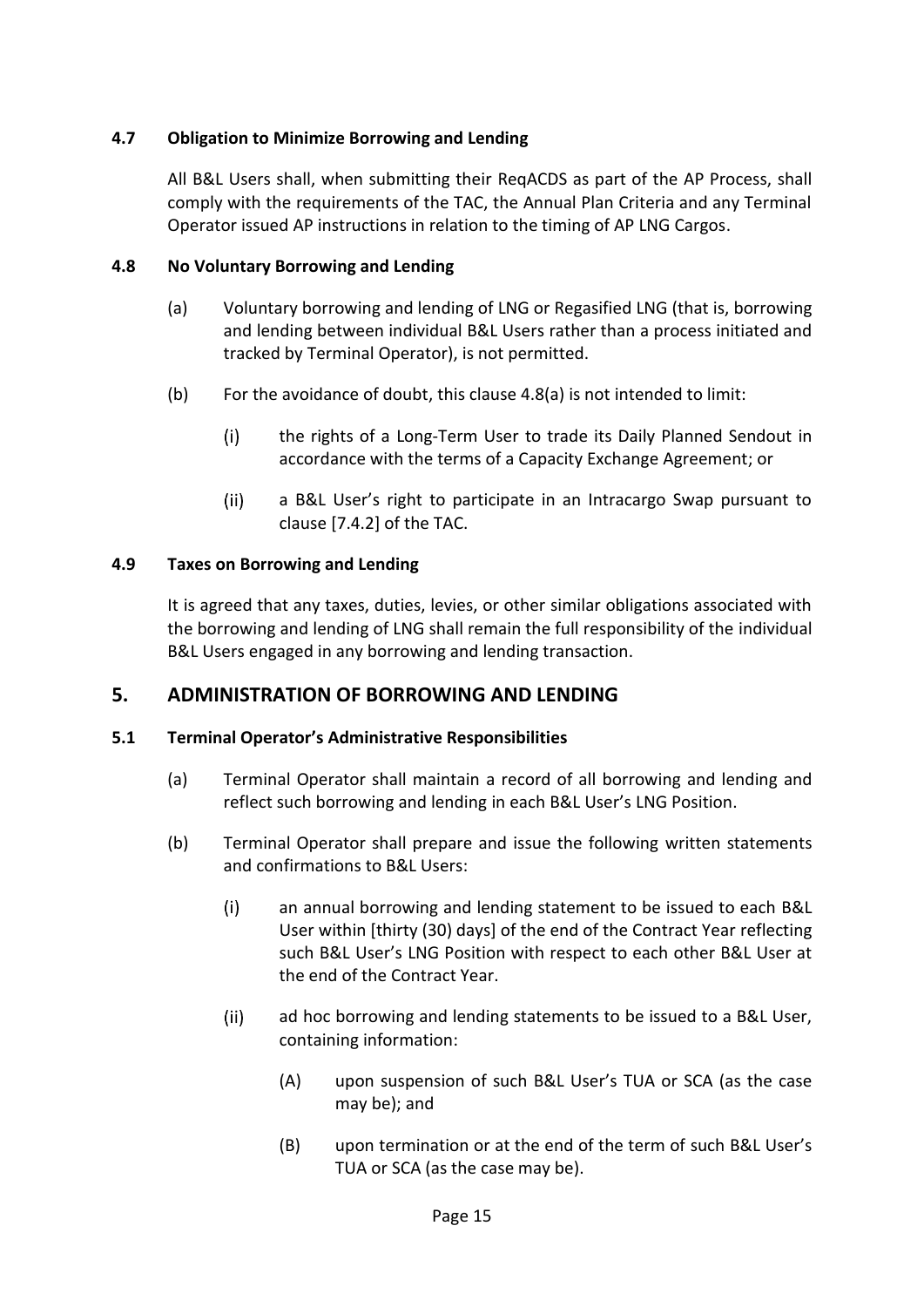- $(iii)$ an ad hoc statement to be issued to each Borrower setting out the value of its Borrowed Inventory, as a portion of such B&L User's LNG Position, which will be invoiced by one or more Lender(s) at the end of each Contract Year ;
- $(iv)$ an ad hoc statement to be issued to each Lender setting out the amount that each such Lender is entitled to invoice one or more Borrowers at the end of each Contract Year;
- $(v)$ a Cancelled Gas Compensation Notification to be issued to each Defaulting User and each Impacted User;
- $(vi)$ a Deferred Gas Compensation Notification to be issued to each Defaulting User and each Impacted User;
- $(vii)$ a Replenishment of LNG Operational Heel Notification to be issued to each Defaulting User and each Impacted User, as the case may be;
- $(viii)$ a Rescheduled Cargo Compensation Notification to be issued to each Defaulting User and each Rescheduling User; and
- $(ix)$ a quarterly Inter-User Guarantee Notification.
- (c) Terminal Operator shall make available, on a daily basis, each B&L User's Terminal User's Account (in kWh) on the Terminal Operator's Website.

# <span id="page-19-0"></span>**6. INTER-USER GUARANTEE**

## <span id="page-19-1"></span>**6.1 Inter-User Guarantee**

- (a) In respect of its obligations and liabilities under this Agreement, each B&L User shall cause a bank with an Acceptable Credit Rating to issue, for the benefit of Terminal Operator (acting for itself and as agent for and on behalf of each other B&L User), an Inter-User Guarantee on or before:
	- for Long-Term Users, the date defined in the clause [4.3] of the TAC;  $(i)$ and
	- $(ii)$ for Spot Cargo Users, [ten (10)] days prior to the first Daily Planned Sendout to be made by a Spot Cargo User as a Borrower. For the avoidance of doubt, if Spot Cargo User is not to be a Borrower then no Inter-User Guarantee is required.
- (b) If the issuer of the Inter-User Guarantee ceases to maintain an Acceptable Credit Rating, then within ten (10) Business Days of such event, the B&L User shall procure replacement of the Inter-User Guarantee from an issuer with an Acceptable Credit Rating.
- (c) The Inter-User Guarantee shall be provided subject to the following terms: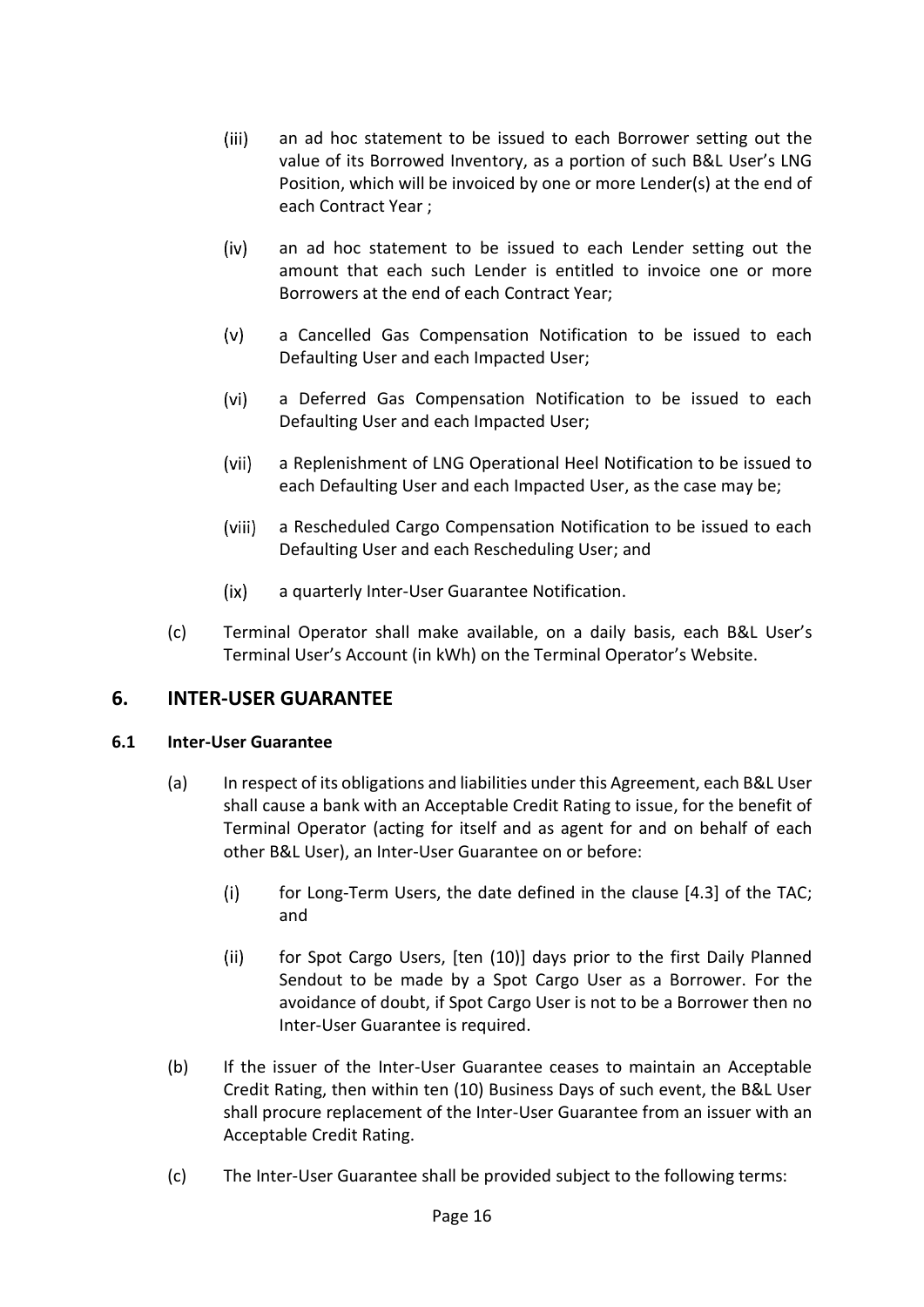- $(i)$ the Inter-User Guarantee shall not be in lieu of payment of any other amounts due to an Impacted User, nor shall it operate as a limit or cap on amounts otherwise payable to an Impacted User;
- $(ii)$ all costs and charges relating to the issuance, maintenance, replenishment and renewal or replacement (as applicable) of the Inter-User Guarantee shall be borne solely by the provider of the Inter-User Guarantee;
- <span id="page-20-1"></span> $(iii)$ the Inter-User Guarantee, and any renewal or replacement thereof, shall be valid:
	- (A) for Long-Term Users, at least fourteen (14) months from the first day of each Contract Year; and
	- (B) for Spot Cargo Users, at least two (2) months after the date on which such Spot Cargo is scheduled to be delivered.
- $(iv)$ during the period of validity of an Inter-User Guarantee, if any draw is made on an Inter-User Guarantee, then the B&L User providing such Inter-User Guarantee shall, at its sole expense, within two (2) Business Days after such draw, procure the renewal, reissuance or reinstatement of the Inter-User Guarantee such that the amount of the Inter-User Guarantee is increased to, and at all times remains equal to, the total amount, required by clause [6.2;](#page-20-0)
- $(v)$ notwithstanding clause [6.1\(c\)\(iii\)](#page-20-1) or the expiry or termination of this Agreement, each B&L User shall maintain the Inter-User Guarantee in effect to comply with its obligations under this Agreement until payment has been irrevocably and indefeasibly made for all amounts which have accrued under this Agreement; and

## <span id="page-20-2"></span><span id="page-20-0"></span>**6.2 Inter-User Guarantee Amount**

- (a) The Inter-User Guarantee Amount shall be calculated by Terminal Operator during the AP Process and thereafter reviewed by Terminal Operator on a quarterly basis, as follows:
	- $(i)$ Terminal Operator shall provide an Inter-User Guarantee Notification on each of the first Business Day following 1 January, 1 April, 1 July and 1 October;
	- $(ii)$ the Inter-User Guarantee Notification shall set out any increase or decrease in the Inter-User Guarantee Amount based on the anticipated Borrowed Inventory of each B&L User for the remainder of the Contract Year; provided that no B&L User shall be required to amend its Inter-User Guarantee if the difference between the then current Inter-User Guarantee Amount and the revised Inter-User Guarantee Amount is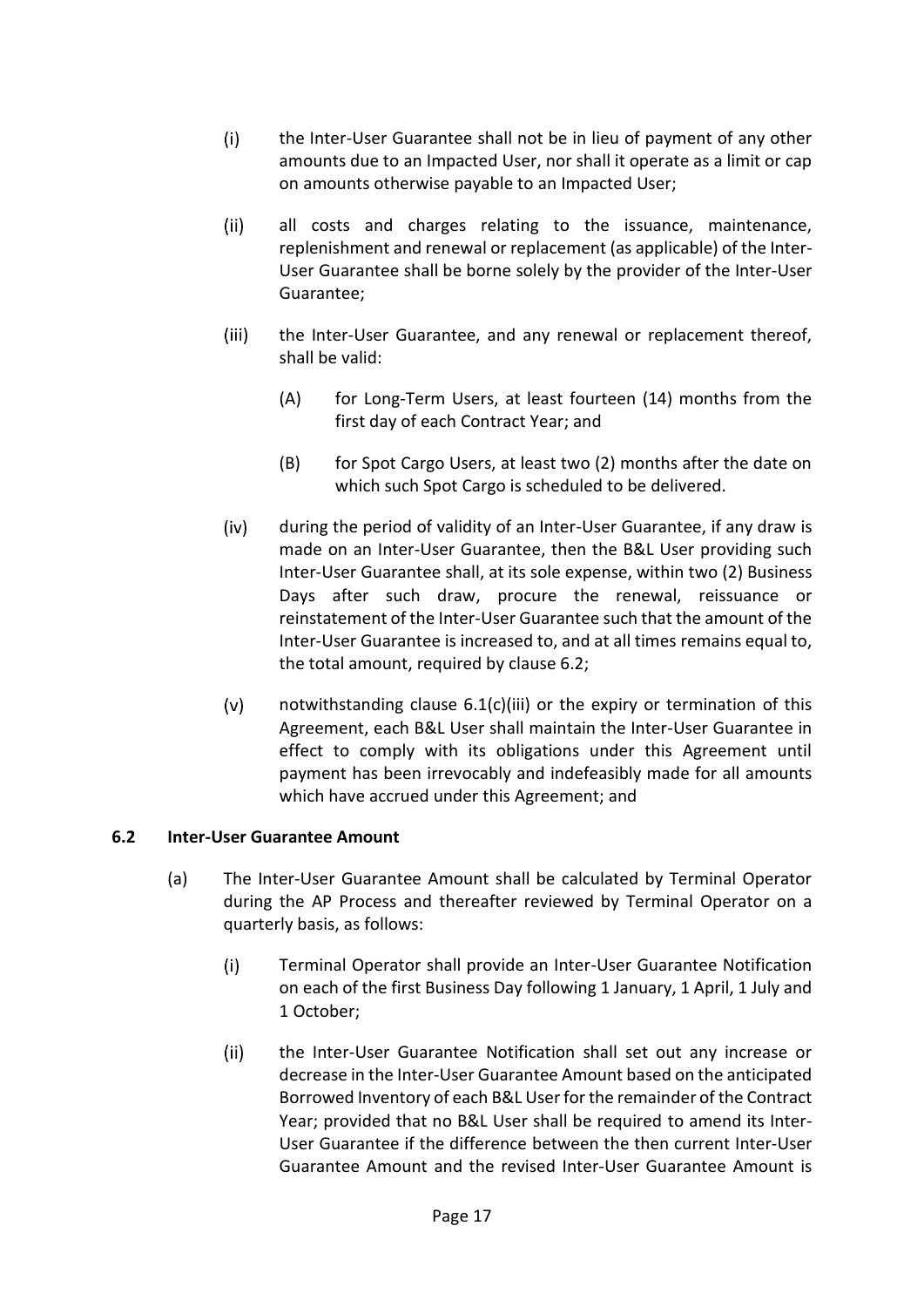more or less than one percent (1%) of the then current Inter-User Guarantee Amount;

- $(iii)$ if the Inter-User Guarantee Notification requires an increase or decrease in Inter-User Guarantee Amount, the relevant B&L User shall provide a revised Inter-User Guarantee within [ten (10)] Business Days of receipt of the Inter-User Guarantee Notification;
- $(iv)$ if a B&L User believes that Terminal Operator has erred in the calculation of the Inter-User Guarantee Amount, such B&L User shall, within five (5) Business Days of receipt of an Inter-User Guarantee Notification, submit a notice disputing the calculation made by Terminal Operator and providing justification for its own calculation. Terminal Operator shall review and respond to such B&L User's notice within a further two (2) Business Days, confirming its decision on the Inter-User Guarantee Amount.
- $(v)$ Upon the receipt of the replacement of the Inter-User Guarantee the Terminal Operator shall cancel and return the old Inter-User Guarantee to the B&L User within [five (5)] Business Days.
- (b) For each B&L User, the Inter-User Guarantee Amount (in Euros) shall be calculated as follows:

*Inter* − *User Guarantee Ammount*  $=$  Guarantee LNG Quantity  $*$  Guarantee LNG Price

- <span id="page-21-0"></span>(c) For each B&L User, the Guarantee LNG Quantity (denominated in MWh) shall be the greater of:
	- $(i)$ the largest remaining AP LNG Cargo of such B&L User in energy content (in MWh)<sup>2</sup> at the period following the date when a review of the Inter-User Guarantee Amount shall be calculated;
	- $(ii)$ if the B&L User supplies one or more Shared LNG Cargos, the largest B&L User's share in energy content (in MWh) of any such Shared LNG Cargo, that the B&L User is scheduled to deliver in the AP, at the period following the date when a review of the Inter-User Guarantee Amount shall be calculated; and
	- $(iii)$ the quantity, which corresponds to a B&L User's maximum forecast net borrowing position for the relevant Contract Year.

<span id="page-21-1"></span> $2$  If needed, the factor of conversion from kWh to MWh set at 0.001.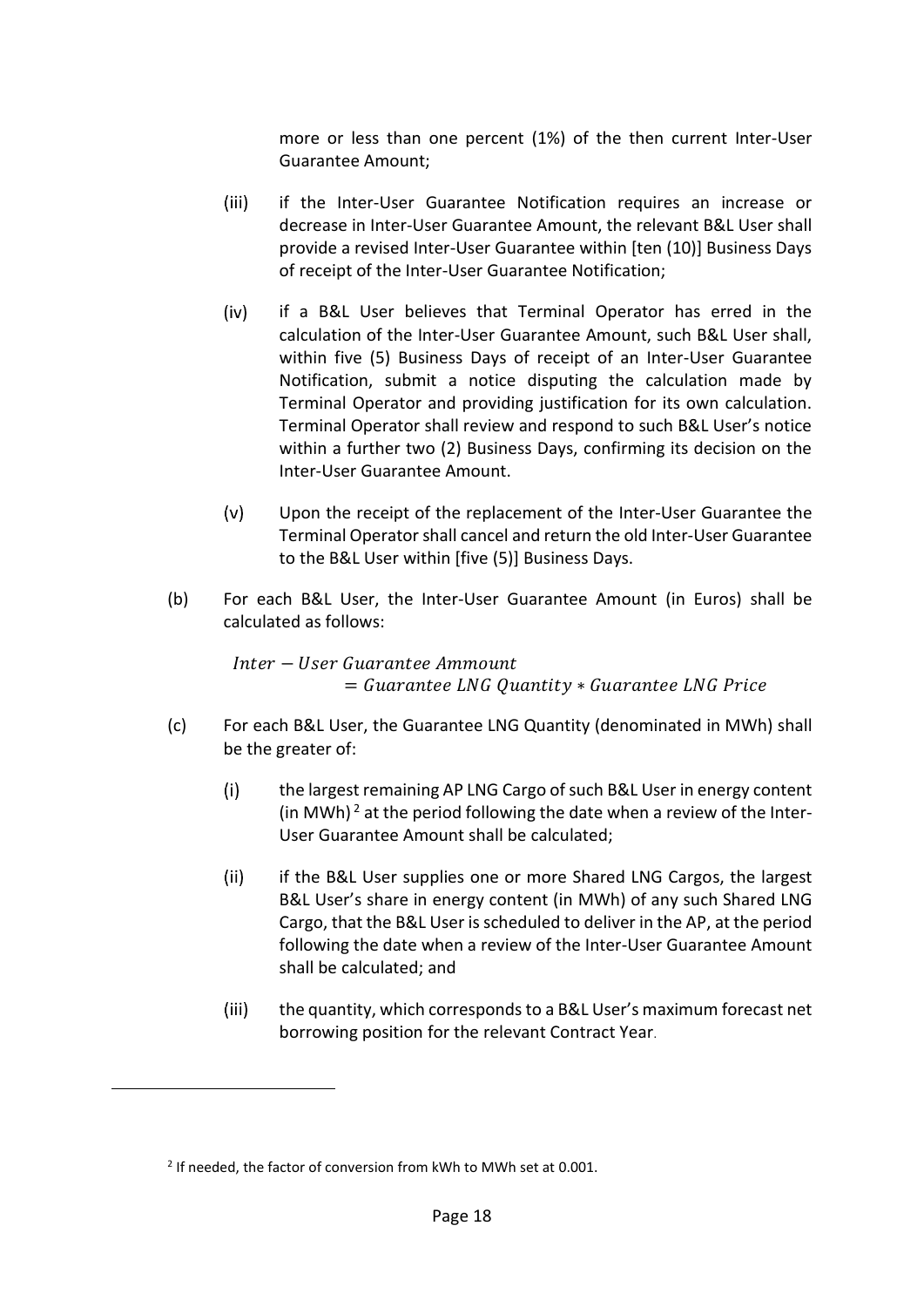- (d) To avoid doubt:
	- $(i)$ if two B&L Users are sharing an AP LNG Cargo and the percentage share of one of the B&L Users represents the largest LNG delivery obligation that such B&L User is scheduled to deliver in the AP, then the Inter-User Guarantee will be based on that B&L User's percentage share of the shared AP LNG Cargo; and
	- $(ii)$ if a Long-Term User engages in a secondary trade of Daily Planned Sendout, then such Daily Planned Sendout shall remain with the Long-Term User selling capacity for the purposes of calculating that B&L User's maximum forecast net borrowing position or the value of its largest AP LNG Cargo for the purposes of clause [\(a\),](#page-20-2) above.
- (e) For the purposes of clause  $6.2(c)$ (iii) above, the quantity, which corresponds to each B&L User's maximum forecast net borrowing position for the remainder of a Contract Year shall be based on Terminal Operator's best forecast of B&L User's Terminal User's Account at the end of the Contract Year.

## <span id="page-22-0"></span>**6.3 Draw on Inter-User Guarantee**

- (a) Subject to clause [6.3](#page-22-0)[\(b\),](#page-22-1) Terminal Operator, as beneficiary of the Inter-User Guarantee for and on behalf of the B&L Users and itself, shall have the right to draw on an Inter-User Guarantee (in whole or in part) to obtain Mitigation Funds in accordance with the Terminal Access Code.
- <span id="page-22-1"></span>(b) Prior to drawing on the Inter-User Guarantee, Terminal Operator shall notify the relevant B&L User of the intended draw and shall provide such B&L User with [two (2)] Business Days, during which that B&L User may deposit the required amounts into the Trust Account in lieu of a draw on the Inter-User Guarantee; save that such notification shall not be required if a Failed LNG Cargo Event caused by such B&L User occurs less than thirty-five (35) days prior to the Scheduled Window of the relevant LNG Cargo, in which case the Terminal Operator may draw on the Inter-User Guarantee without notice and without providing an option for payment to account in lieu of a draw on the Inter-User Guarantee.
- (c) If the relevant B&L User fails to deposit the required amount into the Trust Account within the [two (2)] Business Day period, required by clause [6.3\(b\),](#page-22-1) then Terminal Operator shall be entitled to immediately draw on the Inter-User Guarantee.
- (d) Each B&L User hereby acknowledges and agrees that Terminal Operator's right to draw on the Inter-User Guarantee (on behalf of the Impacted Users and itself) shall be in addition to, and not in limitation of, any other rights and remedies of the Impacted User, and that any such draw and application of funds to the Impacted User shall not constitute an election of remedies (or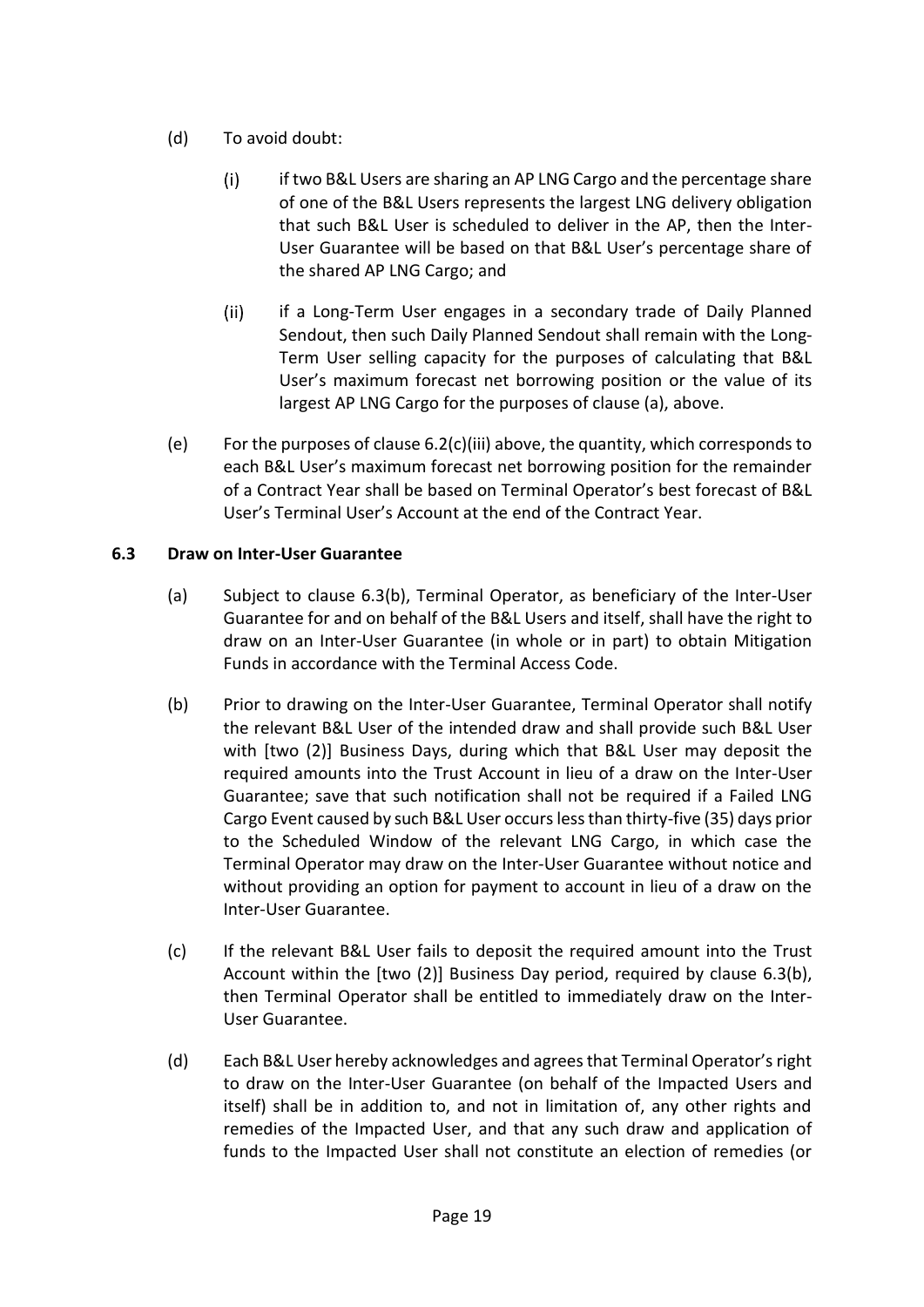otherwise be deemed to waive or modify the Impacted User's other rights and remedies), nor shall it constitute an impermissible forfeiture or penalty.

- (e) Notwithstanding anything in this clause [6](#page-19-0) to the contrary, Terminal Operator's right to draw funds under an Inter-User Guarantee, for and on behalf of an Impacted User or for its own use in taking Mitigation Actions, shall not be deemed to be a claim or Dispute such that the Impacted User or Terminal Operator would be required to first bring an arbitration action against another B&L User, in accordance with the provisions of clause [15](#page-33-4) prior to drawing on the Inter-User Guarantee.
- (f) In addition to drawing on the Inter-User Guarantee, if a B&L User is in default under this Agreement, Terminal Operator shall have the right to set-off and withhold payment of any amount due to that B&L User (in its capacity as a Defaulting User), including amounts due as reimbursement for the sale of a Defaulting User's Evacuation Gas pursuant to clause [7.6.4] of the TAC, and to deposit such amounts in the Trust Account for the benefit of all Impacted Users.

#### <span id="page-23-2"></span><span id="page-23-0"></span>**6.4 Trust Account**

- (a) Prior to the Commercial Operation Date, Terminal Operator shall open and maintain a trust account (the "**Trust Account**"), to be maintained with [*bank*] in Cyprus.
- (b) Any amount drawn from an Inter-User Guarantee by Terminal Operator that is not used to purchase Replacement LNG or Replacement Gas shall be promptly deposited into the Trust Account.
- (c) Any bank or other charges arising on the Trust Account shall be charged to the Trust Account and recorded as deductions against the relevant Inter-User Guarantee Amount.
- (d) Any interest or profit generated on the Trust Account (subject to any deduction of tax at source or any bank or other charges properly charged to the Trust Account) shall accrue to and form part of the Trust Account.

## <span id="page-23-1"></span>**6.5 Distribution of Inter-User Guarantee Amounts from the Trust Account**

- (a) If, pursuant to clause [6.3,](#page-22-0) a right has arisen for Terminal Operator to draw on an Inter-User Guarantee, then Terminal Operator shall:
	- $(i)$ draw on the Inter-User Guarantee of such Defaulting User in sufficient amounts to fulfil that Defaulting User's payment obligations;
	- $(ii)$ promptly deposit such amount so drawn into the Trust Account; and
	- $(iii)$ subsequently draw from the Trust Account to pay: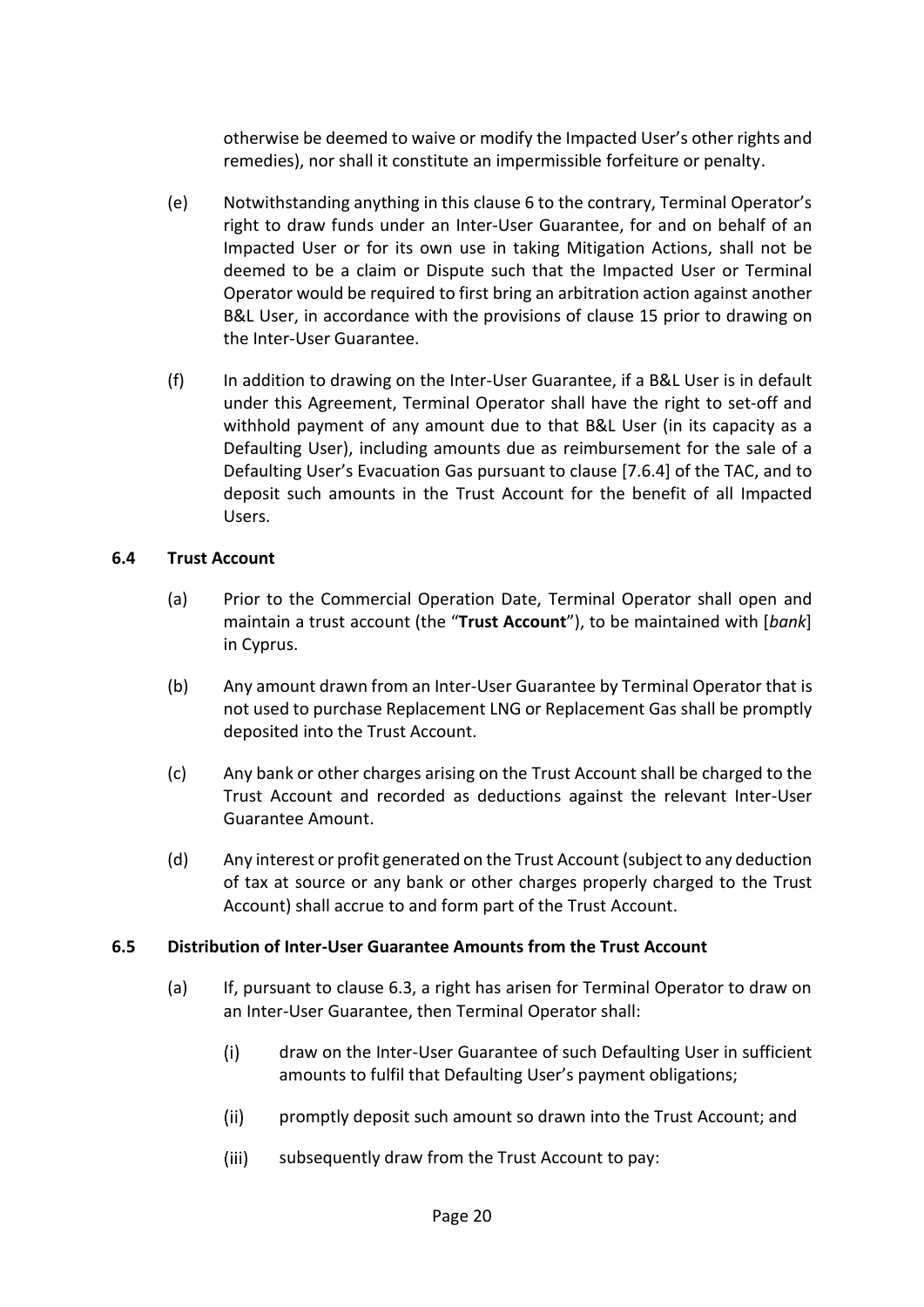- (A) to Terminal Operator, an amount equivalent to the cost of procuring Replacement LNG and/or Replacement Gas and any Failed LNG Cargo Terminal Operational Costs; and/or
- (B) to the relevant Impacted User(s) such amounts as have been notified (and remain unpaid) in relation to:
	- (I) a Cancelled Gas Compensation Notification;
	- (II) a Deferred Gas Compensation Notification;
	- (III) a Replenishment of LNG Operational Heel Notification;
	- (IV) a Rescheduled Cargo Compensation Notification;
	- (V) any cash settlement of Borrower's Terminal User Account through payment of the LNG Reconciliation Value; or
	- (VI) any other amount properly incurred for the account of an Impacted User under the terms of this Agreement.
- (b) If any payment is made to an Impacted User pursuant to a draw on the Inter-User Guarantee and a withdrawal from the Trust Account, the receipt of funds by the Impacted User pursuant to such drawing or withdrawal shall, to that extent, satisfy and discharge the relevant Defaulting User's obligation to make such payment under this Agreement, but shall be without prejudice to:
	- $(i)$ a B&L User's rights to make any claim in relation to the matter giving rise to such payment or otherwise pursue any other right or remedy under this Agreement or at law against the Impacted User or Terminal Operator; and
	- $(ii)$ the Terminal Operator's rights to make further draws on the Inter-User Guarantee or further withdrawals from the Trust Account (as applicable), or Impacted User to pursue any other right or remedy under this Agreement or at law against another Defaulting User.

# <span id="page-24-0"></span>**7. SHARED CARGO; INTRACARGO SWAP**

## <span id="page-24-1"></span>**7.1 Shared Cargo Procedures**

Two or more B&L Users may, at their option, agree to deliver a shared AP LNG Cargo (the "**Shared LNG Cargo**").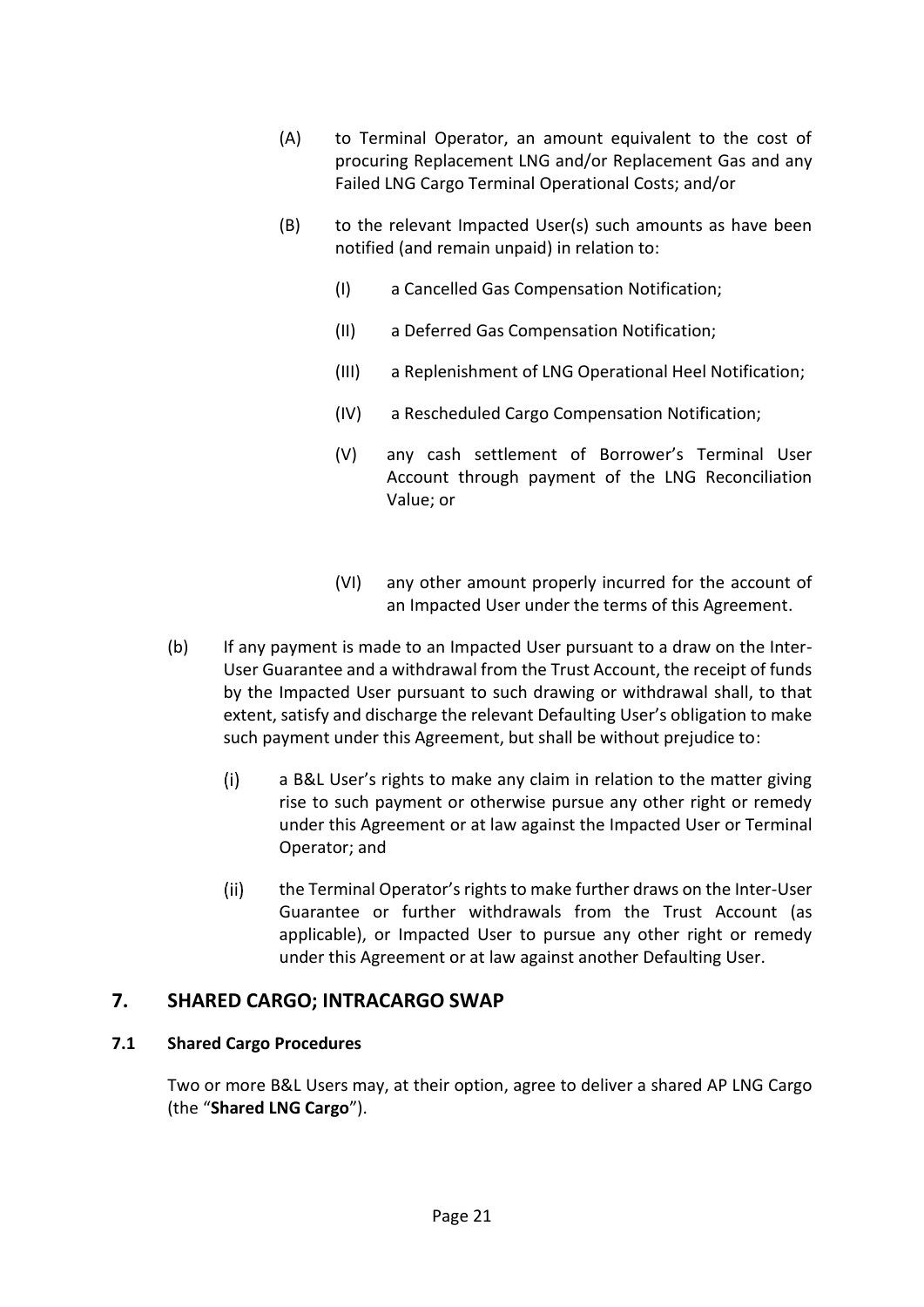# <span id="page-25-0"></span>**7.2 Shared LNG Cargo Representative**

- (a) B&L Users participating in a confirmed Shared LNG Cargo shall nominate a single representative (the "**Shared LNG Cargo Representative**") whom shall have the authority to act on behalf of and bind all B&L Users participating in such Shared LNG Cargo solely on matters and issues directly relating to such Shared LNG Cargo.
- (b) Upon written notice to Terminal Operator of such nomination of the Shared LNG Cargo Representative, Terminal Operator shall thereafter be entitled to conclusively rely on all communications and notices from such Shared LNG Cargo Representative as a binding and effective communication or notice from each B&L User in respect of the Shared LNG Cargo until such time as any B&L User shall notify Terminal Operator of its revocation of its authorisation of such Shared LNG Cargo Representative.
- (c) From the B&L Users that participate in a Shared LNG Cargo, the B&L User with the higher exposure will become the first Lender and so forth. In case the B&L Users have the same exposure, then the Shared LNG Cargo Representative shall confirm to Terminal Operator which B&L User will rank as Lender in priority to the other.

# <span id="page-25-1"></span>**8. COMPENSATION EVENTS**

## <span id="page-25-3"></span><span id="page-25-2"></span>**8.1 Compensation Events**

- (a) Each of the events (a "**Compensation Event**") set out in this clause [8](#page-25-1) shall entitle an Impacted User to compensation from a Defaulting User.
- (b) The sole form of compensation available to an Impacted User under this Agreement or pursuant to Applicable Law shall be an entitlement to liquidated damages, payable in response to an invoice sent in accordance with clause [12](#page-32-4) from an Impacted User to a Defaulting User, detailing the Compensation Event and demanding payment of direct damages in accordance with the terms of this Agreement.
- (c) If a Defaulting User fails to pay under such demand in accordance with the requirements of clause [12,](#page-32-4) the Terminal Operator shall be entitled to draw on the Inter-User Guarantee of such Defaulting User in an equivalent amount to cover any payment due to an Impacted User.
- (d) For the avoidance of doubt, a Compensation Event will only arise following a Failed LNG Cargo Event, including in circumstances where the Failed LNG Cargo Event has occurred due to Force Majeure declared by the Defaulting User.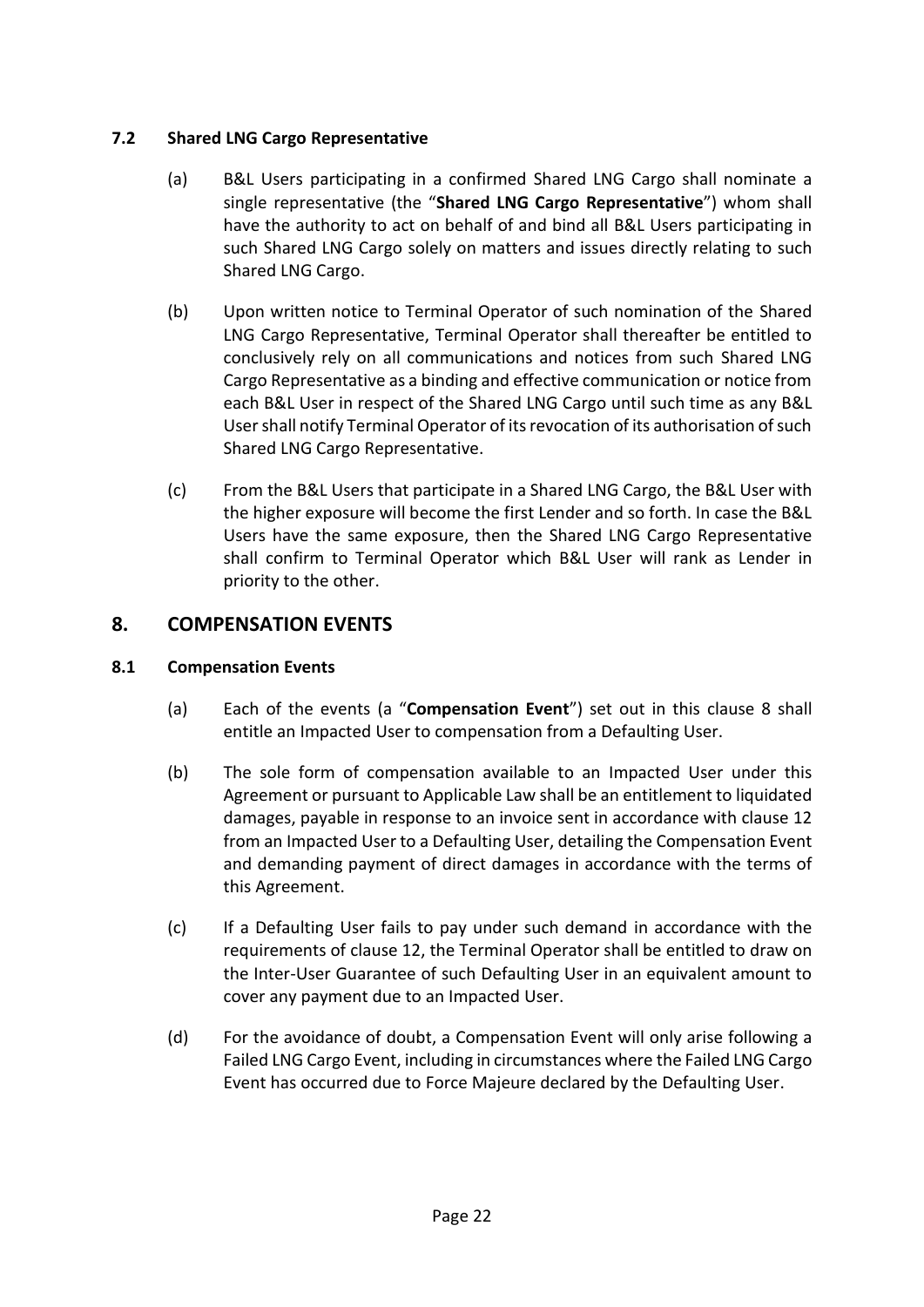# <span id="page-26-0"></span>**8.2 Cancelled Gas**

- (a) If a Failed LNG Cargo Event directly caused by a B&L User results in a shortfall in another B&L User's Revised Sendout Notification, creating a shortfall in such B&L User's Prevailing Nomination, then, if such shortfall becomes Cancelled Gas, the affected B&L User(s) shall be considered an Impacted User(s) and shall be entitled to Cancelled Gas Compensation from the Defaulting User.
- (b) Cancelled Gas Compensation (denominated in Euros) shall be calculated as follows:

Cancelled Gas Compensation =  $CGCP * CGV$ 

(c) The Cancelled Gas Compensation payable under this clause [8.2](#page-26-0) is not intended to replace or supersede a Defaulting User's obligation to return any outstanding Borrowed Inventory, and any payment of Cancelled Gas Compensation shall be in addition to amounts due to one or more Lenders in relation to failure to return Borrowed Inventory, including in circumstances where the Cancelled Gas Compensation and the return of Borrowed Inventory are made to the same Impacted User.

## <span id="page-26-1"></span>**8.3 Deferred Gas**

- (a) If a Failed LNG Cargo Event directly caused by a B&L User results in a shortfall in another B&L User's Revised Sendout Notification, creating a shortfall in such B&L User's Prevailing Nomination, then, if such shortfall becomes Deferred Gas, the affected B&L User(s) shall be considered an Impacted User(s) and shall be entitled to Deferred Gas Compensation from the Defaulting User.
- (b) Deferred Gas Compensation shall be calculated as follows:

$$
Deferred \ Gas \, Composition = \sum_{1}^{n} DGCR_i * DGV_i
$$

Where:

DGCR<sup>i</sup> is the Deferred Gas Compensation Rate for day i

- DGV<sub>i</sub> is the Deferred Gas Volume for day i
- **n** is the number of days that an Impacted User receives Deferred Gas, as determined by Terminal Operator, up to a maximum of fifteen (15) days.
- (c) The Deferred Gas Compensation payable under this clause [8.3](#page-26-1) is intended to reimburse the Impacted User for any costs incurred due to the reduction of the Impacted User's Daily Planned Sendout below the levels set out in the Annual Plan or SCA (as applicable).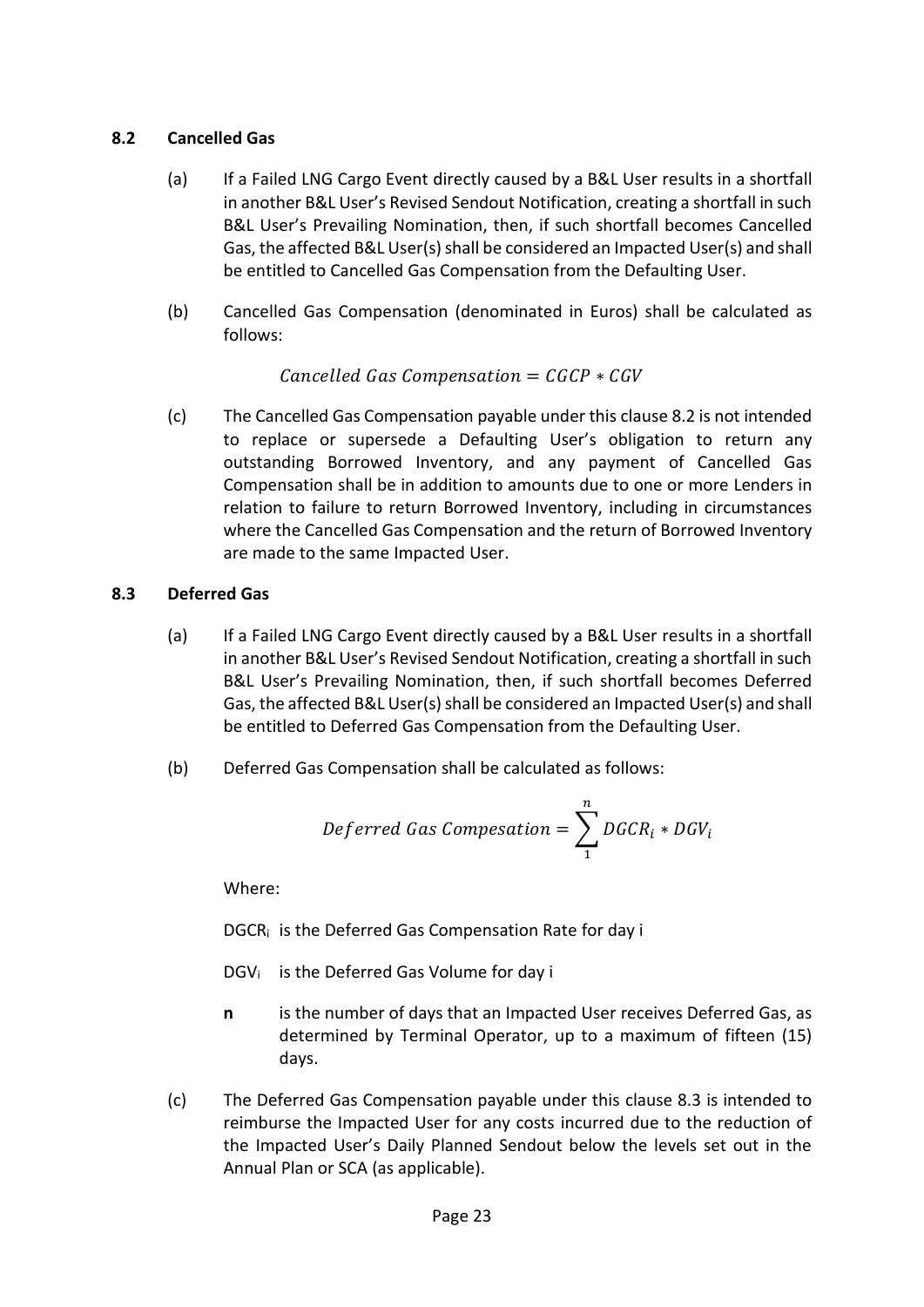(d) For the avoidance of doubt, the Deferred Gas shall be debited to both Impacted Users and Defaulting Users Terminal User's Accounts, as the quantity of Regasified LNG delivered to or for the account of each B&L User at the Regasified LNG Delivery Point, pursuant to clause [11.2(c)(ii)(a)] of the TUA.

# <span id="page-27-0"></span>**8.4 Replenishment of LNG Operational Heel**

- (a) If a Failed LNG Cargo Event directly caused by a B&L User results in the LNG storage level falling below the LNG Operational Heel such that the LNG Operational Heel must be replenished from the next LNG Cargo unloaded at the Terminal, then, if Terminal Operator determines, in its sole discretion, that the affected B&L User delivering the next LNG Cargo is an Impacted User, such Impacted User shall be entitled to Replenishment of LNG Operational Heel Compensation from the Defaulting User.
- (b) Replenishment of LNG Operational Heel Compensation (in Euros) shall be calculated as follows:

Replenishment of LNG Operational Heel Compensation = Replenishment of LNG Operational Heel Compensation Price ∗ Replenishment of LNG Operational Heel Volume

- (c) Terminal Operator shall, as soon as practicable, issue confirmation of the Replenishment of LNG Operational Heel Compensation to both the Impacted User and the Defaulting User; following which the Impacted User shall be entitled to immediately invoice the Defaulting User and receive payment in accordance with the payment deadline in clause [12.](#page-32-4)
- (d) For the avoidance of doubt, the Replenishment of LNG Operational Heel Compensation shall not be credited or debited to the Impacted User's or Defaulting User's Terminal User's Accounts.

## <span id="page-27-3"></span><span id="page-27-1"></span>**8.5 Rescheduled Cargo**

- <span id="page-27-2"></span>(a) If, due to a Failed LNG Cargo Event:
	- $(i)$ Terminal Operator requests a B&L User to reschedule one or more AP LNG Cargos or Spot Cargos; and
	- $(ii)$ a B&L User is able to reschedule its AP LNG Cargo or Spot Cargo (such B&L User being a "**Rescheduling User**"),

then the Defaulting User shall reimburse the Rescheduling User for all reasonable and documented direct costs incurred by the Rescheduling User, to the extent such direct costs have been pre-approved by Terminal Operator such approval not to be unreasonably denied, in relation to such Rescheduled Cargo.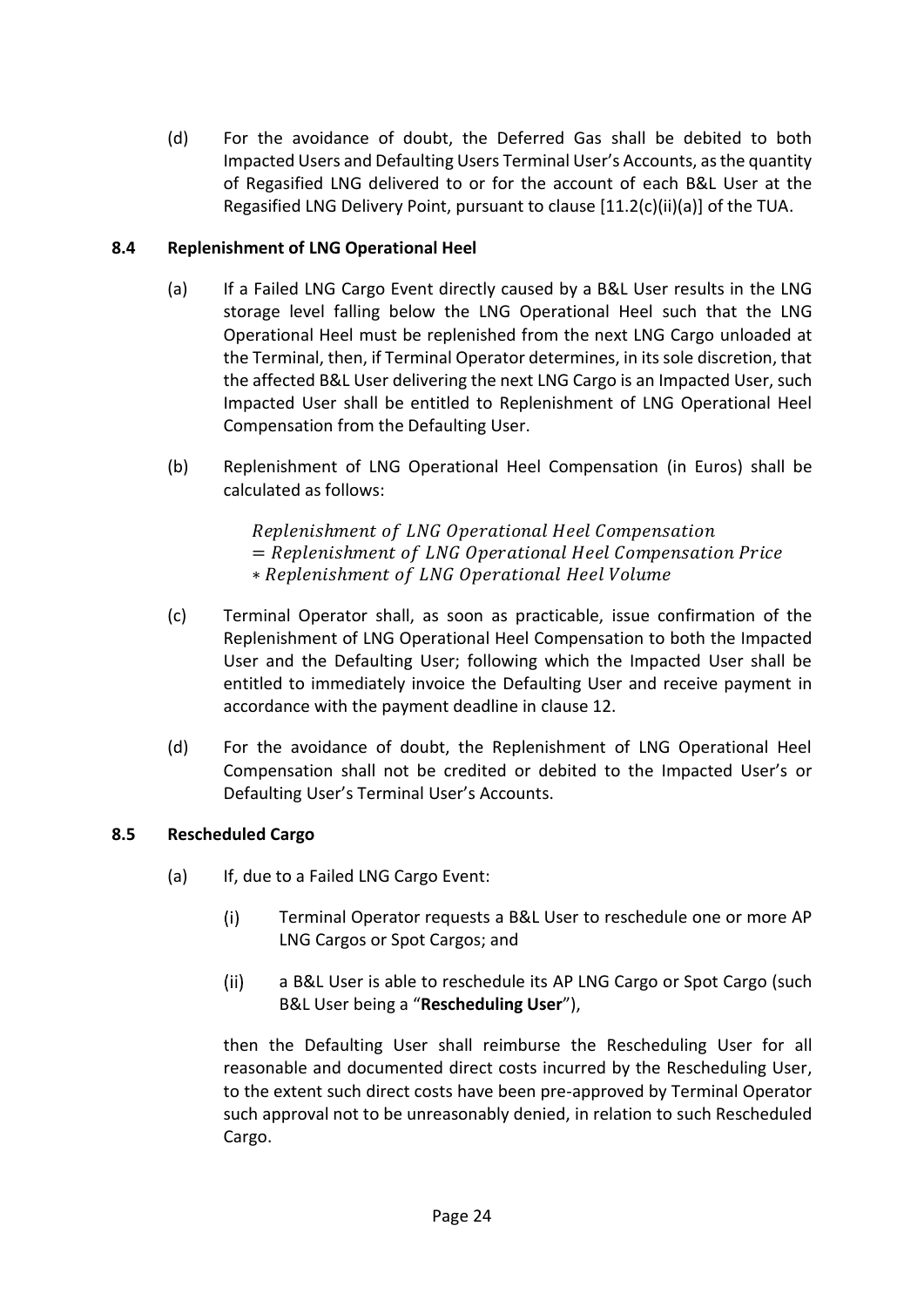(b) The Rescheduling User shall provide Terminal Operator with documents and calculations in support of any amount claimed under clause [8.4](#page-27-0)[\(a\),](#page-27-3) and Terminal Operator shall, acting as a Reasonable and Prudent Operator, confirm such amounts and issue a Rescheduled Cargo Compensation Notification to the Defaulting User and the Rescheduling User.

# <span id="page-28-0"></span>**9. INTER-USER DEFAULTS; TERMINATION**

# <span id="page-28-1"></span>**9.1 Events of Default**

- <span id="page-28-4"></span><span id="page-28-3"></span><span id="page-28-2"></span>(a) Each of the following events shall constitute an "**IUA Event of Default**":
	- $(i)$ if an Inter-User Guarantee is not renewed or replaced in accordance with the terms of this Agreement (including failure of a B&L User to renew the Inter-User Guarantee following a draw thereon or otherwise failing to comply with an Inter-User Guarantee Notification) by the expiration of [five (5)] Business Days following notice from Terminal Operator of such breach;
	- $(ii)$ if a monetary amount that has become due and owing under this Agreement remains unpaid after the expiration of five (5) Business Days following notice of such breach given by the non-breaching B&L User, then the non-breaching B&L User may instruct Terminal Operator to make a demand on the Inter-User Guarantee of the breaching B&L User up to the amount of such payment deficiency plus any accrued interest at the Default Rate, as described in TAC; provided that:
		- (A) if the amount that was due and unpaid, together with any interest, is paid in full following any draw on the breaching B&L User's Inter-User Guarantee, then the breach is cured and there shall be no IUA Event of Default arising out of such circumstances;
		- (B) if, following any draw on the breaching B&L User's Inter-User Guarantee, any amount still remains unpaid, then such breach shall constitute an IUA Event of Default until such time as all outstanding amounts are paid. For the avoidance of doubt, notwithstanding such IUA Event of Default, the non-breaching B&L User will retain the right to make a claim in direct damages against the breaching B&L User for any unpaid portion of Compensation Event; and
	- $(iii)$ if a B&L User fails to perform any other material obligation under this Agreement (other than the obligations described in clauses [9.1\(a\)\(i\)](#page-28-2) an[d 9.1\(a\)\(ii\)\)](#page-28-3), including the failure of a Borrower to properly return any Borrowed Inventory at the end of the Contract Year, in accordance with the terms of this Agreement, and such breach has not been remedied in full by a call on the breaching B&L User's Inter-User Guarantee.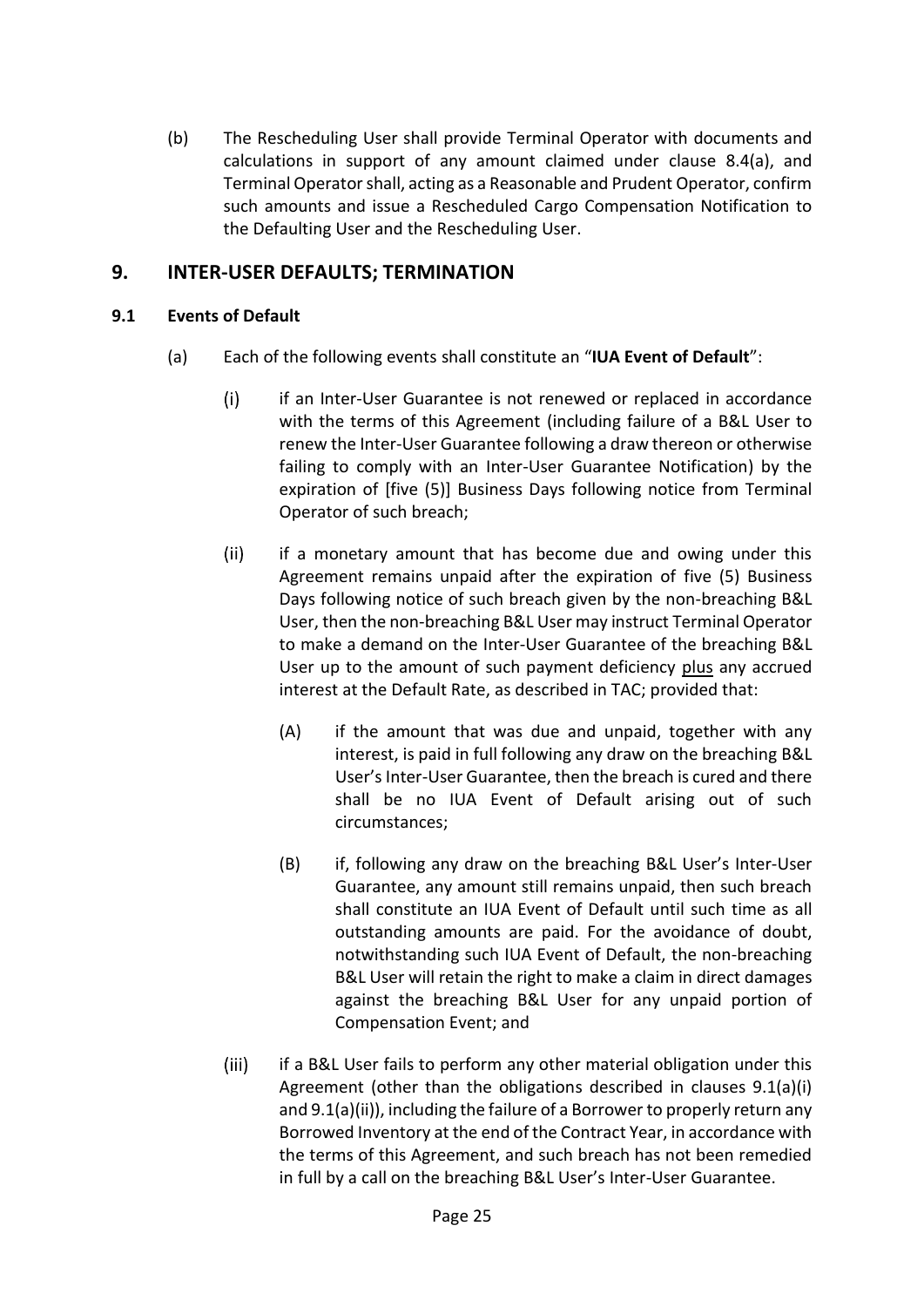# <span id="page-29-0"></span>**9.2 Termination following an IUA Event of Default**

- <span id="page-29-2"></span>(a) Upon the occurrence and continuation of any of the IUA Events of Default enumerated in clauses [9.1\(a\)\(i\)](#page-28-2) through [9.1\(a\)\(iii\),](#page-28-4) the following provisions shall apply:
	- $(i)$ if the IUA Event of Default is, in Terminal Operator's sole opinion, acting as a Reasonable and Prudent Operator, curable, then Terminal Operator shall deliver a written notice of such default (a "**Notice of Default**") to the Defaulting User requiring the defaulting Party to remedy such default within five (5) days from the date of such notice. During such period the Defaulting User shall use its best endeavours to cure the relevant IUA Event of Default. If the Defaulting User fails to cure its IUA Event of Default within such period then Terminal Operator shall, by giving notice of immediate termination, terminate this Agreement with respect to such Defaulting User; or
	- $(ii)$ if the IUA Event of Default is not, in Terminal Operator's sole opinion (acting as a prudent and reasonable Operator), curable, then Terminal Operator may issue a notice to terminate this agreement with respect to such Defaulting User, with immediate effect.
- (b) Following termination, the Defaulting User shall remain obligated under:
	- $(i)$ its TUA or SCA (as may be applicable) to make any required payments to Terminal Operator; and
	- $(ii)$ this Agreement to:
		- (A) make its Available Inventory available for borrowing by Impacted Users;
		- (B) timely return any Borrowed Inventory; and
		- (C) pay any direct damages or indemnities that have accrued or may accrue under this Agreement prior to the date of termination.

## <span id="page-29-1"></span>**9.3 Automatic Termination**

(a) A B&L User's rights (but not its obligations) as a party to this Agreement shall be automatically terminated (without the requirement for notice or any other action by any party) effective as of the date such B&L User's TUA or SCA (as may be applicable) is suspended, expires or is terminated in accordance with the terms of such TUA or SCA. To avoid doubt, suspension of a B&L User's TUA or SCA (as applicable) shall not relieve such B&L User's obligation to pay amounts due prior to the date of termination, to mandatorily lend from such B&L User's Available Inventory (and to receive a compensation according to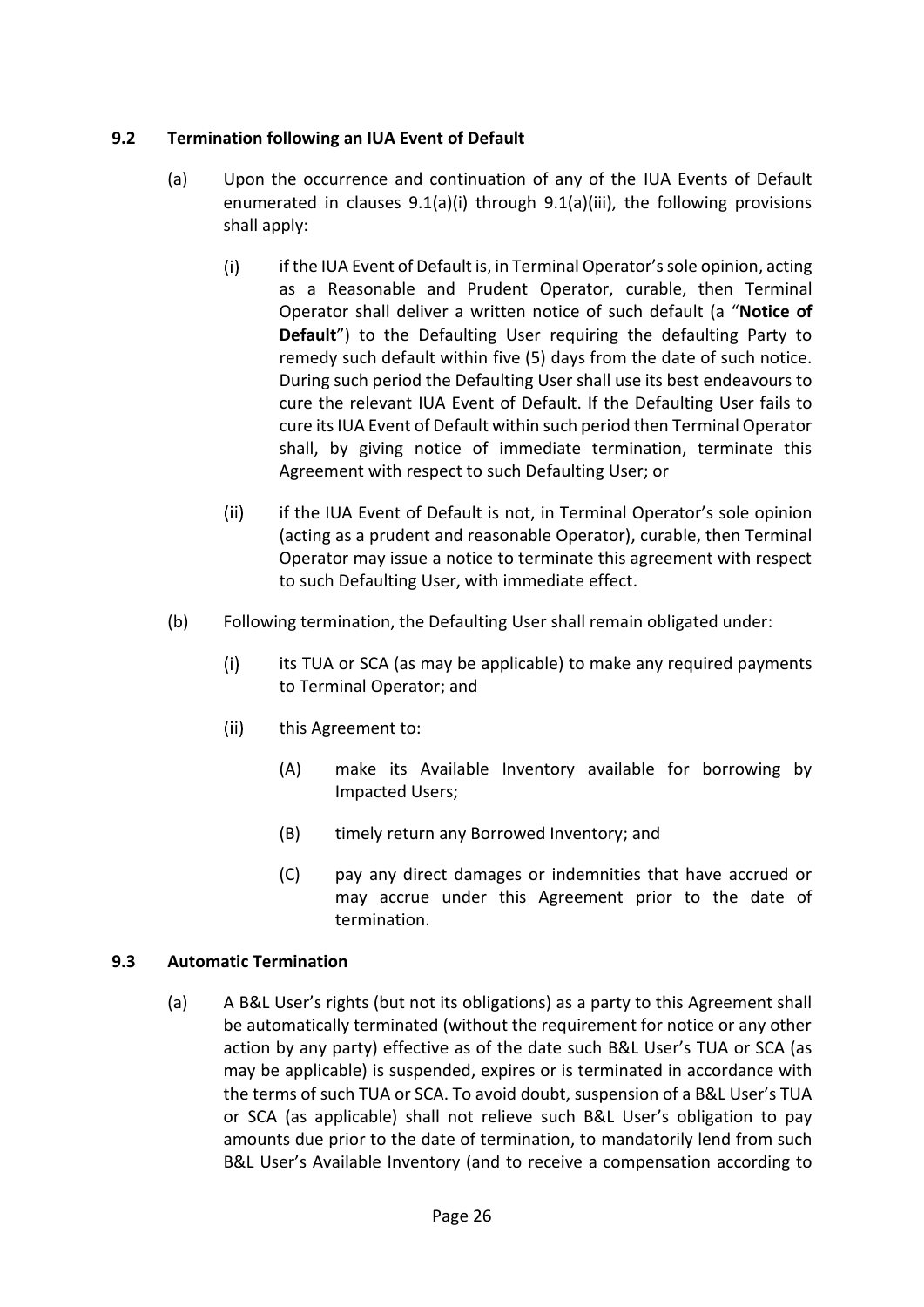B&L User's Terminal User's Account for such lending, in accordance with the Agreement), and termination of a B&L User's TUA or SCA (as applicable) shall not relieve such B&L User's obligation to return any Borrowed Inventory.

(b) Terminal Operator shall notify all participating B&L Users in writing of the suspension, expiration or termination of a B&L User's TUA or SCA (as the case may be); provided, however, that any delay or failure by Terminal Operator in delivering such notice shall have no effect on the effectiveness or time of suspension or termination, as applicable, and Terminal Operator shall have no liability to any B&L User arising out of or relating to any such delay or failure in delivering such notification, unless such delay or failure was the result of Terminal Operator's Gross Negligence or Wilful Misconduct.

# <span id="page-30-0"></span>**10. INTER-USER CONFIDENTIALITY OF SCHEDULING AND BALANCE INFORMATION**

## <span id="page-30-1"></span>**10.1 Confidential Information Defined**

For the purposes of this Agreement, the term "**Confidential IUA Information**" shall be defined to include any and all information, whether in written or electronic form or transmitted orally, that directly relates to the activities provided for or contemplated under this Agreement and which information is provided by any B&L User to the Terminal Operator in connection with the performance of such B&L User's obligations, or the enforcement of such B&L User's rights under this Agreement.

## <span id="page-30-3"></span><span id="page-30-2"></span>**10.2 Use and Disclosure of Confidential Information**

- (a) Neither this Agreement nor information or documents constituting Confidential IUA Information that comes into the possession of a Party by means of another Party in connection with the performance of this Agreement may be used or communicated to Persons (other than the Parties) without the prior written consent of the other Parties.
- <span id="page-30-5"></span><span id="page-30-4"></span>(b) Notwithstanding clause [10.2](#page-30-2)[\(a\),](#page-30-3) a Party shall have the right to disclose such information or documents without obtaining the other Parties' prior consent in the following situations:
	- $(i)$ to the extent any such information or document has entered the public domain other than through the fault or negligence of the Party making the disclosure;
	- $(ii)$ to accountants, auditors, other professional consultants, advisors or underwriters, provided that, such disclosure is solely to assist the purpose for which the aforesaid were so engaged;
	- $(iii)$ to *bona fide* prospective other Users, purchasers and *bona fide*  prospective purchasers of all or a part of a Party's or its Affiliate's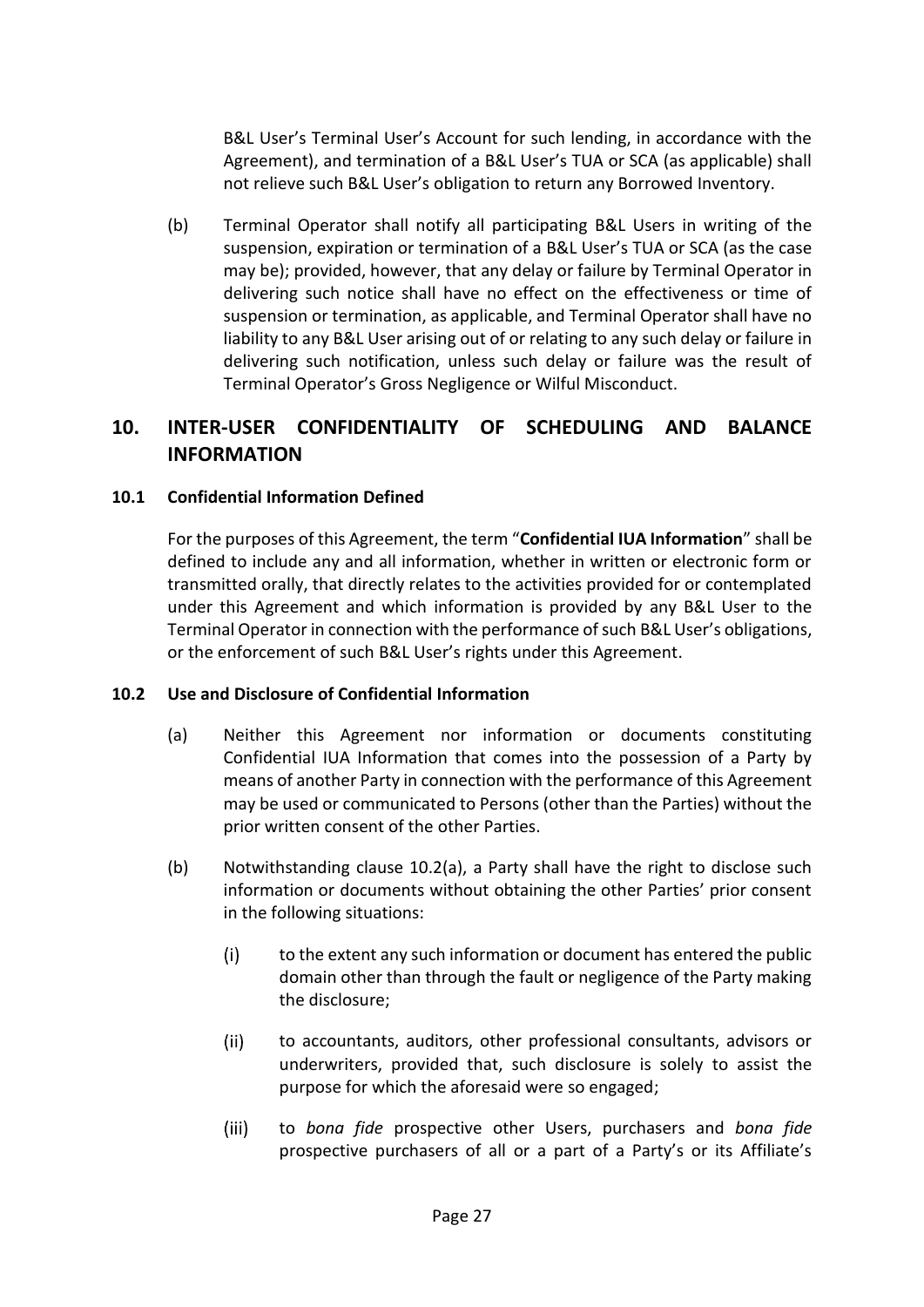business, and assignees and *bona fide* prospective assignees of all or part of a Party's interest in this Agreement;

- $(iv)$ to legal counsel, provided that, such disclosure is solely to assist the purpose for which such legal counsel was so engaged;
- $(v)$ if required by any court of law or any Applicable Law, or if requested by a Governmental Authority having or asserting jurisdiction over a Party, or pursuant to the rules of any recognised stock exchange or regulatory agency established in connection therewith; provided, however, that if a Party reasonably considers a portion of this Agreement to be commercially sensitive, then the disclosing Party shall use its reasonable endeavours to ensure that such Governmental Authority or regulatory agency agrees to furnish the other Parties with an advance copy of any proposed release and related documents;
- $(vi)$ to its Affiliates, its shareholders and partners, or its shareholders' and partners' Affiliates, provided that, such recipient entity has a *bona fide*  business need for such information;
- $(vii)$ to any Government Authorities to the extent such disclosure assists Terminal Operator in obtaining Authorisations;
- <span id="page-31-1"></span> $(viii)$ to an expert or to an arbitration tribunal in connection with the resolution of a Dispute under clause [15,](#page-33-4)

further, provided, that such Persons in clause[s 10.2](#page-30-2)[\(b\)](#page-30-4)[\(ii\)](#page-30-5) to [\(viii\)](#page-31-1) agree to hold such information or documents under terms of confidentiality equivalent to clause [10.2](#page-30-2)[\(a\)](#page-30-3) and [\(b\).](#page-30-4)

## <span id="page-31-2"></span><span id="page-31-0"></span>**10.3 Public Announcements**

- (a) A Party must not issue or make any public announcement, press release or statement regarding this Agreement without, prior to the release of the public announcement, press release or statement, furnishing to the other Parties a copy of such announcement, press release or statement, and obtaining the prior written consent of the other Parties in respect of the same.
- (b) Notwithstanding any failure to obtain consent under clause [10.3](#page-31-0)[\(a\),](#page-31-2) no Party shall be prohibited from issuing or making any such public announcement, press release or statement if in the sole discretion of the disclosing Party it is deemed appropriate to do so in order to comply with the Applicable Law, legal proceedings or the rules or regulations of any recognised public stock exchange or regulatory agency established in connection therewith having jurisdiction over such Party.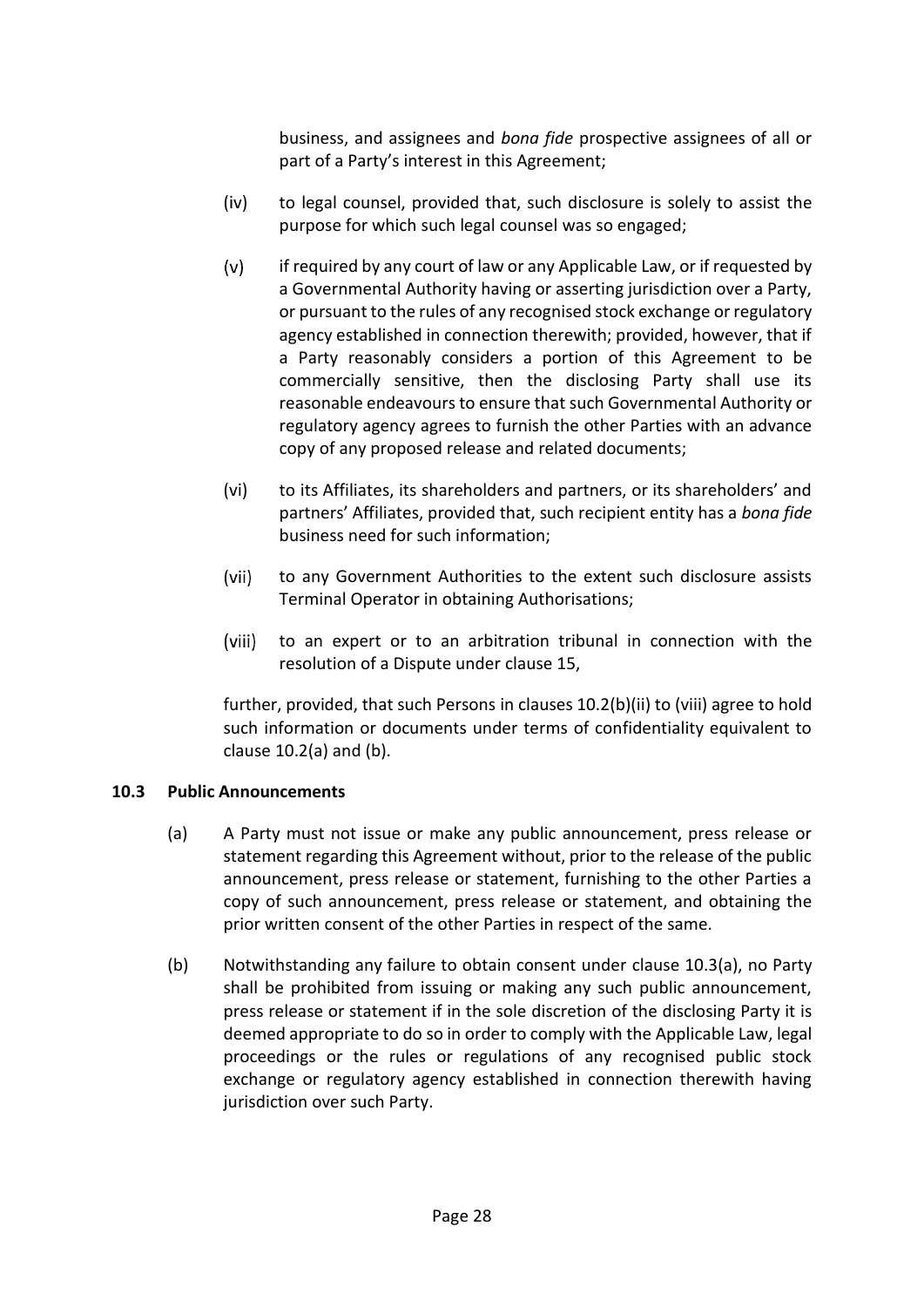# <span id="page-32-0"></span>**10.4 Enforcement Rights**

All B&L Users agree that the provisions of this Agreement that relate to the use and disclosure of Confidential IUA Information shall be enforceable only as between or among such B&L Users, and that the use and disclosure of Confidential IUA Information by Terminal Operator shall, as between a disclosing B&L User and Terminal Operator, be subject in all respects to the relevant confidentiality and disclosure provisions of the applicable TUA or SCA.

# <span id="page-32-1"></span>**11. ASSIGNMENT**

# <span id="page-32-2"></span>**11.1 Restriction on Assignment or Transfer of Rights and Obligations**

- (a) A B&L User shall not be entitled to assign or transfer, in whole or in part, its rights and/or obligations under this Agreement to any other Person unless (i) such assignment or transfer is to a Person that has taken a corresponding assignment or transfer of such assignor's or transferor's rights and obligations under the assignor's or transferor's TUA or SCA (as may be applicable).
- (b) No Party shall assign, novate, transfer, or dispose of any of its rights or obligations under this Agreement unless the Person to whom such rights or obligations are to be assigned, novated, transferred, or disposed of has entered into a valid Accession Agreement and related Power of Attorney, under which it agrees to be bound by the provisions of this Agreement and has delivered (or caused to be delivered) an Inter-User Guarantee for the benefit of each existing Party to this Agreement.

## <span id="page-32-3"></span>**11.2 Prohibited Assignments or Transfers**

Any assignment or transfer that is made or effected in a manner that is not in strict accordance with the provisions of this clause [11](#page-32-1) shall be void *ab initio*.

# <span id="page-32-4"></span>**12. INVOICING AND PAYMENT**

- (a) If any amount is due from one B&L User to another B&L User hereunder the B&L User to which such amount is due shall issue an invoice setting forth the basis and computation of such amounts in reasonable detail. Payment of each such invoice shall be due and payable on the tenth  $(10<sup>th</sup>)$  day following delivery of such invoice (provided, however, that if such payment due date is not a Business Day, the due date for such payment shall be extended to the next Business Day), and shall be paid in Euros in immediately available funds to a bank account designated by the B&L User issuing the invoice.
- (b) If the full amount of any such invoice is not paid when due any unpaid amount shall bear interest at the Default Rate, as described in TAC, compounded monthly from and including the due date.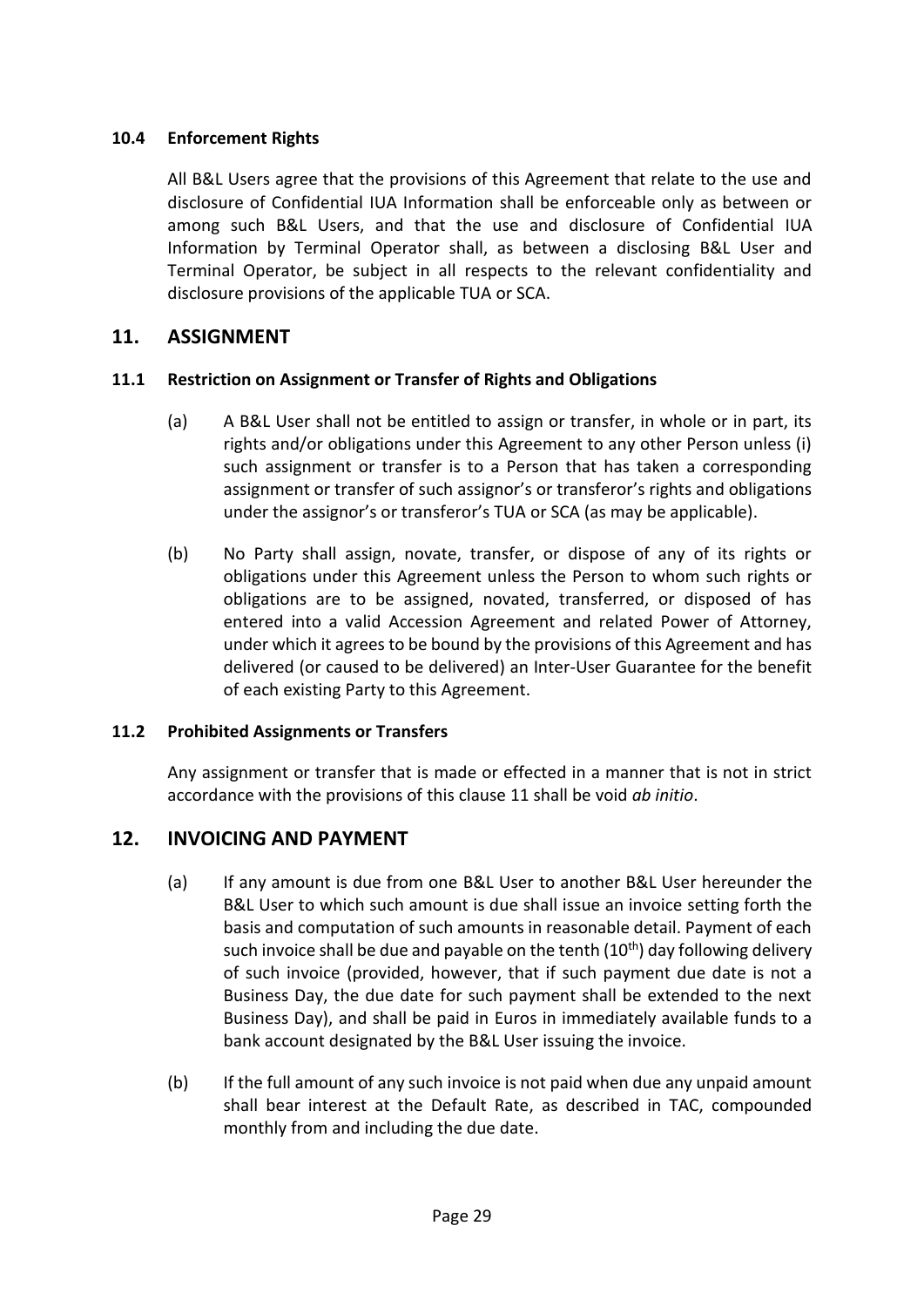(c) B&L User and Terminal Operator shall maintain all books and records relevant to the determination of any such invoice for a period ending on the later of three (3) years following the statement or the date upon which any dispute regarding the invoice is resolved. Such books and records shall be subject to audit by the B&L User receiving the invoice.

# <span id="page-33-0"></span>**13. EVENTS OF IUA FORCE MAJEURE**

#### <span id="page-33-1"></span>**13.1 Nature of Relief**

- (a) Subject to clauses [13.1\(b\)](#page-33-5) and [13.1\(c\),](#page-33-6) a Party's obligations under this Agreement shall be suspended to the extent that they are affected (in whole or in part) by the occurrence of an event of Force Majeure.
- <span id="page-33-5"></span>(b) The affected Party must continue to perform all of its obligations under this Agreement to the extent that such obligations are not affected by the event of Force Majeure.
- <span id="page-33-6"></span>(c) No event of Force Majeure affecting a Party shall relieve, suspend, or otherwise excuse such Party from performing any obligation to indemnify, reimburse, hold harmless or otherwise pay the other Party under this Agreement.

#### <span id="page-33-2"></span>**13.2 Events of Force Majeure**

The events of Force Majeure set out in the applicable TUA or SCA to which a B&L User is a party shall apply *mutatis mutandis* to this Agreement.

# <span id="page-33-3"></span>**14. APPLICABLE LAW**

- (a) This Agreement shall be governed by and construed in accordance with (including in connection with resolving all Disputes between or among the Parties) the law of Greece, exclusive of any conflicts of laws principles that could require the application of any other law.
- (b) To the extent that Available Inventory transfers may be deemed to be a sale of goods, the provisions of the *United Nations Convention on the International Sale of Goods* (also known as the Vienna Sales Convention) shall expressly not apply.

## <span id="page-33-4"></span>**15. DISPUTE RESOLUTION**

The provisions of clause [13.5] of the Terminal Access Code shall apply *mutatis mutandis* to this Agreement, including in relation to disputes between B&L Users.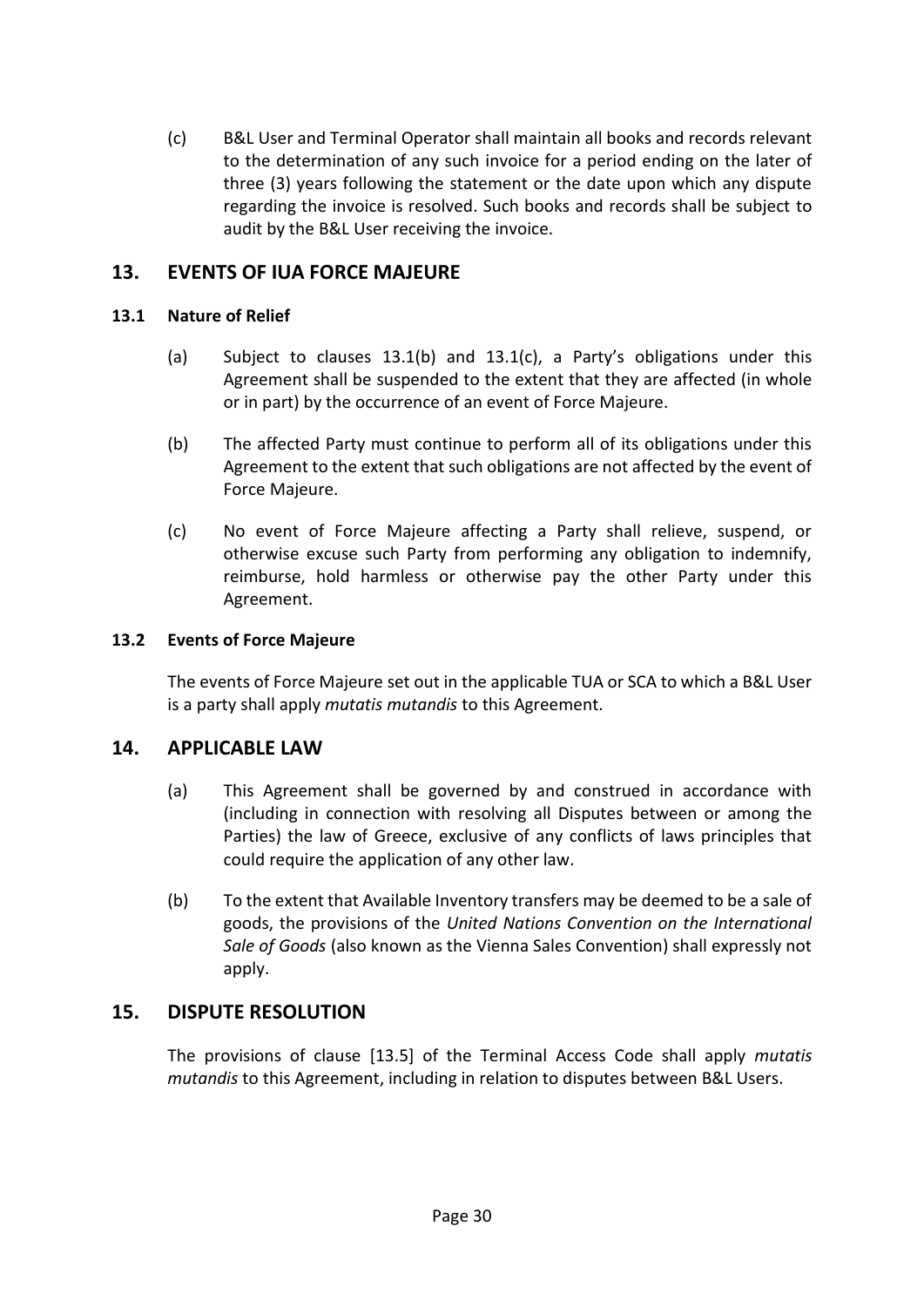# <span id="page-34-0"></span>**16. REPRESENTATIONS AND WARRANTIES**

# <span id="page-34-1"></span>**16.1 Representations and Warranties of the B&L Users**

- (a) As of the date this Agreement is effective upon a B&L User and until the expiration of this Agreement, such B&L User represents, undertakes and warrants that:
	- $(i)$ such B&L User is and shall remain duly formed and in good standing under the laws of its jurisdiction of incorporation and is and shall remain duly qualified to do business in Greece;
	- $(ii)$ such B&L User has the requisite power, authority and legal right to execute and deliver, and to perform its obligations under, this Agreement;
	- $(iii)$ neither the execution, delivery nor performance of this Agreement, violates or will violate, results or will result in a breach of; or constitutes or will constitute a default under, any provision of such B&L User's organisational documents, any Applicable Law or of any other material agreement or instrument to which such B&L User is a party;
	- $(iv)$ during all times that it is a Lender, the Borrowed Inventory attributable to it as a Lender will be provided to a Borrower with full title, free and clear of all liens, claims, encumbrances, adverse claims and proprietary rights of every description; and
	- $(v)$ during all times that it is a Borrower, the Borrowed Inventory to be returned to a Lender will be provided to a Lender with full title, free and clear of all liens, claims, encumbrances, adverse claims and proprietary rights of every description.

# <span id="page-34-2"></span>**16.2 Representations and Warranties of Terminal Operator**

- (a) As of the Commercial Operation Date and until the expiration of this Agreement, Terminal Operator represents, undertakes and warrants that:
	- $(i)$ Terminal Operator is and shall remain duly formed and in good standing under the Laws of Greece and is and shall remain duly qualified to do business in Greece;
	- $(ii)$ Terminal Operator has the requisite power, authority and legal right to execute and deliver, and to perform its obligations under this Agreement; and
	- $(iii)$ neither the execution, delivery nor performance of this Agreement, violates or will violate, results or will result in a breach of, or constitutes or will constitute a default under, any provision of Terminal Operator's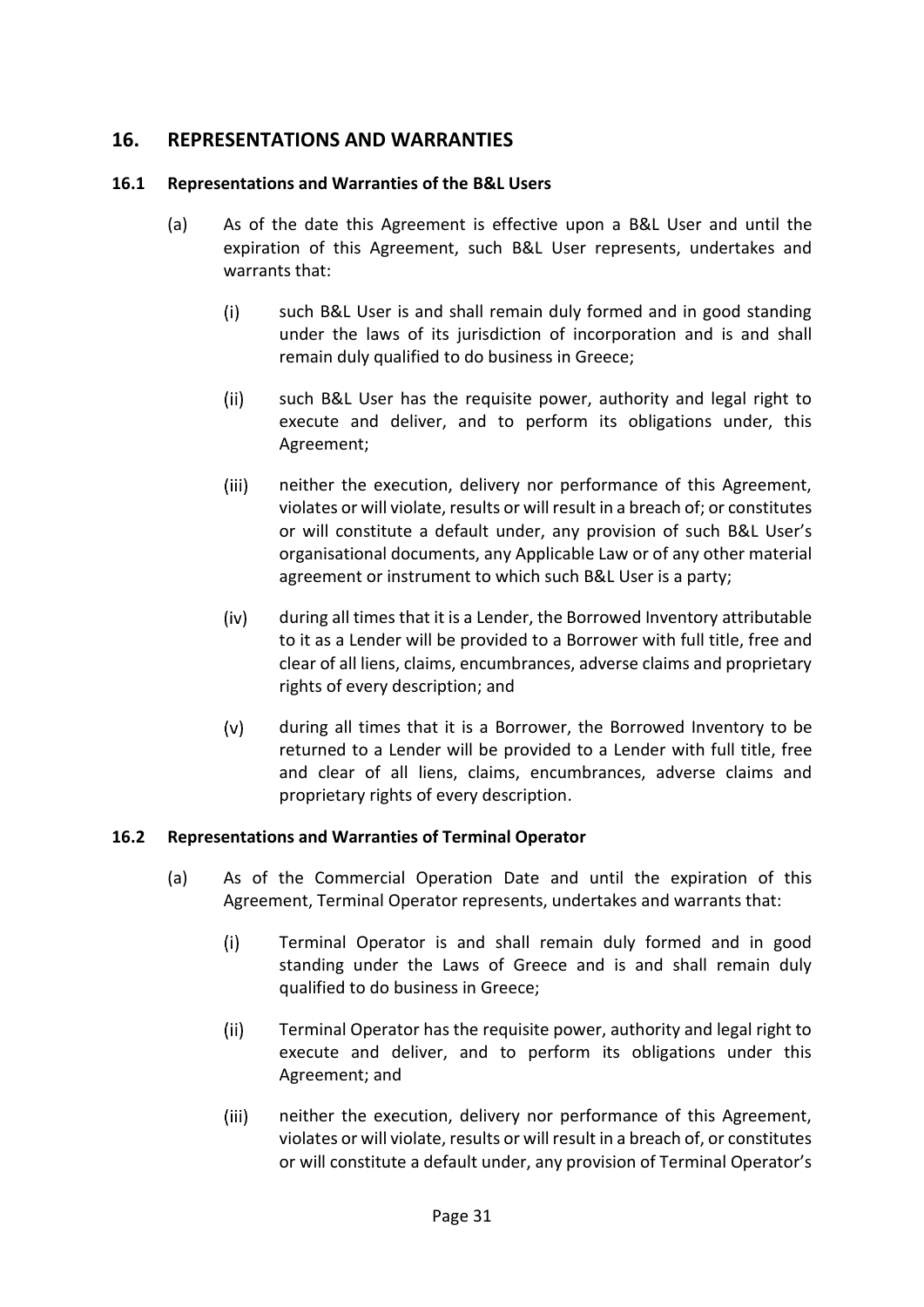memorandum and articles of association, any Applicable Law, judgment, order, decree, rule or regulation of any court, administrative agency or other instrumentality of any Governmental Authority or of any other material agreement or instrument to which Terminal Operator is a party.

## <span id="page-35-0"></span>**17. NOTICES**

#### <span id="page-35-1"></span>**17.1 Notices**

- (a) The notice provisions set out in clause [13.7] of the TAC shall apply to this Agreement *mutatis mutandis*.
- <span id="page-35-4"></span>(b) Noticesfrom one Party to another Party, shall be addressed to such other Party at the address set forth in the table below, the address set forth in the applicable Accession Agreement entered into by an acceding B&L User or at such other address as such Party may from time- to-time designate by notice.
	- $(i)$ In the case of Terminal Operator:

| Address:                    | <b>GASTRADE S.A.</b>                    |  |  |  |                                            |  |
|-----------------------------|-----------------------------------------|--|--|--|--------------------------------------------|--|
|                             | Maroussi<br>PC 151 24<br>Athens, Greece |  |  |  | 197, Kifissias Ave. & 40-42 Anavryton Str. |  |
| Attention:                  | $\lceil \bullet \rceil$                 |  |  |  |                                            |  |
| Email:                      | $\lceil \bullet \rceil$                 |  |  |  |                                            |  |
| In the case of [USER NAME]: |                                         |  |  |  |                                            |  |
| Address:                    | $\lceil \bullet \rceil$                 |  |  |  |                                            |  |
| Attention:                  | $\lceil \bullet \rceil$                 |  |  |  |                                            |  |

Email: [●]

#### <span id="page-35-2"></span>**18. MISCELLANEOUS**

 $(ii)$ 

#### <span id="page-35-3"></span>**18.1 Amendments**

(a) This Agreement may not be amended, modified, varied or supplemented except by an instrument in writing signed by all Parties.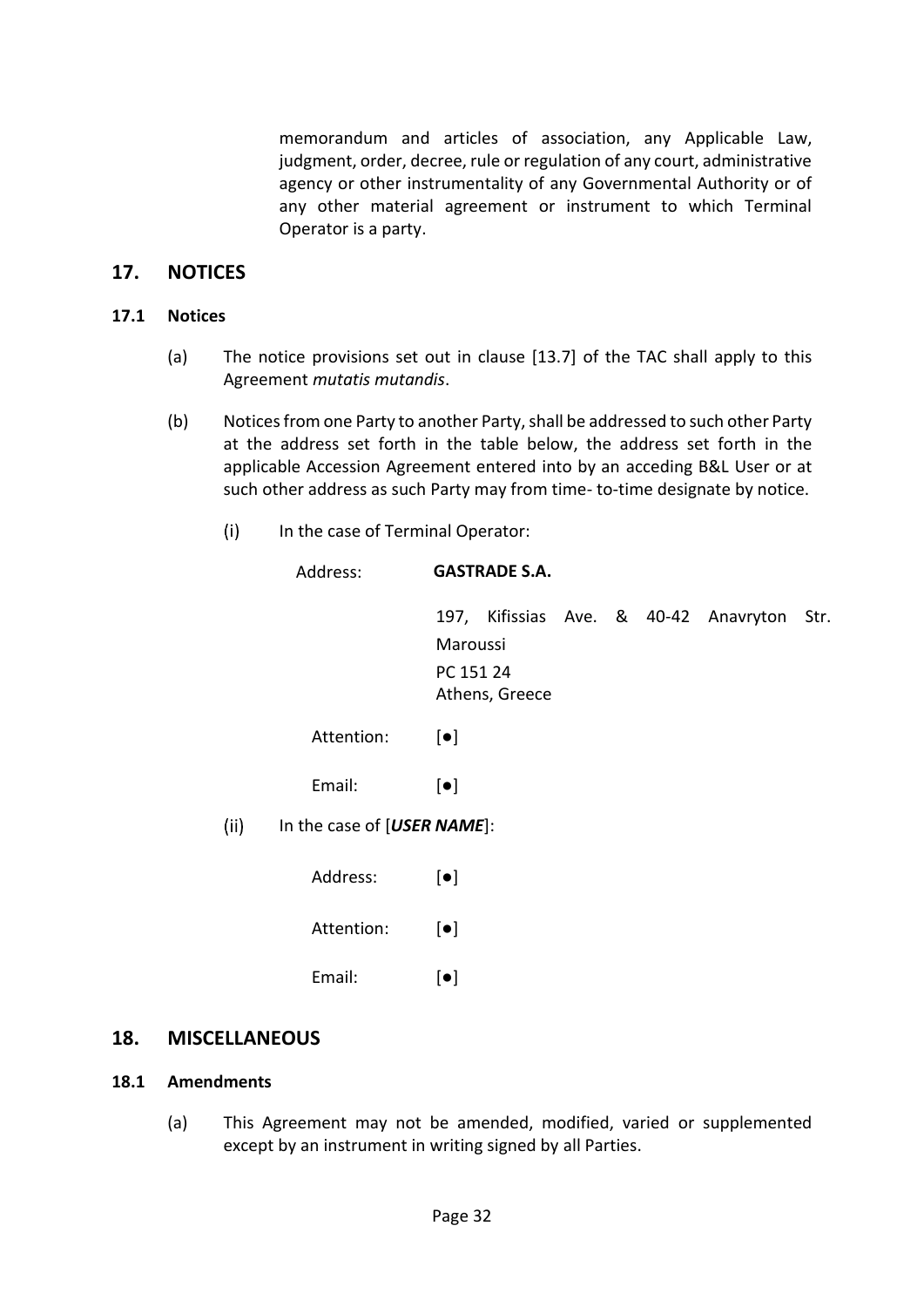(b) If, following a change in Applicable Law, an amendment is required in order for this Agreement to comply with the new law, the Parties shall amend this Agreement by updating the terms as required by the new law within a period of two (2) months of the new law coming into force (or such later period as may be provided for in the new law).

#### <span id="page-36-0"></span>**18.2 Successors and Assigns**

This Agreement shall inure to the benefit of and be binding upon the respective successors and permitted assigns of the Parties.

#### <span id="page-36-1"></span>**18.3 Waiver**

Except as expressly set forth herein, the failure of any Party to timely exercise any right or remedy under this Agreement shall not operate as a waiver of any such right or remedy, nor shall any single or partial exercise of any right or remedy prevent any further or other exercise of any right or remedy. Waiver by any Party of any breach of a provision hereof shall not constitute the waiver of any subsequent breach of such provision.

#### <span id="page-36-2"></span>**18.4 No Consequential Loss or Damage**

- (a) Except as expressly provided in this Agreement, no Party shall be liable to any other Party under this Agreement for or in respect of:
	- $(i)$ any actual or anticipated (i) loss of income or profits, (ii) loss of revenue, (iii) loss of use, (iv) loss of production, (v) loss of contract, (vi) loss of goodwill, (vii) increased cost of working or (viii) loss of business opportunity;
	- $(ii)$ any claim, demand or action made or brought against that other Party by a third person;
	- $(iii)$ any indirect, remote, unforeseeable or consequential loss or damages; or
	- $(iv)$ any exemplary or punitive damages,

incurred by a Party or any other Person, arising out of or relating to the performance or breach of this Agreement or to any act or omission related to this Agreement.

#### <span id="page-36-3"></span>**18.5 Third-party Beneficiaries**

No Person not a Party shall have any right to enforce any provision of this Agreement. Nothing in this Agreement shall otherwise be construed to create any duty to, or standard of care with reference to, or any liability to, any Person other than a Party.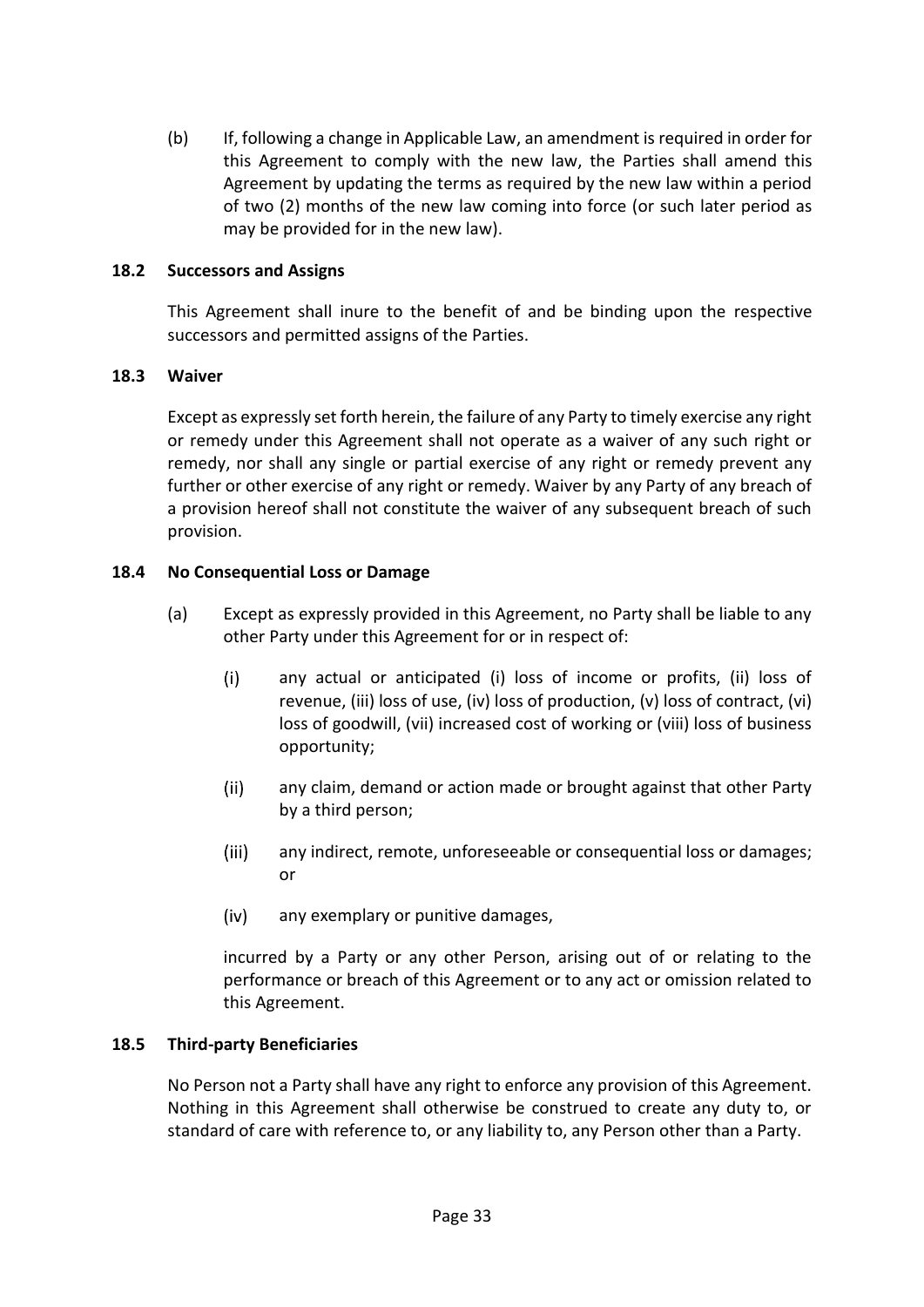## <span id="page-37-0"></span>**18.6 Survival of Rights**

- (a) Any termination or expiration of this Agreement shall be without prejudice to any rights, remedies, obligations and liabilities which may have accrued to a Party pursuant to this Agreement or otherwise under Applicable Law. All rights or remedies which may have accrued to the benefit of any Party (and any of this Agreement's provisions necessary for the exercise of such accrued rights or remedies) prior to the termination or expiration of this Agreement shall survive such termination or expiration.
- (b) Furthermore, the provisions of clauses [1, 3,](#page-4-0) [5,](#page-18-3) [6,](#page-19-0) [10](#page-30-0)[,13,](#page-33-0) [14,](#page-33-3) [15,](#page-33-4) [17](#page-35-0) and [18](#page-35-2) shall survive the termination or expiration of this Agreement.

#### <span id="page-37-1"></span>**18.7 Rights and Remedies**

Except where this Agreement expressly provides to the contrary, the rights and remedies contained in this Agreement are cumulative and not exclusive of any rights and remedies provided by law.

#### <span id="page-37-2"></span>**18.8 Disclaimer of Agency**

Save with respect to the appointment of Terminal Operator as agent of the B&L Users pursuant to clause [2.3:](#page-12-0)

- (a) the Parties agree that the relationship existing among them is contractual in nature, and therefore, nothing contained herein is intended to create, or shall be deemed or construed to create, any legal entity, partnership, joint venture, other association or a trust between the Parties;
- (b) no Party shall have the authority to hold itself out as having the authority or right to assume, create or undertake any obligation of any kind whatsoever, express or implied, on behalf or in the name of another Party; and
- (c) this Agreement shall not be deemed or construed to authorise any Party to act as an agent, servant or employee for another Party for any purpose.

#### <span id="page-37-3"></span>**18.9 Severance of Invalid Provisions**

If any provision in this Agreement shall for any reason be determined by any court or tribunal to be illegal, invalid or unenforceable, then the remaining provisions shall not be affected, impaired or invalidated and shall remain in full force and effect and shall continue to be binding upon the Parties.

#### <span id="page-37-4"></span>**18.10 Compliance with Laws**

(a) The Parties shall in the discharge of their obligations under this Agreement comply with all Applicable Laws, statutes, rules, regulations, permits, licences, approvals, judgments, decrees, injunctions, writs and orders, and all interpretations thereof, of all Governmental Authorities and/or RAE.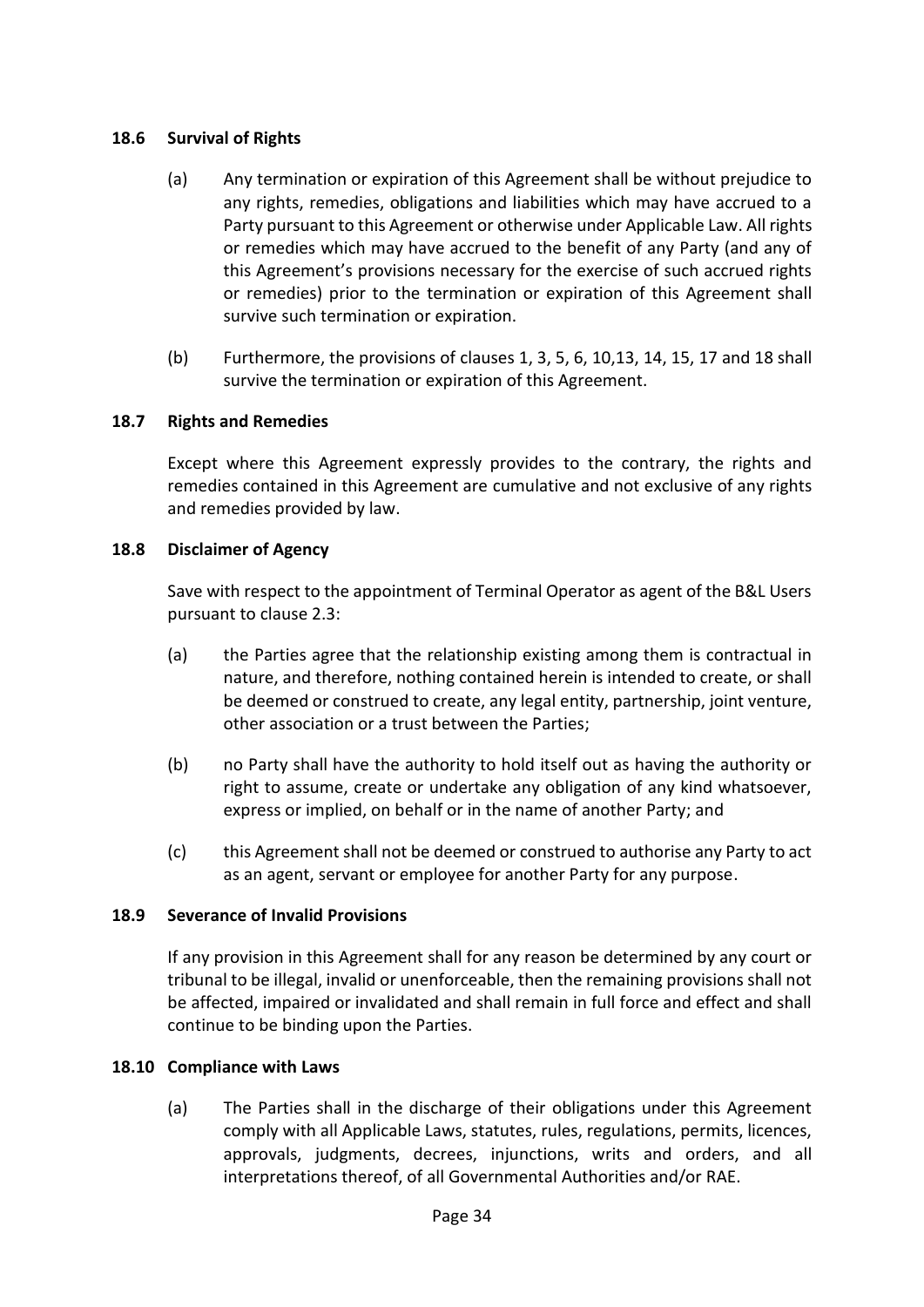- (b) Each Party shall defend, indemnify and hold the other Party harmless from and against any and all claims, direct damages, direct losses, penalties, costs and expenses arising from, or related to, any breach by such first Party of this clause [18.10.](#page-37-4) Such indemnity obligation shall survive the termination or expiration of this Agreement.
- (c) Each Party agrees (i) to maintain internal controls; (ii) to keep books, accounts and records that properly, fairly and accurately record and report all transactions; (iii) not to maintain any off-the book accounts or record any nonexistent expenditures; (iv) not to enter liabilities with incorrect identification of their object or to use false documents; and (v) to comply with Applicable Law in relation to such requirements.
- (d) Each Party shall be entitled to have reasonable access to, inspect and audit all invoices and accompanying documents issued by, and the financial books and records of, the other Party to verify compliance with this clause [18.10.](#page-37-4)
- (e) Without prejudice to any other express remedies referred to elsewhere in this Agreement or any remedies available at law, in the event of a breach of this clause [18.10,](#page-37-4) the non-breaching Party reserves the right to take whatever action it deems appropriate to ensure that it complies with Applicable Law.

#### <span id="page-38-0"></span>**18.11 Expenses**

Each Party shall be responsible for and bear all of its own costs and expenses incurred in connection with the preparation and negotiation of this Agreement.

#### <span id="page-38-1"></span>**18.12 Scope**

This Agreement and the Terminal Access Code constitute the entire agreement between the Parties relating to the subject matter hereof and supersedes and replaces any provisions on the same subject contained in any other agreement between the Parties, whether written or oral.

## <span id="page-38-2"></span>**18.13 Counterpart Execution**

This Agreement may be executed in any number of counterparts, all of which taken together shall constitute one and the same instrument. Each Party may enter into this Agreement by executing any such counterpart.

#### <span id="page-38-3"></span>**18.14 Sovereign Immunity**

Each of the Parties hereby waives any and all immunity from jurisdiction, investigation or enforcement that it may enjoy, and further waives any objection to arbitral proceedings being brought in accordance with the terms of this Agreement. If any Party has the power to claim the defences of "*sovereign immunity*" or "*act of State*", or if a court grants such immunity to that Party, such Party hereby irrevocably waives such immunity.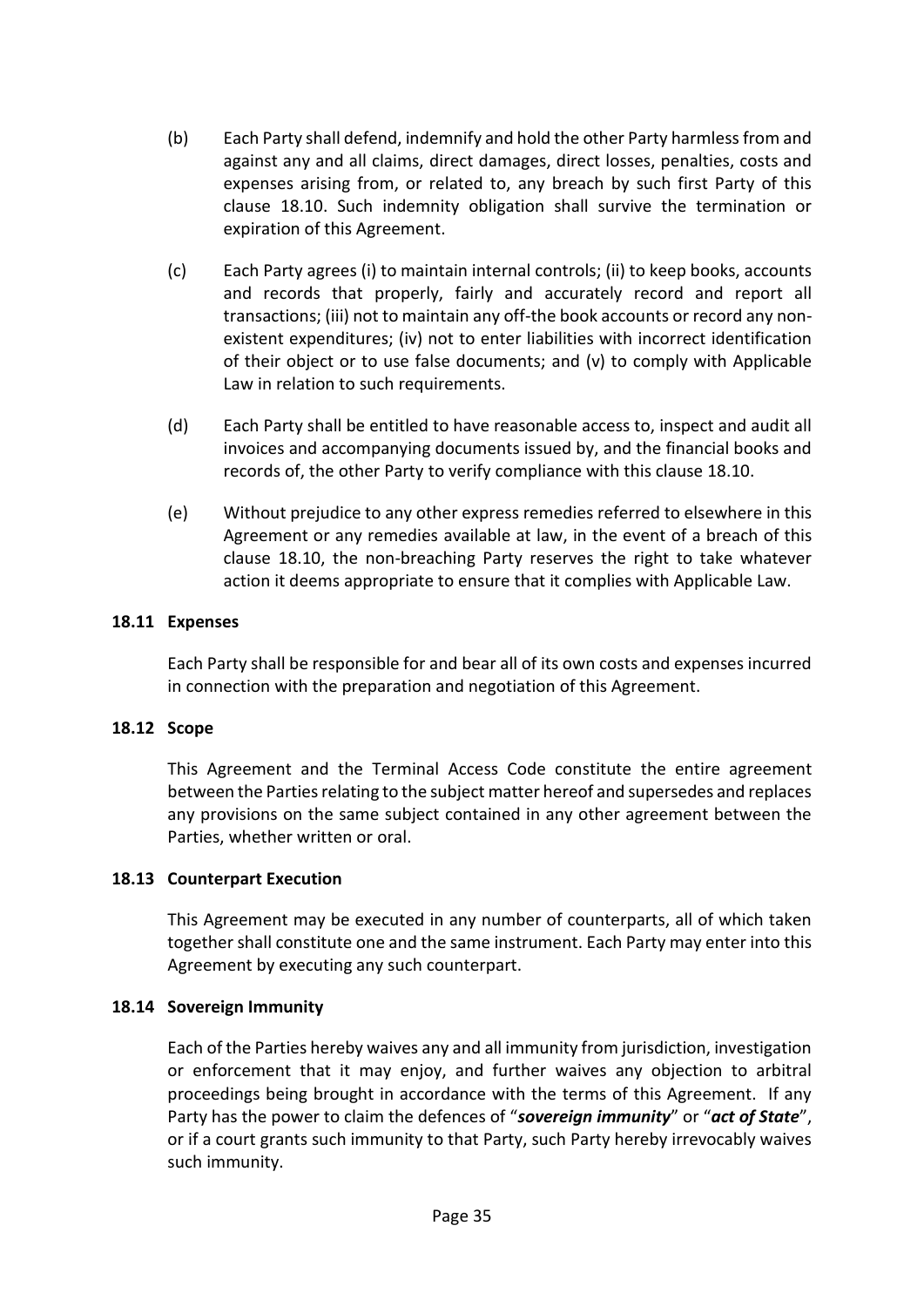# <span id="page-39-0"></span>**18.15 Compliance with Anti-Bribery Laws**

The anti-bribery provisions set out in clause 25.16 of the TUA and clause [ ] of the SCA (as may be applicable) shall apply to this Agreement *mutatis mutandis*.

[*Signatures on following page*]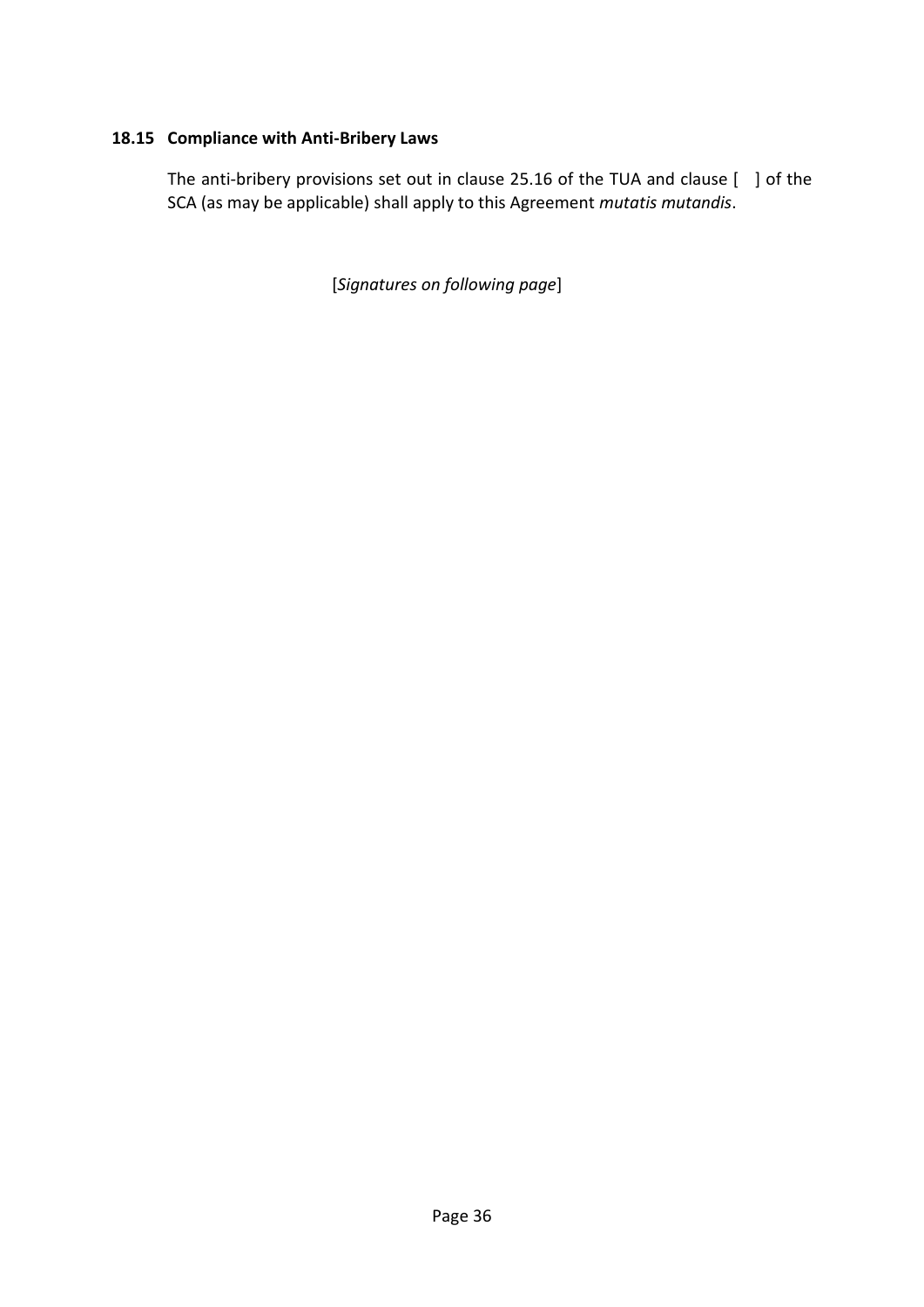**IN WITNESS** whereof this Agreement has been executed on the date first written above.

#### **GASTRADE S.A.**

| Bv: |       |  |  |  |
|-----|-------|--|--|--|
|     | Name: |  |  |  |
|     |       |  |  |  |

Title:

# **[USER]**

By:

Name:

Title:

# **[USER]**

By: **Example 2018** 

Name:

Title:

# **[USER]**

 $By:$ 

Name:

Title: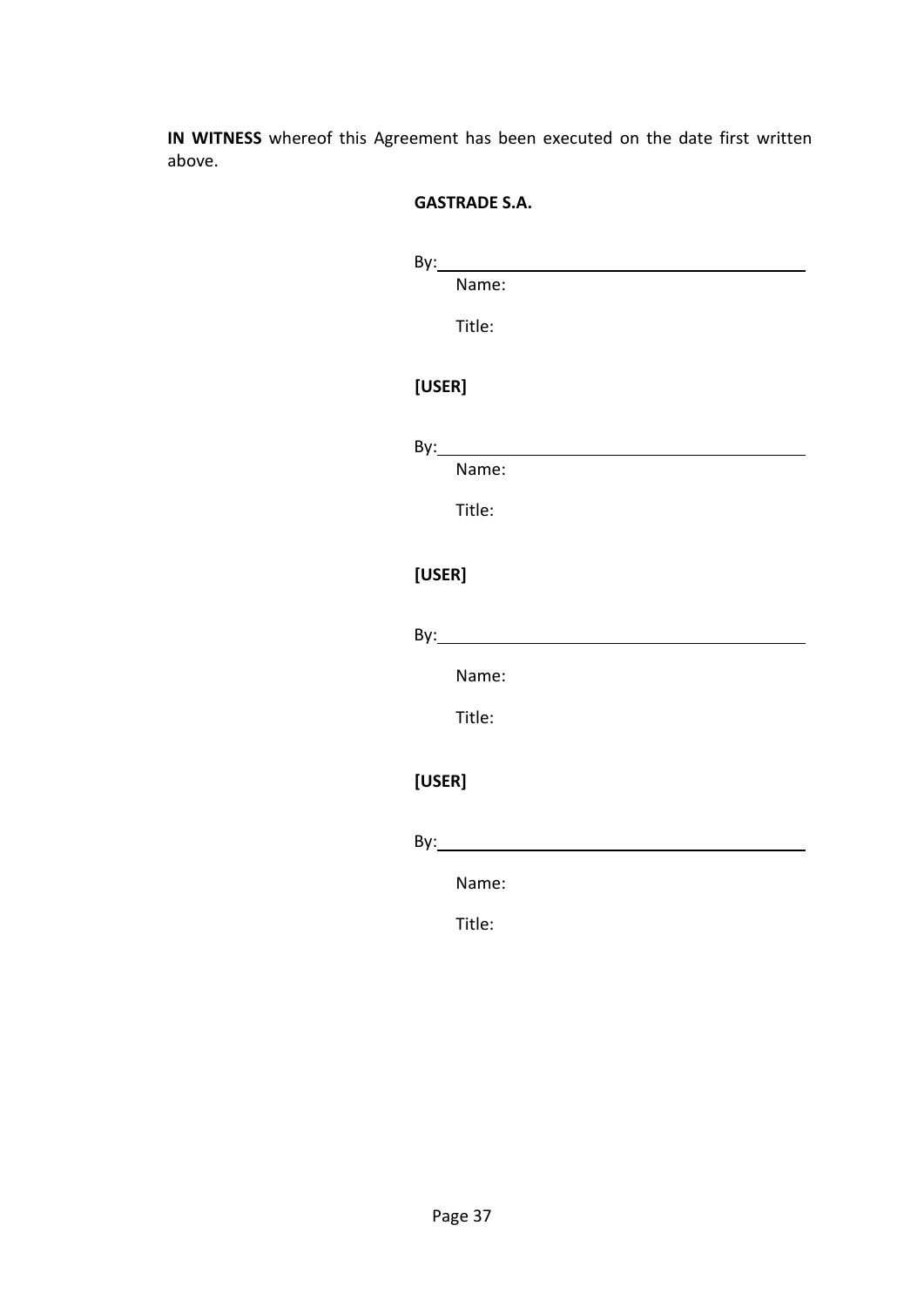# **ANNEX 1 FORM OF ACCESSION AGREEMENT**

**THIS ACCESSION AGREEMENT** ("**Accession Agreement**") is made on the [●] day of [●], 20[●], by and among:

(A) **GASTRADE S.A.**, a company incorporated under the laws of Greece with its principal office at 197, Kifissias Ave. & 40-42 Anavryton Str., Maroussi, PC 151 24, Athens, Greece (**"Terminal Operator"**), acting in its own capacity and on behalf of each of the other parties under [*insert power of attorney details*];

## (B) **[***NAME OF ACCEDING PARTY***] ("Acceding Party")**

This Accession Agreement is supplemental to the Inter-User Agreement dated as of  $[e]$  in relation to the Alexandroupolis Terminal (the "**IUA**"), a copy of which was provided to the Acceding Party.

Capitalized terms used but not defined in this Accession Agreement shall have the same meaning as in the IUA.

For the consideration made and received among the parties and the mutual promises contained in the IUA, the Acceding Party agrees as follows with effect on and from the date of **[***insert date of Acceding Party's TUA or SCA with Terminal Operator***]** (notwithstanding that this Accession Agreement may have been executed at a later date):

- 1. Acceding Party will be bound by, and have the benefit of, the IUA as a Party to the IUA.
- 2. All other parties to the IUA, whether original signatories to that agreement or Parties added by way of accession, are expressly intended by the Parties to this Accession Agreement to be third-party beneficiaries of this Accession Agreement and as such are to have the benefit of all rights contained in this Accession Agreement and the IUA as against Acceding Party.
- 3. Terminal Operator shall provide a copy of this Accession Agreement promptly to all such other Parties to the IUA.
- 4. As a condition to the effectiveness of this Accession Agreement, Acceding Party has provided a duly executed power of attorney substantially in the form set out in Annex 2 to the IUA on or before the date hereof.
- 5. For the purposes of paragraph [17.1](#page-35-1)[\(b\)](#page-35-4) of the IUA, the details of Acceding Party are as follows:

[*insert notice address and details*]

6. This Accession Agreement is governed by Greek law.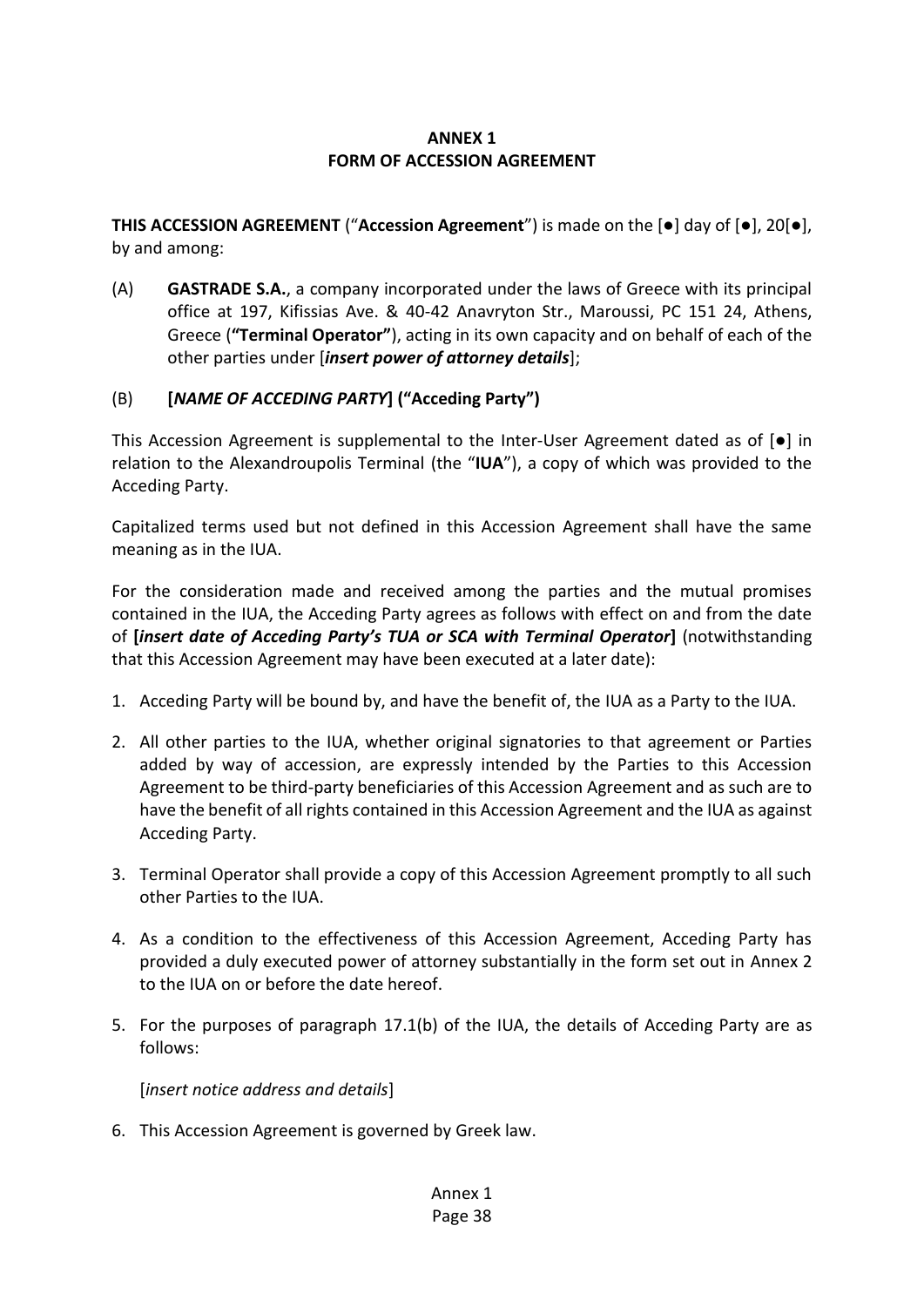7. Any dispute arising out of or in connection with this Accession Agreement shall be submitted to arbitration in accordance with the terms of clause 13.5.3 of the Terminal Access Code.

**IN WITNESS WHEREOF**, each of the Parties has caused this Accession Agreement to be duly executed and signed by its duly authorized officer as of the day and year first before written.

[*NAME OF ACCEDING PARTY*]

| By:    |  |
|--------|--|
| Name:  |  |
| Title: |  |

**GASTRADE S.A.** acting in its individual capacity

| By:    |  |  |
|--------|--|--|
| Name:  |  |  |
| Title: |  |  |

**GASTRADE S.A.** acting for and on behalf of each existing Party to the Agreement, prior to the date hereof pursuant to certain powers of attorney first listed hereinabove

| By:    |  |  |
|--------|--|--|
| Name:  |  |  |
| Title: |  |  |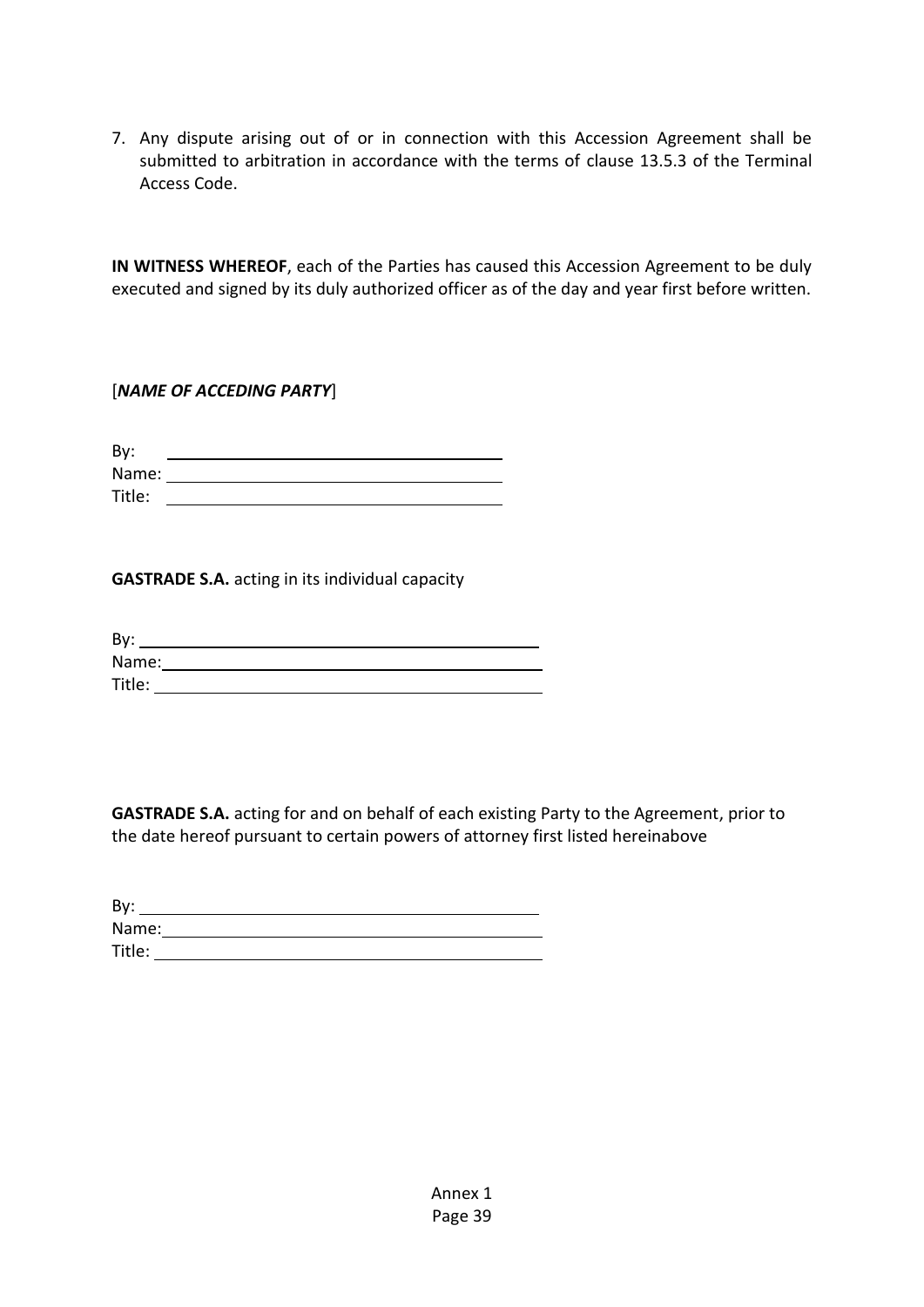## **ANNEX 2**

#### **FORM OF POWER OF ATTORNEY**

**[***PARTY NAME*] has entered into that certain Inter-User Agreement dated as of [●] (the "**IUA"**), by and among, *inter alia*, the undersigned and Gastrade S.A. ("**Terminal Operator**"). Capitalized terms used herein without definition shall have the meanings ascribed to such term in the IUA.

- 1. In connection with the foregoing, [*Party name*] hereby constitutes and appoints Terminal Operator as its true and lawful attorney-in-fact ("**Attorney-in-Fact**"), with full power and authority, in the name, place and stead and on behalf of the [*Party name*], to do or perform all acts, and execute and deliver any agreements or other instruments pursuant to clause [2.3\(a\)](#page-12-4) of the IUA.
- 2. It is understood that, except as set forth in this Power of Attorney, Attorney-in-Fact does not assume any responsibility or liability to the undersigned or any other person. Attorney-in-Fact shall not be liable for any error of judgment or for any act done or omitted or for any mistake of fact or law. No implied duties or obligations shall be read into this Power of Attorney against the Attorney-in-Fact.
- 3. This Power of Attorney shall be irrevocable save with the consent of Attorney-in-Fact, but shall expire on termination of the IUA to which [*Party Name*] is a party.
- 4. This Power of Attorney shall be governed in all respects, including as to validity, interpretation and effect, by the Greek law without regard to its rules concerning conflict of laws.
- 5. [*Party name*] hereby represents and warrants to the Attorney-in-Fact that [*Party name*] has full right, power, authority and capacity to execute and deliver this Power of Attorney and to perform fully the undersigned's obligations hereunder. [*Party name*] has taken all actions necessary to authorize the transactions contemplated by this Power of Attorney.
- 6. This Power of Attorney has been duly executed and delivered by the undersigned and constitutes the legal, valid and binding obligation of the undersigned enforceable against the undersigned in accordance with its terms, except as limited by laws affecting the enforcement of creditors' rights generally or by general equitable principles.

[Signature on following page]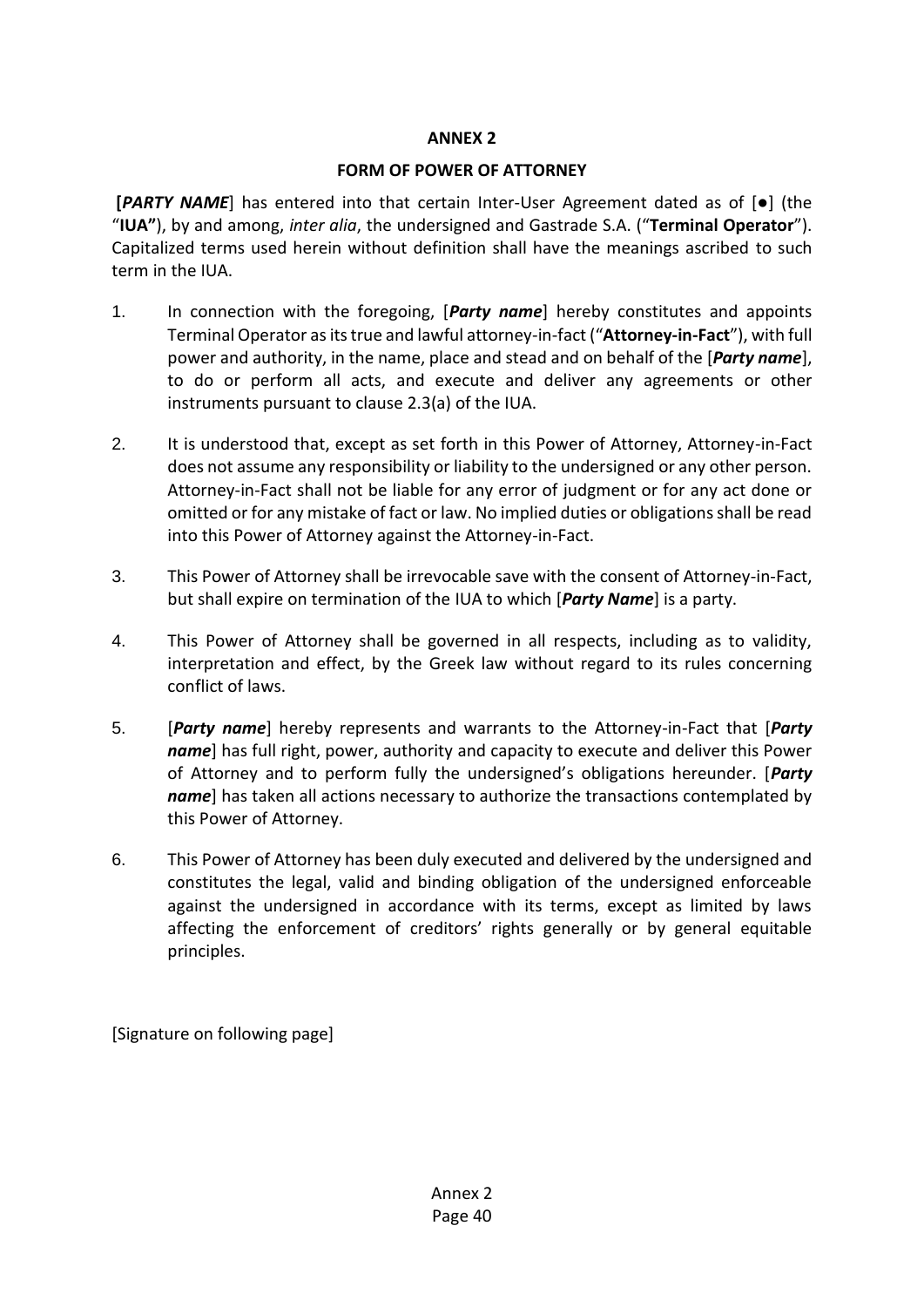**IN WITNESS WHEREOF** I have hereunto signed my name this **[●]** day of **[●]**, 20**[●]**.

[NAME OF PARTY]

By: \_\_\_\_\_\_\_\_\_\_\_\_\_\_\_\_\_\_\_\_\_\_\_\_\_\_\_\_\_\_\_\_\_\_\_\_\_\_\_\_\_\_

Name:\_\_\_\_\_\_\_\_\_\_\_\_\_\_\_\_\_\_\_\_\_\_\_\_\_\_\_\_\_\_\_\_\_\_\_\_\_\_\_\_

Title:\_\_\_\_\_\_\_\_\_\_\_\_\_\_\_\_\_\_\_\_\_\_\_\_\_\_\_\_\_\_\_\_\_\_\_\_\_\_\_\_\_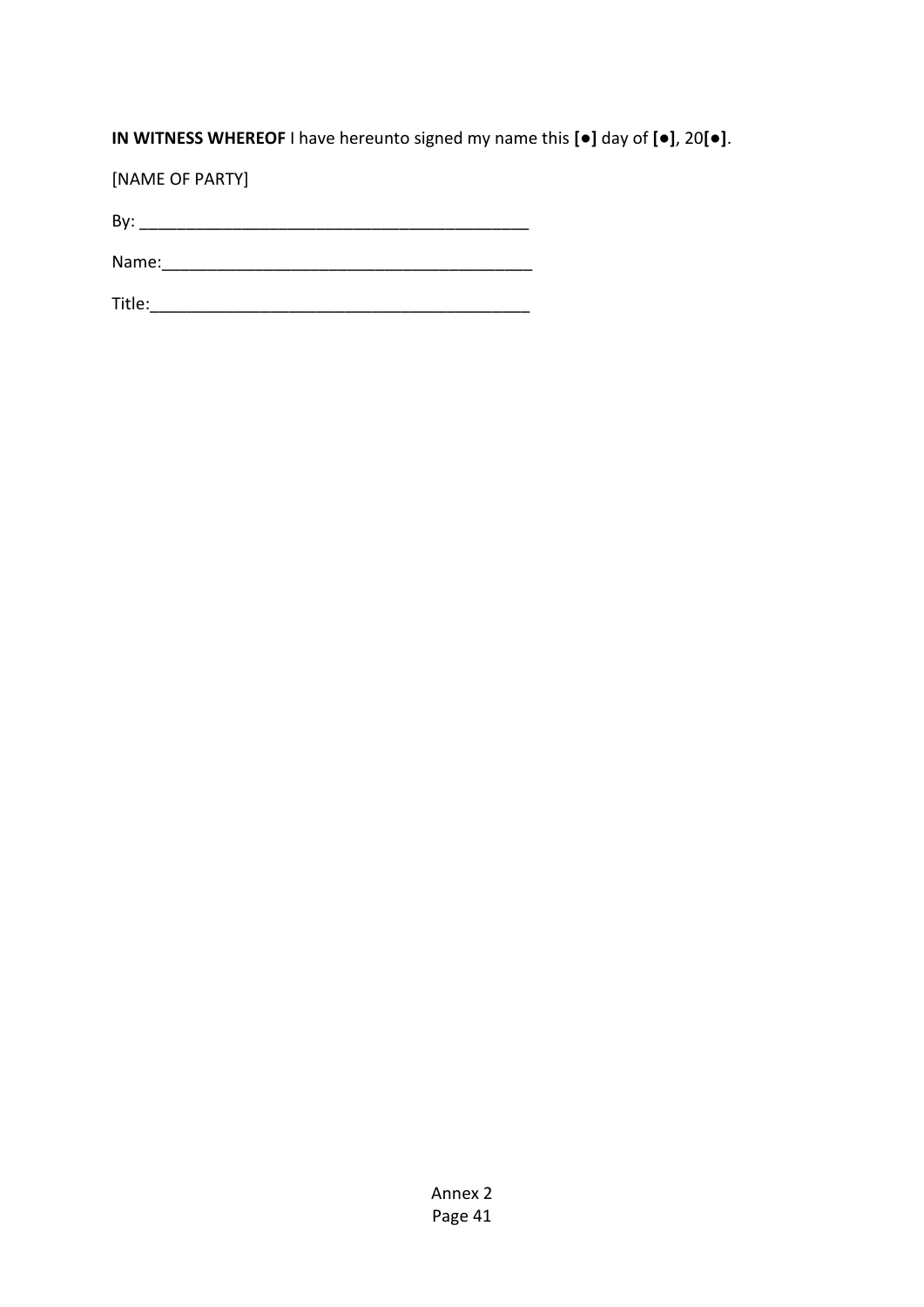#### **ANNEX 3**

#### **FORM OF INTER-USER GUARANTEE**

## To: **GASTRADE S.A.** (the **Beneficiary**)

Number:

Issuance Date: [*date*] (**Issuance Date**)

WHEREAS:

Reference is made to the Inter-User Agreement (**IUA**) dated [●] by and between Beneficiary, a company incorporated under the laws of Greece with its principal office at 197, Kifissias Ave. & 40-42 Anavryton Str., Maroussi, PC 151 24, Athens, Greece and [*Name of B&L User*] a company incorporated under the laws of **[●]**, with its principal office at **[●]** (the **B&L User**).

We, [*name of Issuing Bank*] (**Bank**) have agreed to issue this on-demand guarantee (the **Guarantee**) to secure certain undertakings and obligations of the B&L User in respect of the IUA.

At the request of the B&L User, we hereby irrevocably undertake to pay you, promptly in response to one or more demands, any sum(s) not exceeding in aggregate **[●]** million Euros (€**[●]** million) <sup>3</sup> upon receipt by us of your first and all subsequent written demands to the Bank (each a **Demand**) declaring the B&L User to be in default under the IUA, without proof or conditions, or any need to prove or show grounds or reasons for the Demand or the sum specified therein.

The Bank further agrees as follows:

- 1. The Demand(s) shall be conclusive evidence of the Bank's liability and of the amount of the sum or sums which it is liable to pay to the Beneficiary, notwithstanding any objection made by the B&L User or any other person, including any objection as to the basis for the making of such Demand. The obligations of the Bank in terms hereof shall not be in any way affected or suspended by reason of any disputed or disputes having been raised by the B&L User (whether or not pending before any arbitrator, officer, tribunal or court) or any denial of liability by the B&L User or any other order of communication whatsoever by the B&L User stopping or preventing or purporting to stop or prevent any payment by the Bank to you in terms hereof.
- 2. The Bank's obligation to make payment under this Guarantee shall be a primary, independent, irrevocable, unconditional and absolute obligation and it shall not be entitled to delay or withhold payment for any reason. The Bank is waving all rights of

<sup>&</sup>lt;sup>3</sup> Insert amount determined pursuant to paragraph [6.2](#page-20-0) of the IUA.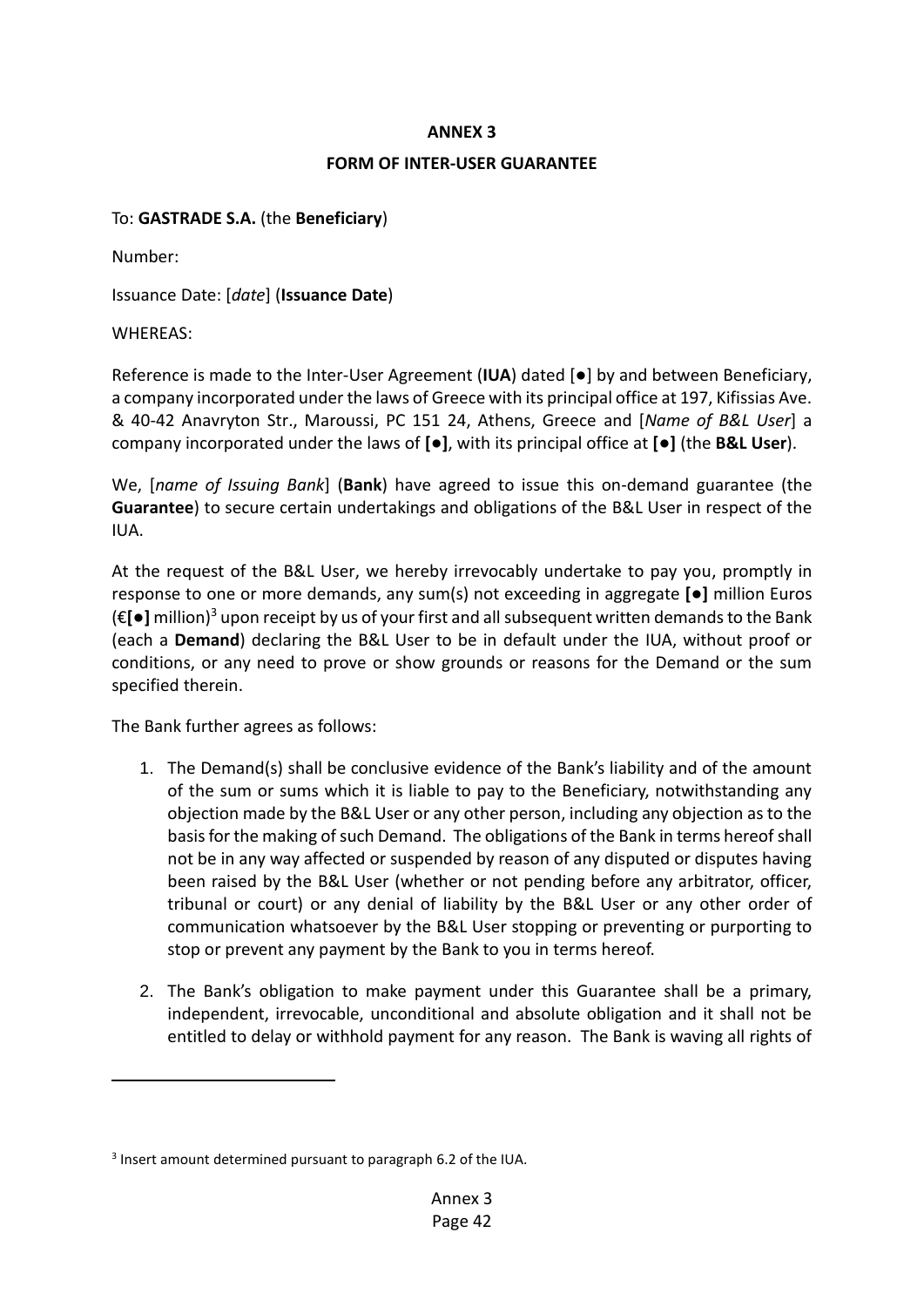objection, division and defence, including the defenses of discussion and distraint and any rights, defenses and benefits arising from the provisions of Articles 850, 852, 853- 856, 862-864 and 866-869 of the Greek Civil Code and regardless of any objection and/or any kind of arguments of the B&L User and without you having to resort to a court of law or arbitration.

- 3. All payments under this Guarantee shall be in Euros to the account as the Beneficiary may notify to the Bank in writing, and shall be made free and clear of, and without any set-off, counterclaim or deduction on account of any liability whatsoever including, without limitation, any present or future taxes, duties, charges, fees, deductions or withholdings of any nature whatsoever and by whomsoever imposed.
- 4. This Guarantee shall come into effect on the Issuance Date, is a continuing obligation, and shall remain in full force and effect (and shall not be affected by any act, omission, matter or thing which but for this provision might operate to release or otherwise exonerate the Bank from its obligations hereunder in whole or in part) until [●] [date of expiration] when it shall expire and cease to be valid whether or not this Guarantee is returned to the Bank.
- 5. All Demands must be in writing and sent by personal delivery or reputable international courier to the Bank at:

Address: [*address*] Attention: [name] E-mail Address: [e-mail]

- 6. Any Demand(s) sent via e-mail and by reputable international courier will be deemed (in the absence of evidence of earlier receipt), to have been delivered five days after dispatch, subject to any then-applicable extension to the standard transit time of the applicable courier as a result of COVID-19.
- 7. A Demand need not be accompanied by the signed original writing of this Guarantee to be valid.
- 8. The Bank may by five days' written notice (delivered by courier) to the Beneficiary change its postal address for receipt of such Demand(s).
- 9. This Guarantee is subject to the Uniform Rules of Demand Guarantees, 2010 revision, ICC Publication No. 758, except that the supporting document requirement of Article 15(a) is hereby excluded.
- 10. This Guarantee and any non-contractual obligations arising out of or in connection with it are governed by the law of Greece and the parties irrevocably submit to the exclusive jurisdiction of the Greek Courts with respect to any dispute or difference arising out of or in connection with this Guarantee. Nothing in this clause shall affect the ability of the Beneficiary to enforce any judgment against the Bank in any jurisdiction.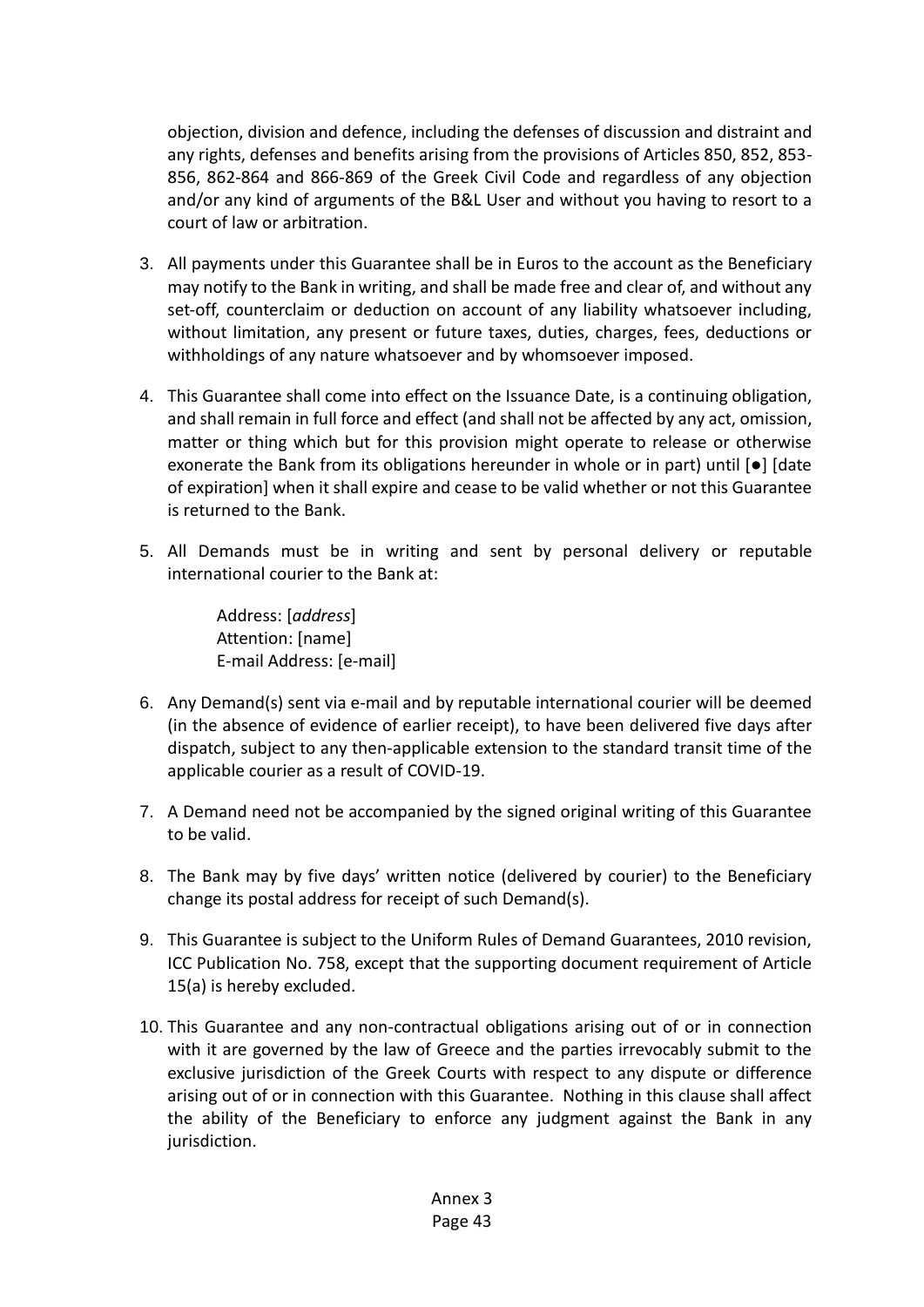……………………………………………………

Authorized Signatory [*Issuing Bank*]